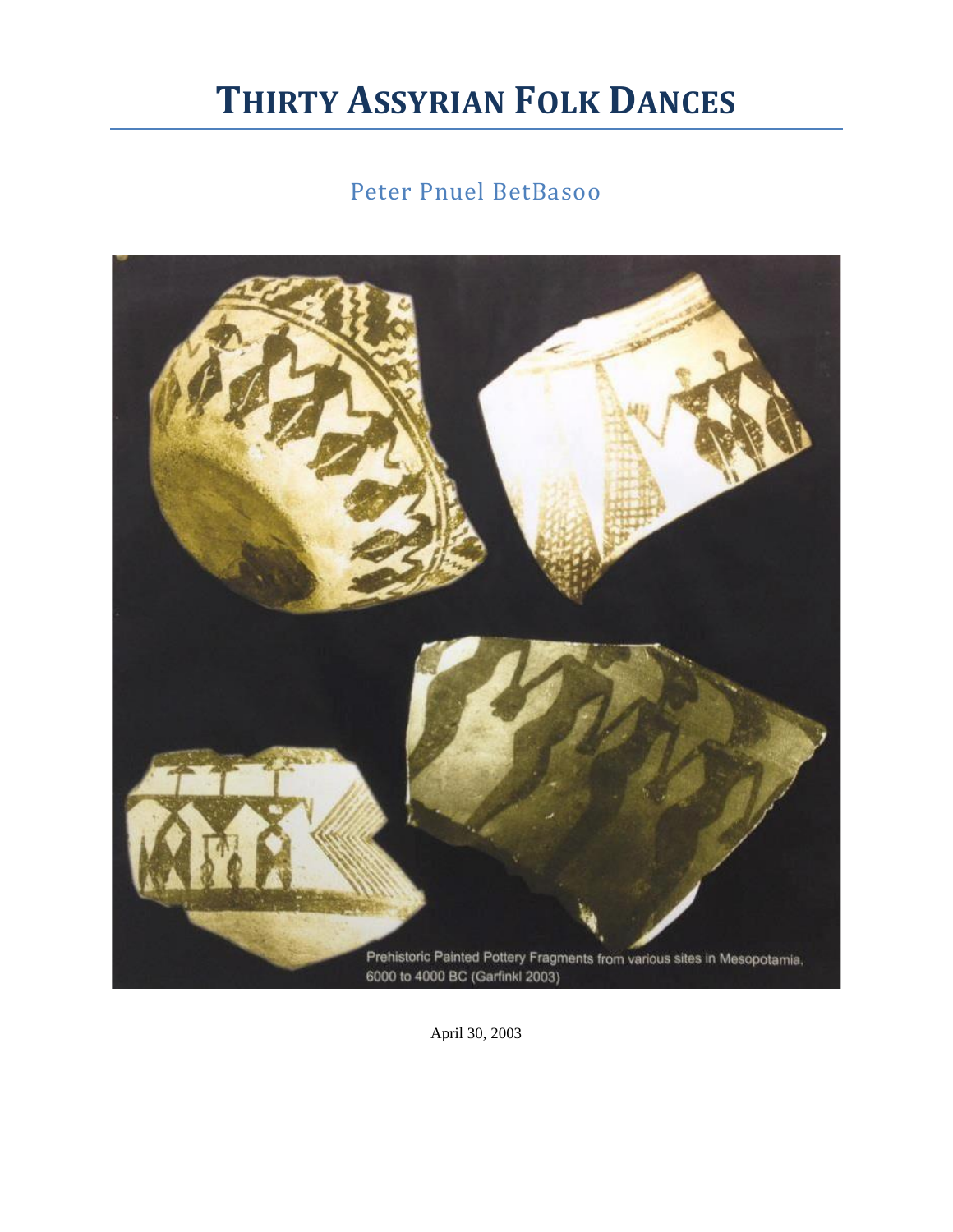The corpus of Assyrian folk dances, much as Assyrian History, is rich and diverse, reflecting a long history and tradition. This paper<sup>1</sup> shall catalog and analyze thirty Assyrian folk dances. It is hoped that this will spur further research into this important area of Assyrian culture.

A folk dance exists in the cultural fund of a nation, has no known author (i.e., is not choreographed), and is widely known and performed by members of that nation (as is true of a folk song). A folk dance has a social context, which can be ceremonial or non-ceremonial, ritual or non-ritual. The most common social contexts of Assyrian dances are the *Khigga* (or *Mishtoota* -- social party) and the *Khloola* (wedding party).

Assyrian dances are learned at a young age mostly by imitation, and children are encouraged to participate in the line dances. Most Assyrians know at least seven or eight dances (*Sheikhani, Khigga, Toulama, Belatee, Goobareh, Karmaneh, Demaleh, Arabanoo* and Assyrian Misirlou), and many know quite a few more.

#### **Sources**

The primary sources used in this paper are field observations and videotapes of Assyrian social dances and performance troops, as well as interviews with informants. This paper does not attempt to deal with locale, i.e., the geographical source and extent of a dance. Although some information is available, it is beyond the scope of the current research to give a thorough analysis; hence I have omitted this information. This paper shall focus on the choreographic and musical elements of the Assyrian dances.

The material covering Assyrian folk dances is dearth. After much searching, I could only find two works on the subject. The first is a phonograph produced by Folkraft<sup>2</sup>, a Record Label specializing in international folk music. The phonograph contained thirteen songs and choreographic descriptions of Assyrian dances (see table below).

The second source is found in Russia, and it is a book titled *Assyrian National Dance Tradition* (by Lalayan, 1927). I discovered this source through conversation with Vassily Shumanov, an Assyrian from Russia, and head librarian of the Ashurbanipal Library in Chicago. Mister Shumanov informed me that he owns a copy of this book, but it is in Russia. I have not been able to examine this book.

#### **Choreographic Elements of Assyrian Dances**

Listed in the table below are the thirty Assyrian dances catalogued in this paper, grouped by Meter, with the Period, Direction and Tempo of the dances.

 $<sup>1</sup>$  I wish to thank John Parish for his insightful discussions on the subject of analysis of international folk dances, and Marsden</sup> and Sana Longden for their extraordinary support and commitment to international folk dancing. I also would like to thank Immanuel Solomon for many productive discussions on Assyrian folk dances.

<sup>2</sup> *Assyrian Folk Dances as danced by the Shemiram Assyrian Folklore Group of Tehran, Iran; organized by Mrs. Lili Teimourazi, and described by Rickey Holden, Folk Dance Consultant, International Recreation Association*. Folkraft LP#4; Folkraft Records, 1159 Broad St, Newark, NJ 07114. This LP is available for sale through International Folk Rhythms, P.O. Box 1402, Northbrook, IL 60065-1402 (847/564-2880; http://members.aol.com/fdccpub/joan.html).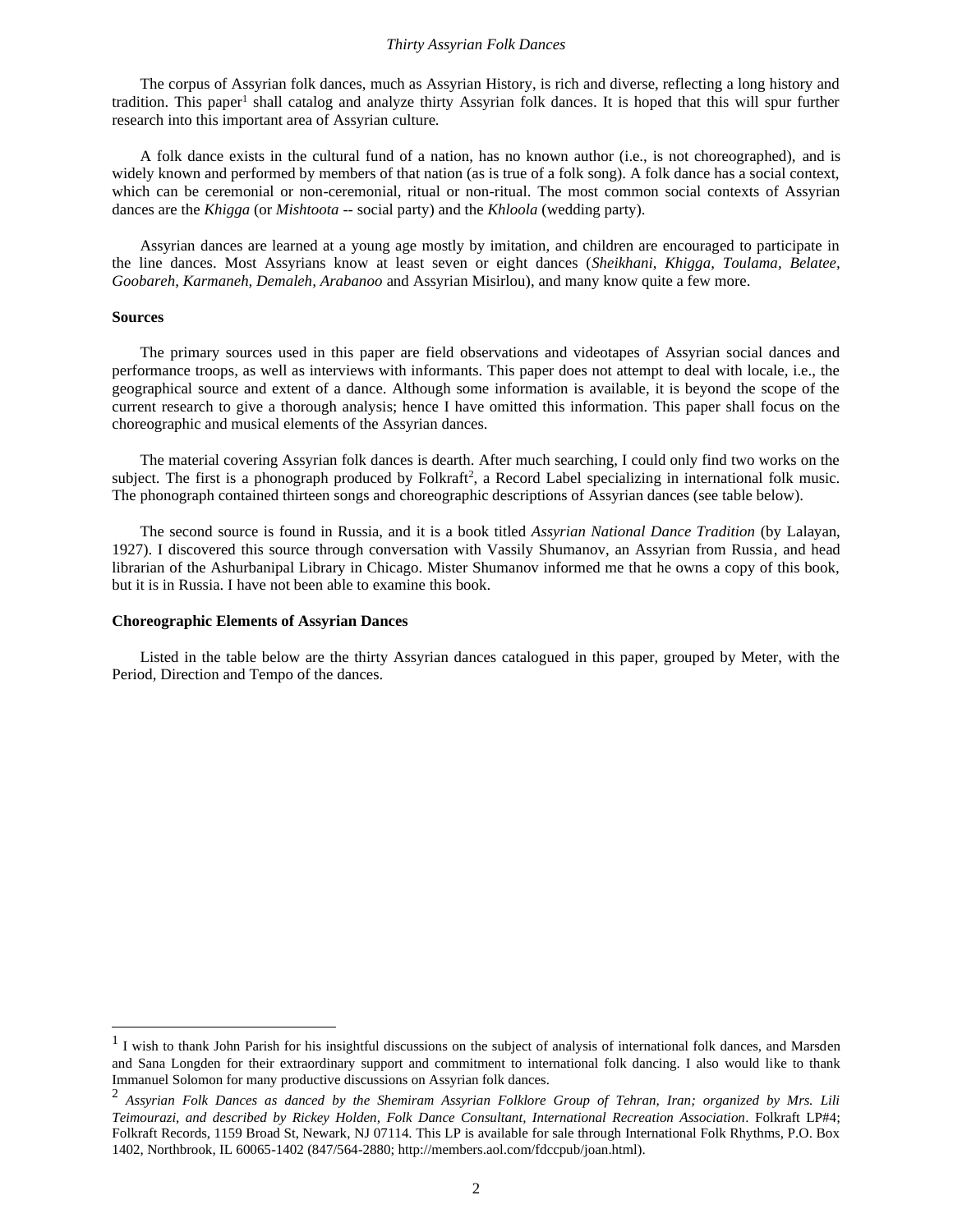| <b>Dance</b>            | <b>Meter</b> | Period <sup>3</sup> | <b>Direction</b> | Tempo <sup>4</sup>         |
|-------------------------|--------------|---------------------|------------------|----------------------------|
| Khigga, heavy           | 4/4          | 1.5                 | Right            | 88-104                     |
| Sheikhani, traditional  | 4/4          | 3                   | Right            | 80-110                     |
| Sheikhani, new          | 4/4          | $\overline{3}$      | Right            | 90-110                     |
| Demaleh                 | 4/4          | $\overline{3.5}$    | Right            | 63-69                      |
| Khazadeh                | 4/4          | 4.5                 | Right            | 80-84                      |
| Belatee                 | 4/4          | 6                   | Center           | 120-130                    |
| Mamyana 1*              | 2/4          | 3.5                 | Right            | 68-74                      |
| Kochari*                | 2/4          | $\overline{4}$      | Right            | 126-132                    |
| Tanzara 2a <sup>*</sup> | 2/4          | 5                   | Right            | 118-124                    |
| Mamyana 2*              | 2/4          | 6                   | Right            | 68-74                      |
| Toulama                 | 2/4          | $\overline{7}$      | Right            | 120-150                    |
| Azia Tamma              | 2/4          | 9.5                 | Right            | 82-88                      |
| Zingirta                | 2/4          | 10                  | Forward          | 120-150                    |
| Mamer <sup>*</sup>      | 2/4          | 12                  | Right            | 122-130                    |
| Tanzara 2b <sup>*</sup> | 2/4          | 14                  | Right            | 118-124                    |
| Dimdimma                | 2/4, 6/8     | None                | Single file      | 72-76 (2/4), 118-122 (6/8) |
| <b>Saber Dance</b>      | 6/8          | None                | Free form        | 84-92                      |
| Azrabukeh*              | 6/8          | 3                   | Right            | 116-126                    |
| Hoberban <sup>*</sup>   | 6/8          | $\overline{3}$      | Right            | 130-134                    |
| Khigga, light           | 6/8          | $\overline{3}$      | Right            | 92-108                     |
| Assyrian Misirlou       | 6/8          | $\overline{4}$      | Right            | 56-62                      |
| Chalakhan <sup>*</sup>  | 6/8          | 5                   | Right            | 126-132                    |
| Arabanoo                | 6/8          | 5                   | Right            | 52-66                      |
| Two Legged Toulama      | 6/8          | 5                   | Right            | 120-130                    |
| Goobareh                | 6/8          | 6                   | Left             | 116-126                    |
| Karmaneh                | 6/8          | $\overline{7}$      | Right            | 120-130                    |
| Shara                   | 6/8          | $\overline{7}$      | Left             | 92-100                     |
| Hareigooleh             | 6/8          | 8                   | Right            | 116-124                    |
| Tanzara                 | 9/8          | 3                   | Center           | 88-96                      |
| Janiman*                | 10/8         | $\overline{3}$      | Right            | 60-66                      |

\* Dance found on the Folkraft album.

In addition to the above, the following dances are known but uncatalogued: Sinjiyeh, Barriyya, Khigga d-Alqosh and Bet-Karkhan.

The following analysis of the choreographic elements of the Assyrian dances closely follows Giurchescu and Bloland<sup>5</sup> in methodology.

#### **I Spatial Arrangement**

A dance *Formation* is defined by five parameters: Grouping, Number, Shape, Reciprocal Body Orientation, and Connection.

**Grouping** determines the spatial relationship of the dancers. Dancers may be grouped (e.g., in a line) or ungrouped (free form). All Assyrians dances, with the exception of the Sabre Dance, are grouped in a line. The Sabre Dance is a trio dance and is danced free form.

**Number** defines the total number of dancers. Assyrian dances are unlimited in number, with the exception of the Sabre Dance, which requires three and only three dancers.

**Shape** is the geometric configuration of a group of dancers. Assyrian dances are performed in lines, which may be straight, curved, or both. Assyrian dances, with the exception of Dimdimma, have no formal shape other than the line (i.e., the line may assume any shape. See Pathway in the Kinetics section).

**Reciprocal Body Orientation** describes the body orientation of the dancers with respect to other dancers: faceto-face, side-by-side, face-to-back, or back-to-back. All four orientations are found in Assyrian dances.

 $3$  The period is in units of measure.

<sup>4</sup> Beats Per Minute

<sup>5</sup> Anca Giurchescu, Sunni Bloland; *Romanian Traditional Dance*; Wild Flower Press; Mill Valley, California; 1995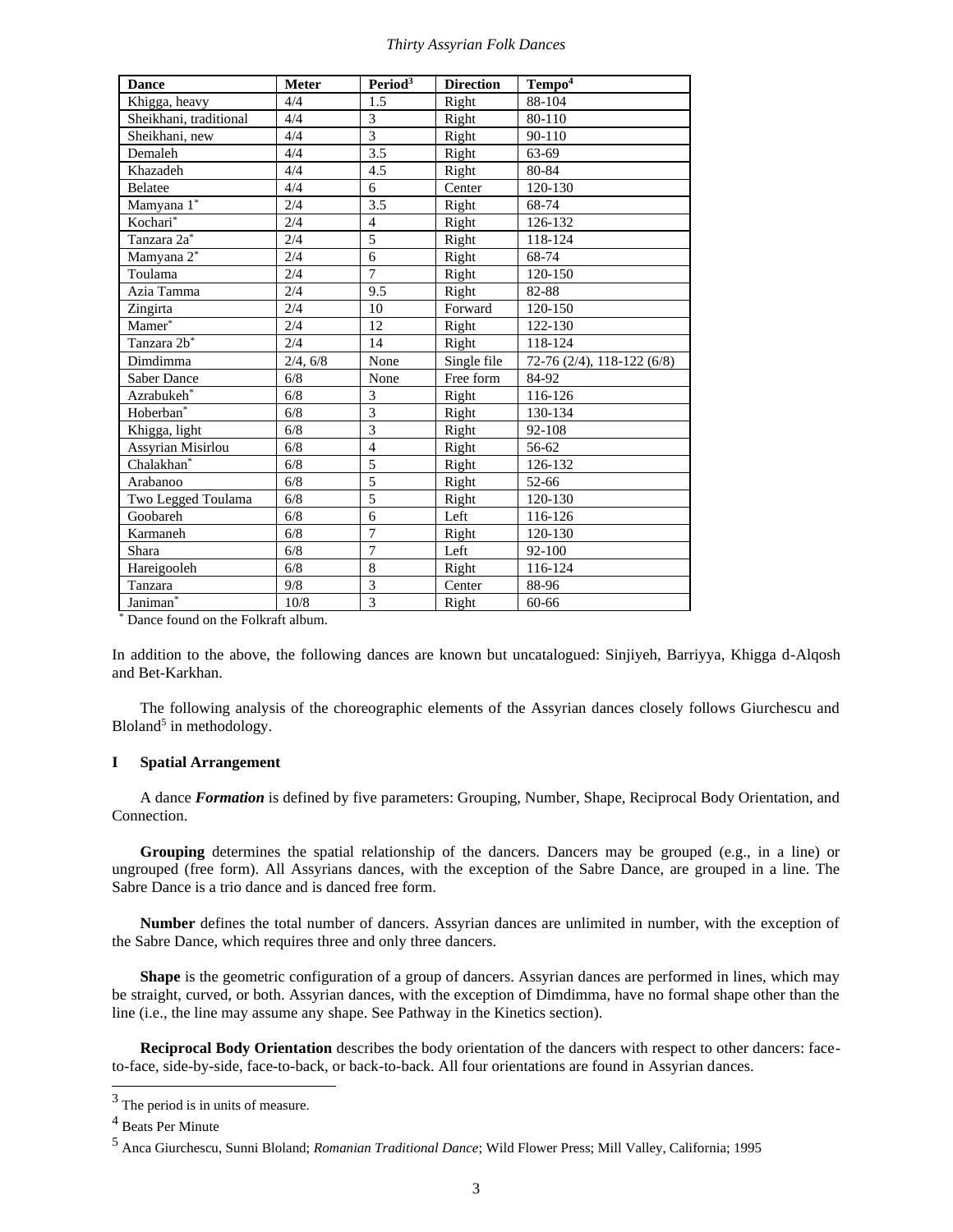A **Connection** is a way of holding hands. The following connections are present in Assyrian dances: hand-tohand, hand to shoulder, and hand to hip. The following types of hand-to-hand connections are used:

- 1. The "W" arm hold is the most common hold (13 dances); little fingers are linked together (left over right or right over left), and the arms are raised into the "W" position.
- 2. The "V" arm hold is the second most common hold (9 dances<sup>6</sup>); the fingers are interlocked (in a clasp), and the left hand is over the right hand.
- 3. The Sheikhani hold (4 dances). Initially, fingers are interlocked, left arm is bent at the elbow and pressed against the back, right arm held forward against the back of the dancer in front; this then changes to a "V", then returns to the initial position (see *Shiekhani*, traditional).
- 4. The "T" hold (2 dances); hands are placed on neighbors' shoulders, left in back of right.



#### **II Kinetics**

Kinetics is the motions that comprise a dance, and is a broad topic that has been thoroughly treated elsewhere<sup>7</sup>. Here we shall restrict our discussion to kinetics found in Assyrian folk dances.

#### **Kinetic Parameters**

Dance movement is described by several parameters: Amplitude, Pathway, Intensity, Accent, Tempo, Locomotor movement, Axial movement, Flexions and extensions, Arm swings and Slaps. The most relevant body parts in Assyrian dance movements are the legs, arms, hands and shoulders.

Assyrian dances range in **Amplitude** (size of movement) from small to large, in correlation with the Tempo and Intensity of the dance.

The **Pathway** is the line along which a group of dancers travel. There are two basic traveling directions: radial and lateral. If one imagines a group of dancers standing side-by-side, then radial motion would be forward or backward, and lateral motion would be to the left or right. Most Assyrian line dances are traveling dances and move laterally. In an open floor space, the lines assume open circular shapes; in a restricted floor space (e.g., with lots of tables), they tend to meander over the room and assume spiral, circular and sinuous shapes as dictated by floor space availability. The exceptions are the Sabre dance, which is a trio dance and has no shape, *Dimdimma*, which is danced in single file, Zingirta, which is danced in a forward direction (all dancers in a single file), and *Belatee* and *Tanzara*, which move radially (i.e., into the center, although the *Belatee* has a slight right-lateral component)

| <b>Direction</b> | <b>Dances</b>                           |
|------------------|-----------------------------------------|
| Left             | Mamyana 1, Mamyana 2                    |
| Left, Center     | Shara, Goobareh                         |
| Left, Right      | Mamer                                   |
| Center           | Belatee, Tanzara                        |
| Right            | Sheikhani (new), Khigga (light and      |
|                  | heavy), Kochari, Arabanoo, Hareigooleh, |
|                  | Azrabukeh, Hoberban, Janiman,           |
|                  | Chalakhan, Tanzara 2a, Tanzara 2b       |
| Right, Center    | Sheikhani (traditional), Demaleh,       |
|                  | Khazadeh, Azia Tamma                    |
| Right, Left      | Toulama, Karmaneh, Two Legged           |
|                  | Toulama, Assyrian Misirlou              |
| Forward          | Zingirta                                |
| Free form        | <b>Saber Dance</b>                      |
| Single file      | Dimdimma                                |

The **Intensity** (amount of work expended in moving) of Assyrians dances varies from weak to strong, and depends on the mood and tempo of a song.

**Accent** is the emphasis (exaggerated intensity) of a particular movement. Many examples of Accent are found in Assyrian dances, and are used freely.

<sup>&</sup>lt;sup>6</sup> The Sheikhani hold also uses the "V" hold, but only for half the time; for this reason, I have not included the Sheikhani hold in the "V" hold count.

<sup>7</sup> Rudolf Laban, *The Mastery of Movement*; Boston: Plays; 1950.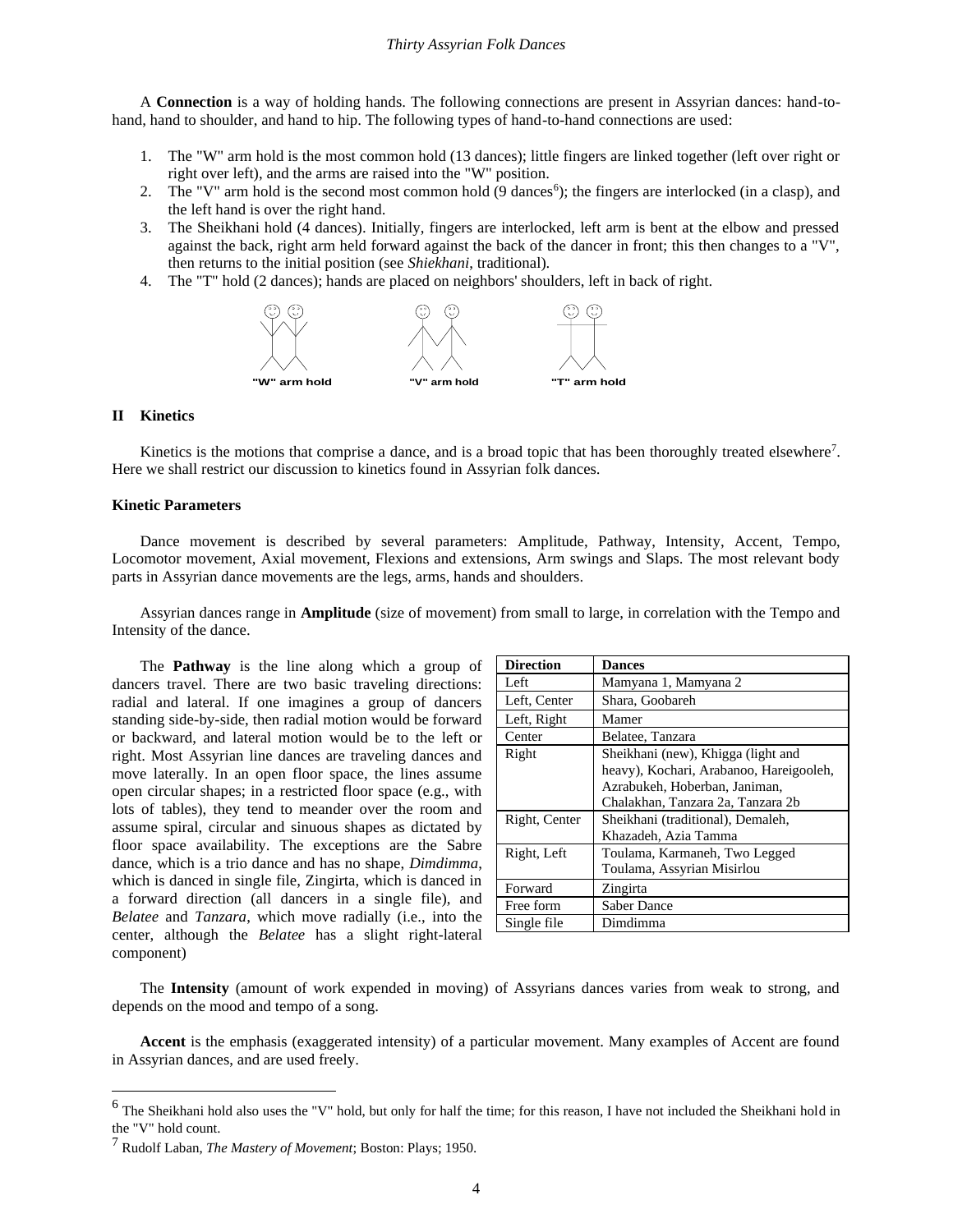**Tempo** is the speed of movement, and ranges from slow (50 Beats Per Minute) to very fast (150 Beats Per Minute).

**Locomotor Movement** is motion with the legs. There are only five ways of moving: Step, Leap, Run, Hop and Jump; all five are present in Assyrian folk dances. A Step may be used for support (with weight) or nonsupport (without weight, as in a touch). Legs are also used to stamp, stomp and kick.

**Axial movements** and **Arm Swings** are in situ motions (the body does not move in space). Arms are used extensively in Assyrian folk dances, and often move independently of the legs. Arm motions include bouncing, swinging forward and back, moving side-to-side, lifting above the head and clapping. In many dances, the torso, along with the shoulders and arms, bounces up and down rhythmically, often independently of the legs. As with the torso, the shoulders can execute rhythmically independent movements, the most common of which is bouncing. The shoulders also execute a Shimmy, which is a rapid movement of the shoulders in opposite directions (similar to what a belly dancer does). Stomps and Stamps are also present in Assyrian folk dances.

**Flexions and extensions** are common, and include shallow knee bends, deep squats, plies, and leg extensions.

There are no **Slaps** in Assyrian folk dances.

#### **III Rhythms**

Rhythm is the underlying pulse of a dance, and is described by four parameters: Meter, Metric Rhythm (MR), Choreographic Rhythm (CR), and Period.

**Meter** specifies the number of beats per measure of music. Assyrian folk dances belong to five metric groups: 2/4 (10 dances), 4/4 (6 dances), 6/8 (13 dances), 9/8 (1 dance), 10/8 (1 dance).

**Metric Rhythm** specifies the rhythmic division of a measure of music. There are nine Metric Rhythm groups in Assyrian folk dances. Analysis of these rhythms reveals six nontrivial<sup>8</sup> constitutive elements; these Constitutive Metric Rhythmic Elements are combined in various ways with trivial rhythmic elements  $(\lambda)$ , is to produce the characteristic Assyrian Metric Rhythms. Here are some examples:

| <b>Metric Rhythm</b> | <b>Dances</b>                                                                                                                                                              |
|----------------------|----------------------------------------------------------------------------------------------------------------------------------------------------------------------------|
| $D_{\rm D}$          | Khigga (heavy)                                                                                                                                                             |
| VVVV)                | Sheikhani (traditional), Demaleh,<br>Khazadeh, Mamyana, Kochari, Tanzara 2a,<br>Mamyana 2, Toulama, Zingirta, Mamer,<br>Tanzara 2b, Dimdimma                               |
| $V$ y $V$            | Sheikhani (new)                                                                                                                                                            |
| االاالا              | <b>Belatee</b>                                                                                                                                                             |
| A(d,d)               | Azia Tamma                                                                                                                                                                 |
| $J\mathcal{V}$       | Khigga (light), Dimdimma, Sabre Dance,<br>Hoberban, Assyrian Misirlou, Chalakhan,<br>Arabanoo, Two Legged Toulama,<br>Goobareh, Karmaneh, Shara, Haaregooleh,<br>Azrabukeh |
| $A$ daadaadaad       | Tanzara                                                                                                                                                                    |
| תתתתתתתתתת           | Janiman                                                                                                                                                                    |

Constitutive Metric Rhythmic Elements

| cmrel | cmre2 | cmre3 | cmre4 | cmre <sub>5</sub> | cmre6 |
|-------|-------|-------|-------|-------------------|-------|
|       |       |       | . .   |                   |       |

<sup>8</sup> A nontrivial rhythmic element has at least two rhythmic units.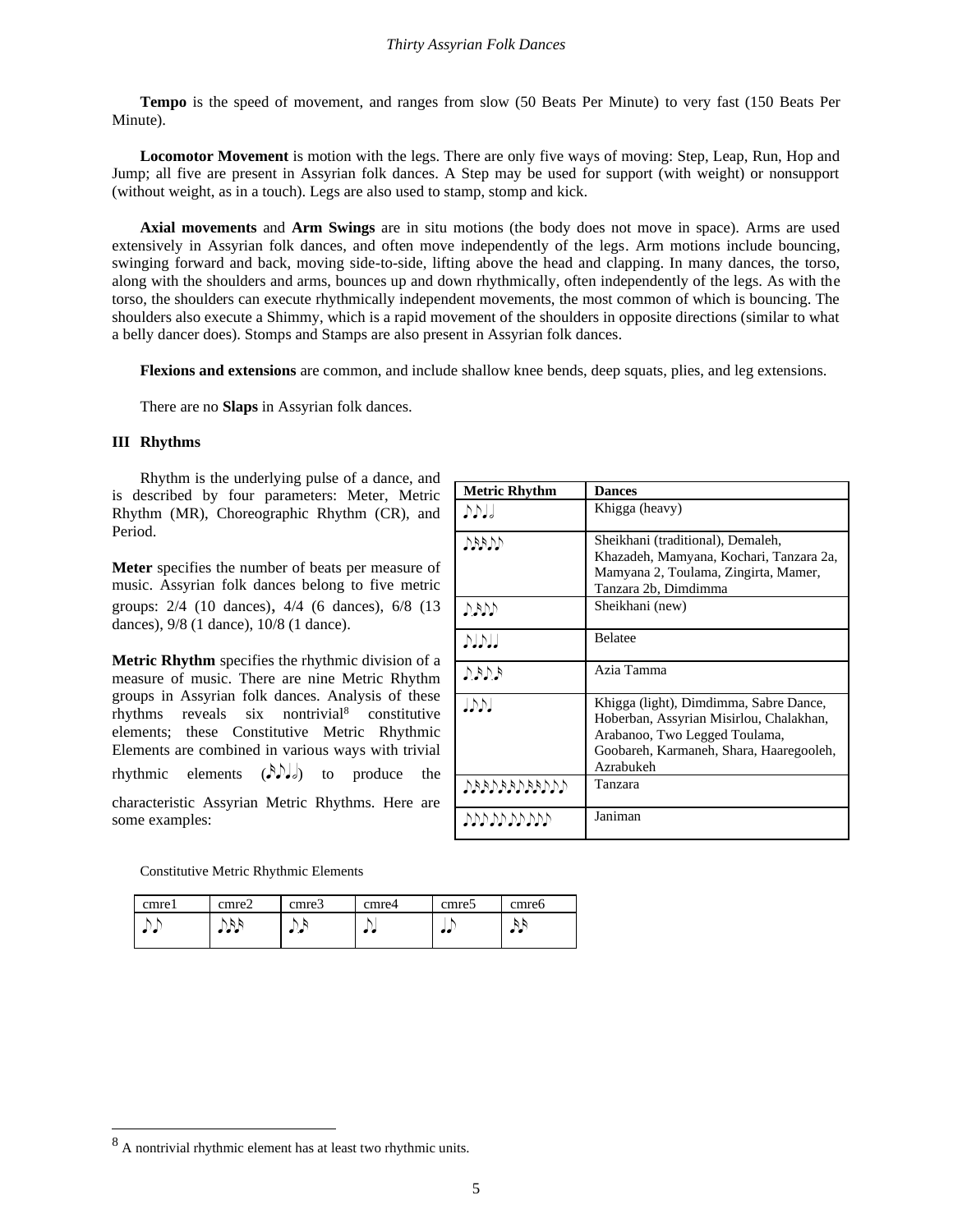| Tanzara: | cmre2 + cmre2 + cmre2 + $\bigcirc$ $\bigcirc$     | Azia Tamma: cmre3 + cmre3     |
|----------|---------------------------------------------------|-------------------------------|
|          | Belatee: $\text{cmre4} + \text{cmre4} + \text{J}$ | Light Khigga: $cmre5 + cmre4$ |
|          | $Azrabukeh:$ cmre $2 + \text{cmre4}$              |                               |

While rhythm and meter are closely related, the above clearly shows that rhythmic elements are independent of meter.

The Traditional Sheikhani rhythm group has twelve dances; the Light Khigga group has thirteen dances; together these two groups account for twenty five of the thirty dances documented. Most of the popular Assyrian dances (Sheikhani (traditional), Khigga (light), Demaleh, Toulama, Misirlou, Goobareh, Karmaneh) belong to these two groups.

**Choreographic Rhythm**, which may or may not be the same as Metric Rhythm**,** is the rhythm of the movements of a dance. As an example, consider the Traditional Sheikhani, whose basic unit of movement is a twostep<sup>9</sup> (right-left-right or left-right-left). The rhythm for this step is  $\mathcal{W}$ , and this is the one and *only* nontrivial

choreographic rhythm in the Sheikhani. Analysis of the choreographic rhythms of the dances yields the following nontrivial constitutive elements:

| ccrel | ccre2  | ccre3        | ccre4 | ccre5 | ccre <sub>6</sub> | ccre7    | ccre8          |
|-------|--------|--------------|-------|-------|-------------------|----------|----------------|
|       | للألوك | $\pm 10$<br> |       |       |                   | $\sigma$ | $\partial$ o.o |

**Period** is the length of a complete choreographic phrase, in units of measure. If a dance has period of length *n*, the dance step repeats every *n* measures. Period is a good estimate of the choreographic complexity of a dance, a longer period indicating a more complex pattern.

Assyrian dances have a diverse set of Periods. The most interesting aspect of Assyrian dance Periods is that they can be *fractional*, which means that a dance can begin its repetition in the middle of a measure.

| Period         | <b>Dances</b>                                           | Period | <b>Dances</b>            |
|----------------|---------------------------------------------------------|--------|--------------------------|
| 1.5            | Khigga (heavy)                                          |        | Toulama, Karmaneh, Shara |
| 3              | Sheikani, Azrabukeh, Hoberban, Janiman, Khigga (light), | -8     | Hareigooleh              |
|                | Tanzara                                                 |        |                          |
| 3.5            | Demaleh, Mamyana 1                                      | 9.5    | Azia Tamma               |
| $\overline{4}$ | Kochari, Assyrian Misirlou                              | 10     | Zingirta                 |
| 4.5            | Khazadeh                                                | 12     | Mamer                    |
|                | Tanzara 2a, Chalakhan, Arabanoo, Two Legged Toulama     | 14     | Tanzara 2b               |
| 6              | Belatee, Mamyana 2, Goobareh                            |        |                          |

#### **IV Symmetry**

There are four types of symmetry: rotation, translation, reflection and glide reflection. To **rotate** an object means to turn it around. Every rotation has a center and an angle. To **translate** an object means to move it without rotating or reflecting it. Every translation has a

direction and a distance. To **reflect** an object means to produce its mirror image. Every reflection has a mirror line. A reflection of an "R" is a backwards "R". A **glide reflection** combines a reflection with a translation along the direction of the mirror line. Glide reflections are the only type of symmetry that involves more than one step.



 $9<sup>9</sup>$  It is conventionally called a two-step, even though three steps are taken.

<sup>10</sup> An underline denotes a triplet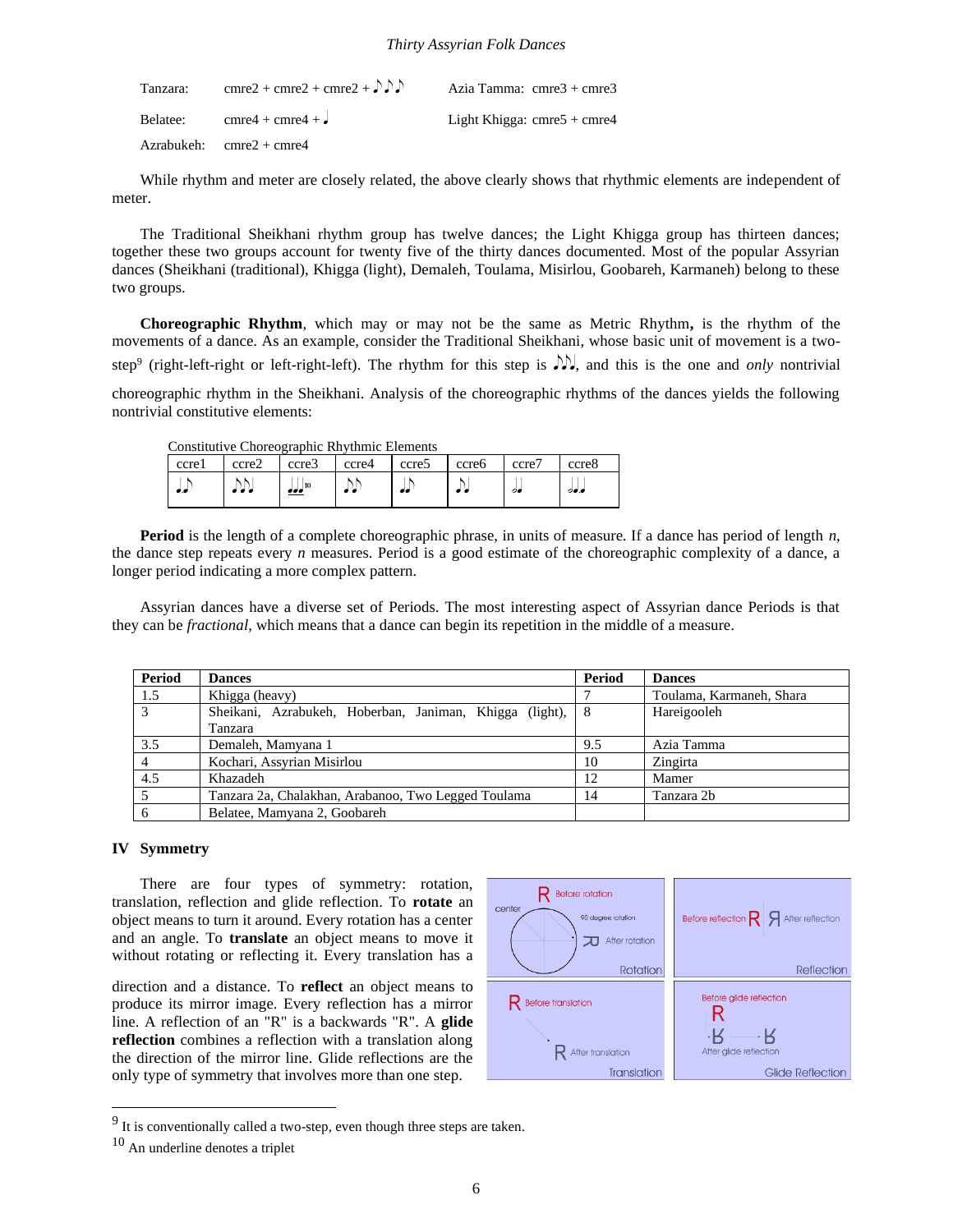Symmetry exists at various structural levels of a dance. It is possible for a dance to be symmetric at one level and asymmetric at another. An example will make this clear. Let us analyze the traditional Sheikhani with respect to its symmetry. The basic unit of movement in a Sheikhani is a two-step. In measure one (page 10) the two-step begins with the right foot (right-left-right) and is then repeated with the left foot (left-right-left). This is an example of glide reflection. In measure two a rotation is applied, the dancer rotating counterclockwise ninety degrees, and the two-step is repeated, right-left-right. Another rotation is applied, clockwise ninety degrees, and the dance begins again. Here is a summary of the Sheikhani:

- 1 right-left-right two-step
- 2 left-right-left glide reflection of 1
- 3 right, left rotation ninety degrees counterclockwise, in two steps
- 4 right-left-right two-step
- 5 touch left
- 6 left, right, left rotation ninety degrees clockwise, in three steps

As can be seen, the Shiekhani contains symmetrical elements, but the *complete* choreographic figure is asymmetrical. Analysis of the Assyrian folk dances reveals a significant characteristic: with the exception of Zingirta and Mamer, *all* of the catalogued dances are asymmetrical at the highest level (i.e., the complete choreographic figure). Zingirta and Mamer exhibit Mirror Repetition (i.e., they have two choreographic halves which are mirror opposites).

| <b>Dance</b>           | <b>Translation</b> | <b>Rotation</b> | <b>Reflection</b> | <b>Glide</b><br><b>Reflectio</b> | <b>Mirror</b><br><b>Repetition</b> |
|------------------------|--------------------|-----------------|-------------------|----------------------------------|------------------------------------|
|                        |                    |                 |                   | $\mathbf n$                      |                                    |
| Khigga, heavy          | $\mathbf{X}$       |                 | $\mathbf x$       |                                  |                                    |
| Sheikhani, traditional |                    | $\mathbf x$     |                   | $\mathbf x$                      |                                    |
| Sheikhani, new         | $\mathbf{X}$       |                 | $\mathbf x$       |                                  |                                    |
| Demaleh                |                    | $\mathbf X$     |                   | $\mathbf X$                      |                                    |
| Khazadeh               |                    | X               | $\mathbf X$       | X                                |                                    |
| Mamyana 1              | $\mathbf{x}$       |                 |                   |                                  |                                    |
| Kochari                | $\mathbf{X}$       |                 |                   |                                  |                                    |
| Tanzara 2a             | $\mathbf{X}$       |                 |                   |                                  |                                    |
| Mamyana 2              | $\mathbf{x}$       |                 |                   |                                  |                                    |
| Toulama                | $\mathbf{X}$       |                 |                   | $\mathbf x$                      |                                    |
| Azia Tamma             | X                  | X               |                   | X                                |                                    |
| Zingirta               | $\mathbf x$        |                 | $\mathbf x$       |                                  | $\mathbf{X}$                       |
| Mamer                  |                    |                 |                   |                                  | $\mathbf X$                        |
| Azrabukeh              | X                  |                 |                   |                                  |                                    |
| Hoberban               | $\mathbf{x}$       |                 | $\mathbf x$       |                                  |                                    |
| Janiman                | $\mathbf{X}$       |                 | $\mathbf x$       |                                  |                                    |
| Khigga, light          | $\mathbf{X}$       |                 | $\mathbf x$       |                                  |                                    |
| Assyrian Misirlou      | $\mathbf{X}$       |                 | $\mathbf x$       |                                  |                                    |
| Chalakhan              | $\mathbf X$        |                 | $\mathbf X$       |                                  |                                    |
| Arabanoo               | $\mathbf X$        |                 | $\mathbf X$       |                                  |                                    |
| Two Legged<br>Toulama  | $\mathbf X$        |                 |                   |                                  |                                    |
| Goobareh               | $\mathbf{x}$       |                 | $\mathbf{X}$      |                                  |                                    |
| Karmaneh               | $\mathbf X$        |                 |                   | $\mathbf X$                      |                                    |
| Shara                  | $\mathbf{X}$       |                 |                   | $\mathbf X$                      |                                    |
| Hareigooleh            | $\mathbf{X}$       |                 | $\mathbf x$       |                                  |                                    |

Symmetry in Assyrian Dances

Belatee, Tanzara 2b, Dimdimma, Sabre Dance and Tanzara have no symmetry and are not shown in the table above.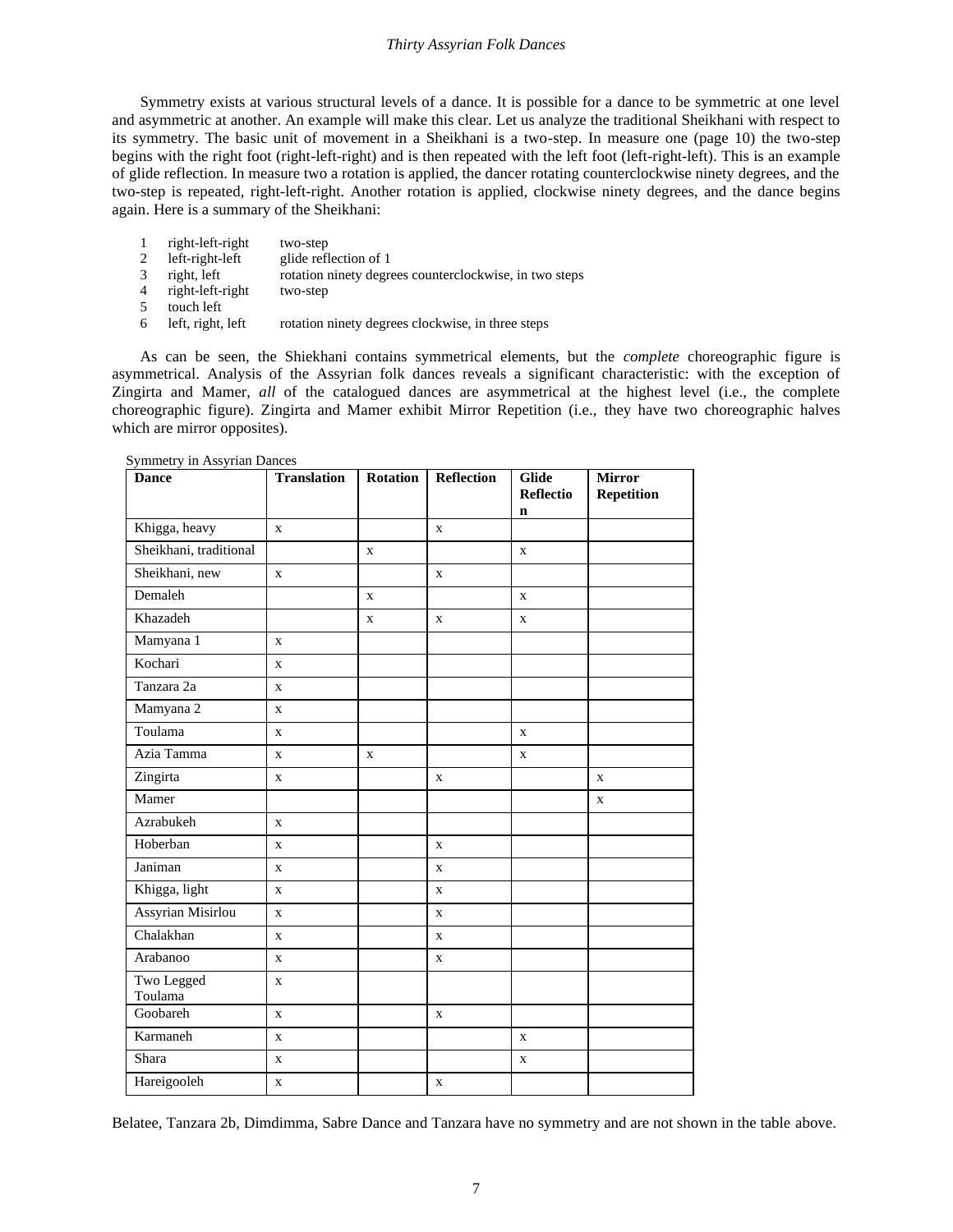#### **Choreographic Density**

The Choreographic Density (CD) is the ordinal count of the Choreographic Rhythm divided by the Period of the dance. For example, the Heavy Khigga dance (page 9) has 8 steps in its choreographic rhythm; dividing this by its period, 1.5, yields a CD of 5.3 steps/measure.

| <b>CD</b>      | <b>Dances</b>                                                                                                                                                                                                                    | <b>CD</b> | <b>Dances</b>                         |
|----------------|----------------------------------------------------------------------------------------------------------------------------------------------------------------------------------------------------------------------------------|-----------|---------------------------------------|
| 1.3            | Hoberban (variation 3)                                                                                                                                                                                                           | 3.3       | Tanzara                               |
| 1.7            | Mamyana 1, Tanzara 2b,                                                                                                                                                                                                           | 4         | Belatee (variation 2)                 |
| $\overline{2}$ | Belatee (variation 1), Kochari, Tanzara 2a, Mamyana 2,<br>Toulama, Zingirta, Mamer, Azrabukeh, Hoberban<br>(variations 1 and 2), Khigga (light), Chalakhan,<br>Arabanoo, Two Legged Toulama,<br>Goobareh.<br>Hareigoleh, Janiman | 4.8       | Demaleh                               |
| 2.3            | Karmaneh                                                                                                                                                                                                                         | 5         | Sheikhani (traditional)               |
| 2.6            | Shara                                                                                                                                                                                                                            | 5.3       | Khigga<br>(heavy).<br>Sheikhani (new) |
| 2.9            | Azia Tama                                                                                                                                                                                                                        | 6.7       | Khazadeh                              |
| 3              | Assyrian Misirlou                                                                                                                                                                                                                |           |                                       |

The CD is an approximate indicator of the choreographic complexity of a dance. Seventeen of the Assyrian dances catalogued have a CD of 2. The dances can be broadly grouped into six CD groups:

| <b>CD</b> Group | <b>Dances</b> |
|-----------------|---------------|
|                 |               |
|                 | 19            |
|                 | 2             |
|                 | 2             |
|                 |               |
|                 |               |



#### **Conclusion**

This paper catalogued thirty Assyrian dances, with detailed dance descriptions. Musical and choreographic analyses of these dances revealed many interesting features, including fractional dance periods, choreographic asymmetry, and rich and varied metric rhythms.

Anecdotal evidence suggests there are seventy-three Assyrian dances, and probably more; these remain to be catalogued. This paper did not analyze the locale and ritual contexts of the dances. Local variations of dances exist from region to region. For example, the New Sheikhani is from the Assyrian community in the Khabur region of Syria. A detailed locale study needs to be undertaken. Ritual context is very important, and the one dance whose ritual context is known, the Sabre Dance, was catalogued; ritual context also needs a detailed study.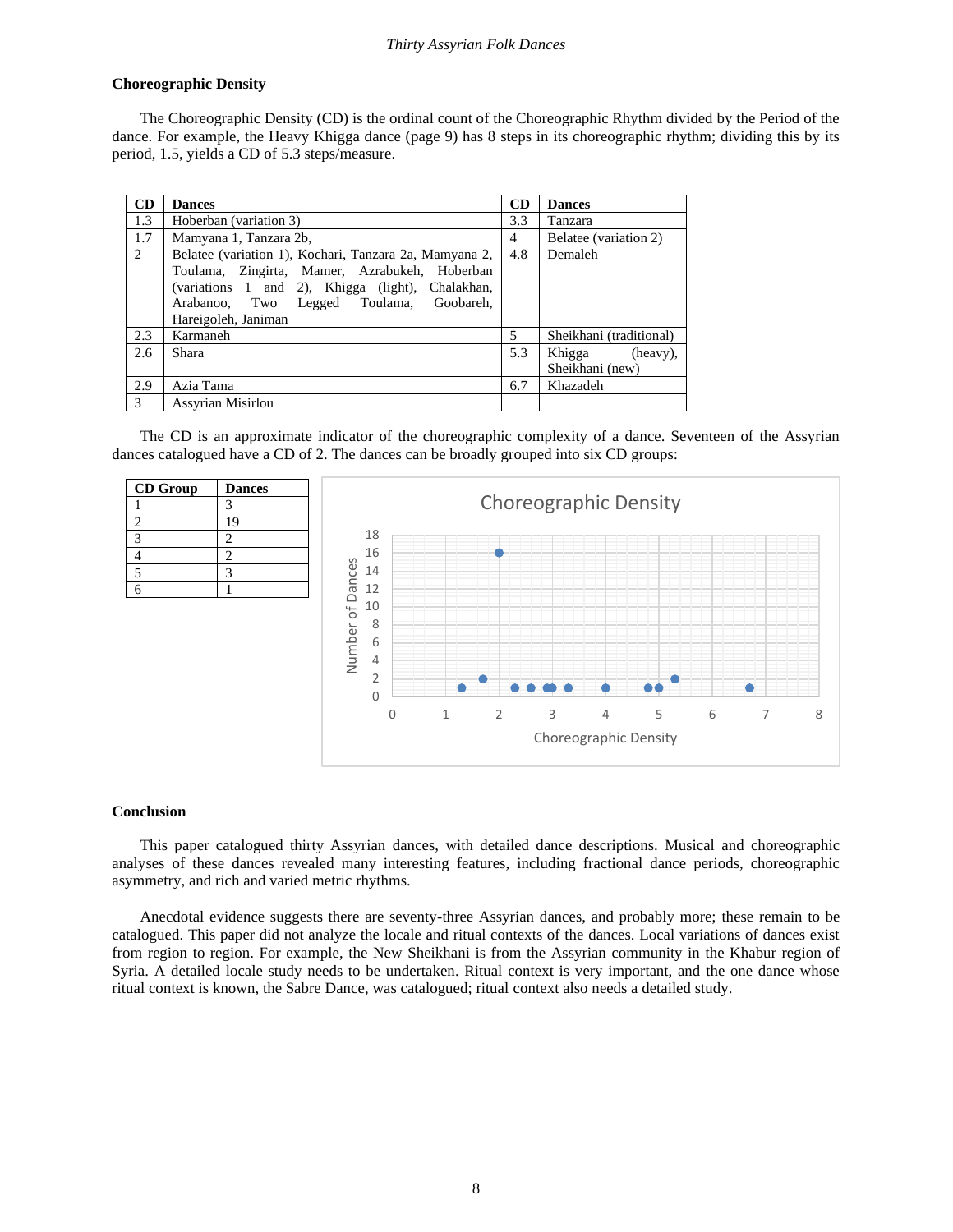#### **Choreographic Descriptions**

Thirty dances are catalogued below. For each dance, a header table gives the following basic parameters: Dance Name, Meter, Metric Rhythm, Period, Tempo, Choreographic Rhythm, Direction, Hand hold, Initial position, Symmetries. Following this, a complete choreographic description of the dance is given, as follows

| Measure              | the measure number                 |
|----------------------|------------------------------------|
| Count                | the count within the measure       |
| Duration             | the duration of the dance movement |
| Movement description | the dance movement                 |

#### **Terms Used in the Choreographic Descriptions**

- *Stamp* strike, thrust or bring the foot forcibly or noisily downward, with weight.
- *Stomp* strike, thrust or bring the foot forcibly or noisily downward, without weight.
- *Step* put weight on the foot.
- *Touch* touch the foot to ground, without putting weight on it.

*Close* bring feet together.

- *Hop* move by a quick springy leap.
- *Jump* spring into the air, usually in place.
- *Leap* spring into the air in a specific direction.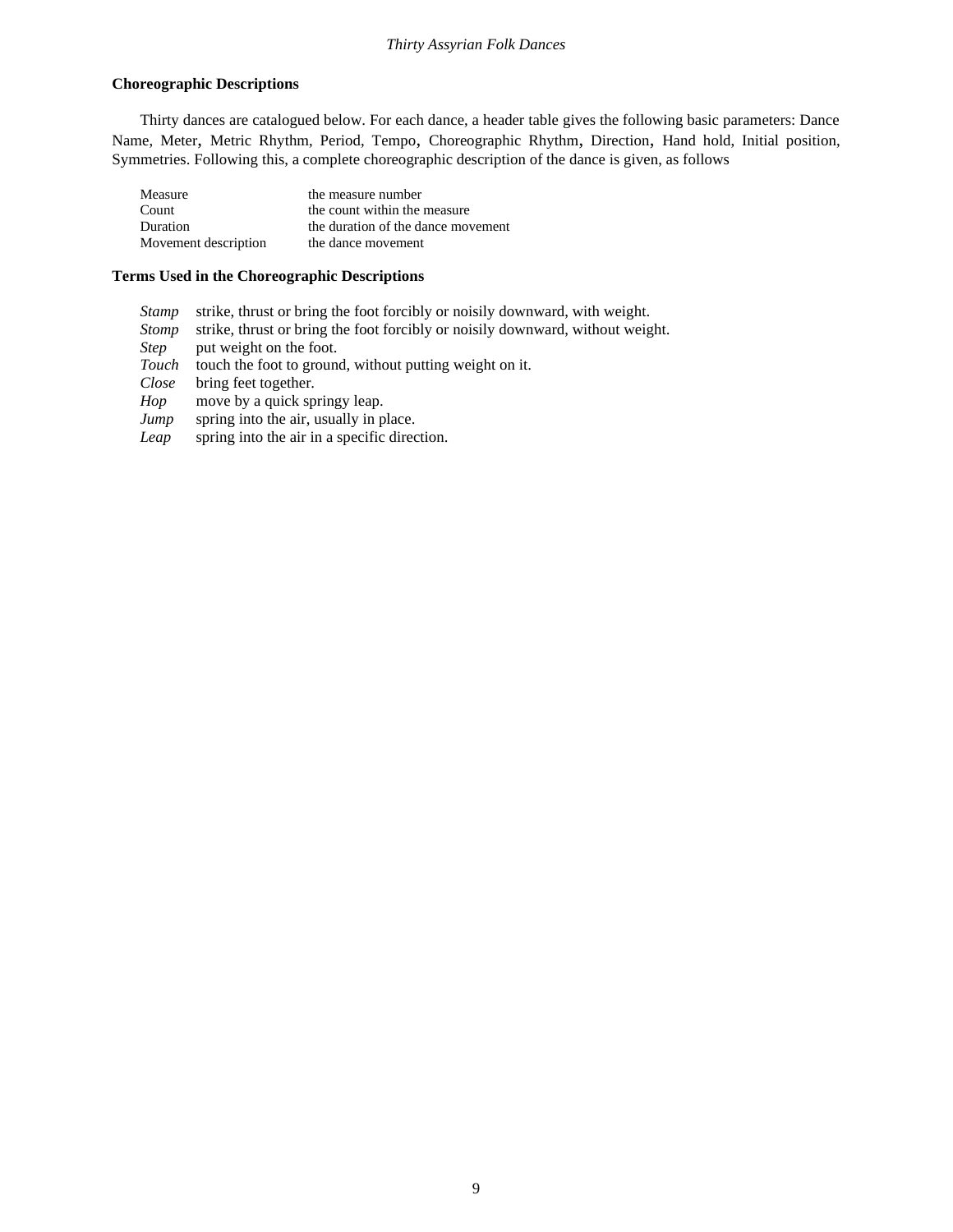| Khigga (heavy)    |      |                      |                   |
|-------------------|------|----------------------|-------------------|
| Meter             | 4/4  | Tempo (bpm)          | 88-104            |
| Metric Rhythm     | JJJJ | Choreographic Rhythm | المامام المامام ا |
| Period (measures) |      | Direction            | Right             |

| Hand hold:        | "V" position                |
|-------------------|-----------------------------|
| Initial position: | Face center, weight on left |
| Symmetries:       | Translation, Reflection     |

| Measure        |                | Count Duration | Movement description |
|----------------|----------------|----------------|----------------------|
| 1              | 1              |                | Side step with right |
|                | $\overline{2}$ |                | Hold                 |
|                |                | D              | Cross with left      |
|                | 3              |                | Step on right        |
|                | 4              |                | Touch left           |
| $\overline{2}$ | 1              |                | Step on left         |
|                | 2              |                | Touch right          |

The dancer's body bounces down and up six times within each measure; this motion originates in the knees and travels up to the head; it is not a motion in the shoulders, it is the entire body from the knees and above moving. The bounces are in quarter triplet time<sup>11</sup>.

three movements are three bounces.

 $11$  Quarter triplet time indicates a three movement phrase that is executed in two beats, similar to a quarter note triplet in music . Each movement has a duration of .67 beats, with the second movement occurring before the second beat. In this case, the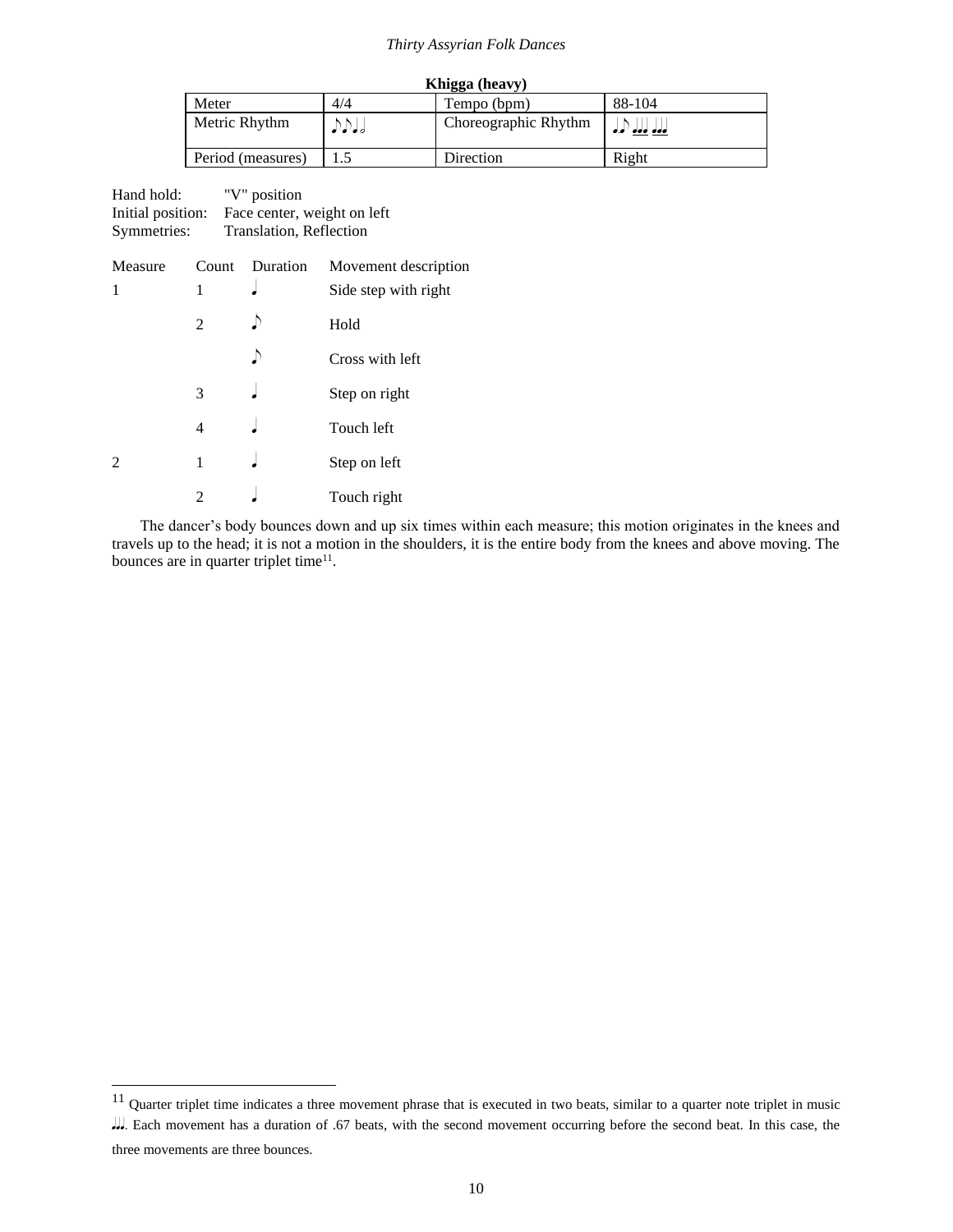|  | Sheikhani (traditional) |
|--|-------------------------|
|--|-------------------------|

| Meter             | 4/4  | Tempo (bpm)          | $80 - 110$       |
|-------------------|------|----------------------|------------------|
| Metric Rhythm     | VUND | Choreographic Rhythm | TIM NU IT VU TIM |
| Period (measures) |      | Direction            | Right, Center    |

Hand hold: Sheikhani hold

Initial position: Face line of direction; left arm at right angle, pressed to your back; weight on left foot. Symmetries: Glide Reflection, Rotation

| Measure        | Count          | Duration | Movement description                                    |
|----------------|----------------|----------|---------------------------------------------------------|
| 1              | 1              | ♪        | Step forward on right                                   |
|                |                | ♪        | Close left                                              |
|                | $\overline{2}$ |          | Step forward on right                                   |
|                | 3              |          | Step forward on left                                    |
|                |                | ♪        | Close right                                             |
|                | 4              |          | Step forward on left                                    |
| $\overline{2}$ | 1              |          | Step on right, turning to face the center of the circle |
|                | 2              |          | Step on left, drop arms                                 |
|                | 3              | ♪        | Into the center, step forward on right                  |
|                |                | ♪        | Close left                                              |
|                | 4              |          | Step forward on right                                   |
| 3              | 1              |          | Touch left foot in front of right foot                  |
|                | $\overline{c}$ |          | Step back on left                                       |
|                | 3              |          | Step back on right, turning to face line of direction   |
|                | 4              |          | Step on left, raise left arm to right angle             |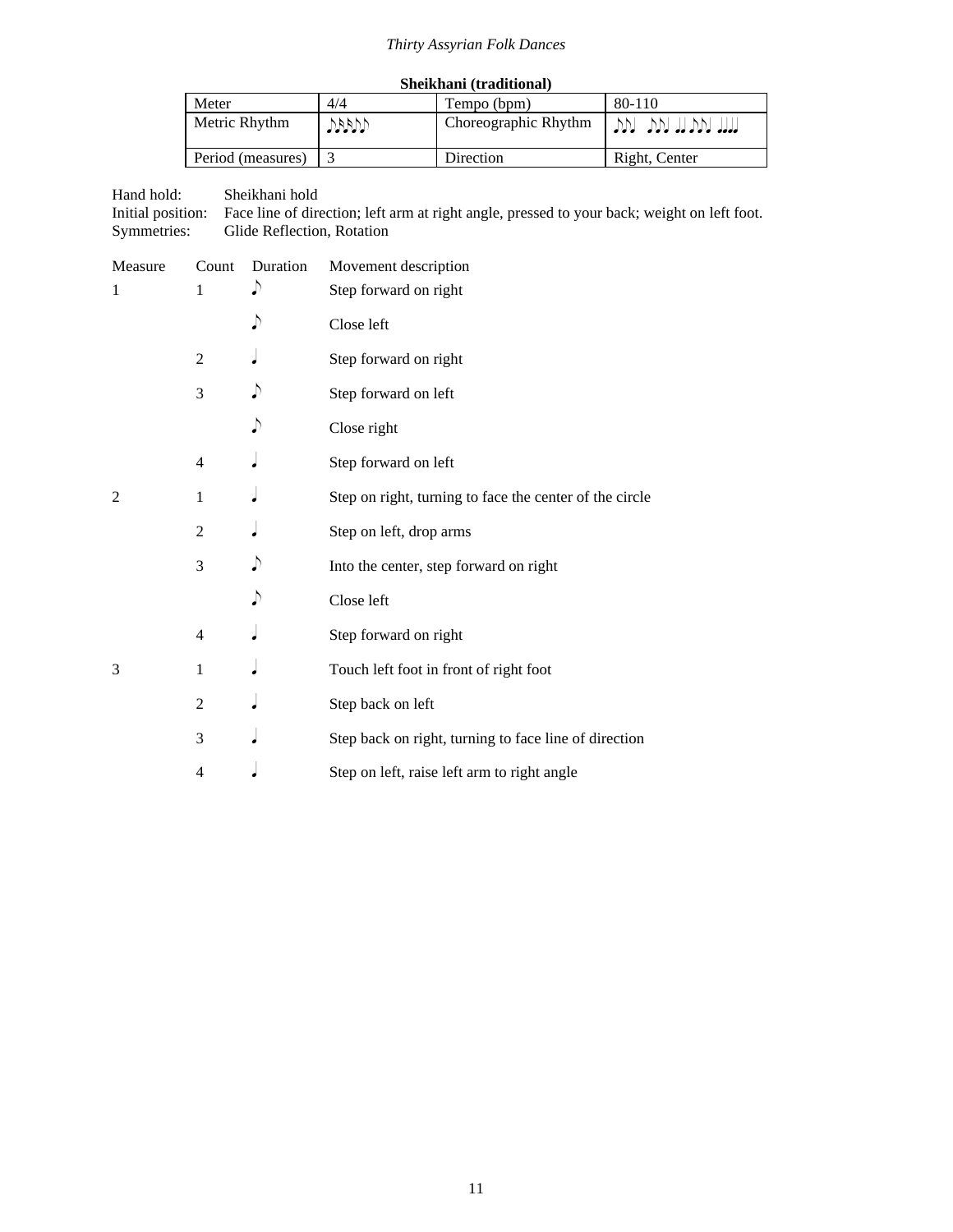| Sheikhani (new)   |       |                      |                                  |
|-------------------|-------|----------------------|----------------------------------|
| Meter             | 4/4   | Tempo (bpm)          | $90 - 110$                       |
| Metric Rhythm     | DADD. | Choreographic Rhythm | امراه الولولو المرامي<br>aaa aaa |
| Period (measures) |       | Direction            | Right                            |

| Hand hold:<br>Initial position:<br>Symmetries: |       | "V" position<br>Translation, Reflection | Face center, arms down, weight on left foot.                            |
|------------------------------------------------|-------|-----------------------------------------|-------------------------------------------------------------------------|
| Measure                                        | Count | Duration                                | Movement description                                                    |
| 1                                              | 1, 2  |                                         | Rocking forward, right-left, step right in place (quarter triplet time) |
|                                                | 3, 4  | d                                       | Cross left over right twice (quarter triplet time)                      |
| 2                                              | 1 & 2 |                                         | Step on right, bend right knee slightly                                 |
|                                                | $\&$  | $\sqrt{ }$                              | Step on left                                                            |
|                                                | 3 & 4 |                                         | Rocking forward, right-left-right (quarter triplet time)                |
| 3                                              | 1 & 2 |                                         | Rocking forward, left-right-left (quarter triplet time)                 |
|                                                | 3 & 4 |                                         | Step on right                                                           |

 $\&$   $\qquad$   $\&$  Step on left

The dancer's body bounces down and up six times within each measure; this motion originates in the knees and travels up to the head; it is not a motion in the shoulders, it is the entire body from the knees and above moving. The bounces are in quarter triplet time.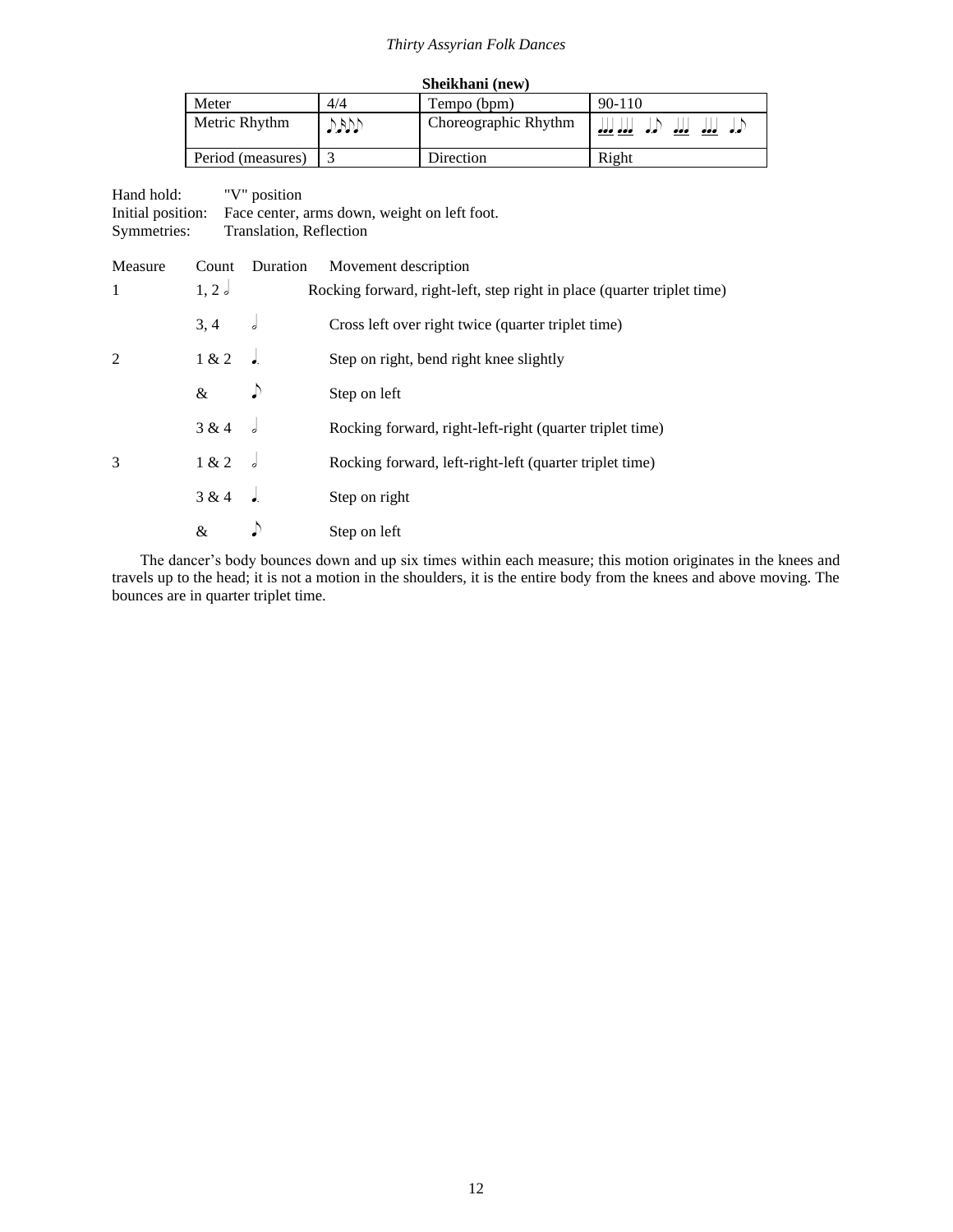| <b>Demaleh</b>    |      |                      |                       |
|-------------------|------|----------------------|-----------------------|
| Meter             | 4/4  | Tempo (bpm)          | 63-69                 |
| Metric Rhythm     | MARD | Choreographic Rhythm | ווון ועל ווון ועל ועל |
| Period (measures) | 3.5  | Direction            | Right, Center         |

Hand hold: Sheikhani hold

Initial position: Face line of direction; left arm at right angle, pressed to your back; weight on left foot. Symmetries: Glide Reflection, Rotation

| Measure        | Count          | Duration | Movement description                                    |
|----------------|----------------|----------|---------------------------------------------------------|
| 1              | 1              | ♪        | Step forward on right                                   |
|                |                | ♪        | Close left                                              |
|                | $\overline{2}$ |          | Step forward on right                                   |
|                | 3              |          | Step forward on left                                    |
|                |                |          | Close right                                             |
|                | 4              |          | Step forward on left                                    |
| $\overline{2}$ | 1              |          | Turn slightly to the behind the line, stomp right foot  |
|                | $\overline{c}$ |          | Stomp right foot                                        |
|                | 3              |          | Step on right, turning to face the center of the circle |
|                | 4              |          | Step on left, drop arms                                 |
| 3              | 1              |          | Into the center, step forward on right                  |
|                |                |          | Close left                                              |
|                | $\overline{c}$ |          | Step forward on right                                   |
|                | 3              |          | Touch left foot in front of right foot                  |
|                | 4              |          | Step back on left                                       |
| 4              | 1              |          | Step back on right, turning to face line of direction   |
|                | 2              |          | Step on left, raise left arm to right angle             |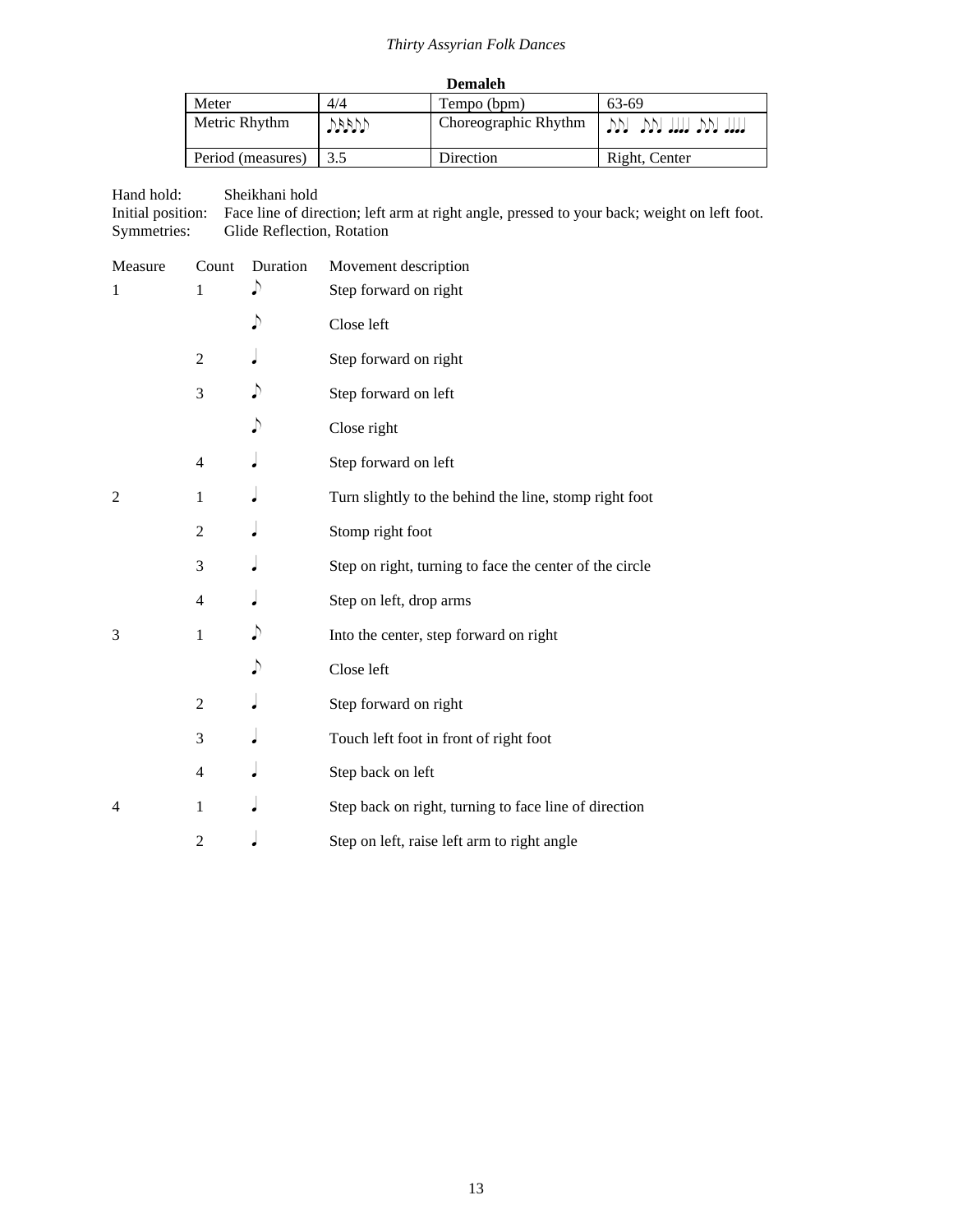## *Variation for measure 2*

| Measure        | Count         | Duration | Movement description<br>Same as above                    |
|----------------|---------------|----------|----------------------------------------------------------|
| $\mathfrak{D}$ |               |          | Touch or stomp right foot next to left foot (close feet) |
|                | $\mathcal{L}$ |          | Step right slightly to the right                         |
|                | 3             |          | Touch or stomp left foot next to right foot (close feet) |
|                |               |          | Step on left, drop arms                                  |
| $3 - 4$        |               |          | Same as above                                            |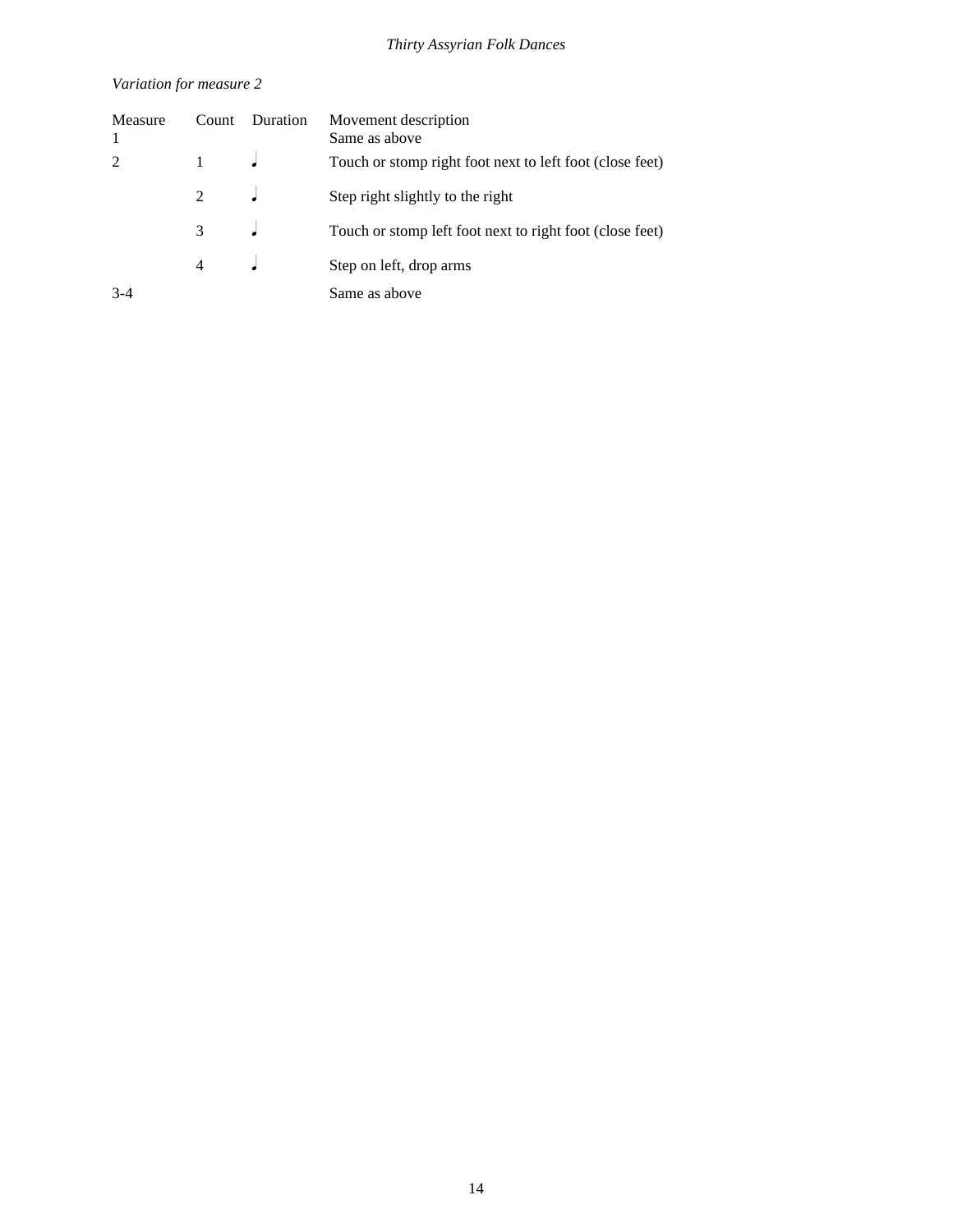| Khazadeh          |      |                      |                                               |
|-------------------|------|----------------------|-----------------------------------------------|
| Meter             | 4/4  | Tempo (bpm)          | 80-84                                         |
| Metric Rhythm     | MARI | Choreographic Rhythm | יתר רומר ווודר ומר ומר ו<br>ית יע יע יע יע יע |
| Period (measures) | 4.5  | Direction            | Right, Center                                 |

Hand hold: Sheikhani hold Initial position: Face line of direction; left arm at right angle, pressed to your back; weight on left foot. Symmetries: Glide Reflection, Rotation, Reflection

| Measure        | Count          | Duration   | Movement description                                                             |
|----------------|----------------|------------|----------------------------------------------------------------------------------|
| 1              | 1              |            | Step forward on right                                                            |
|                |                | $\sqrt{ }$ | Close left                                                                       |
|                | $\mathfrak{2}$ |            | Step forward on right                                                            |
|                | 3              | ♪          | Step forward on left                                                             |
|                |                | ♪          | Close right                                                                      |
|                | $\overline{4}$ |            | Step forward on left                                                             |
| $\overline{c}$ | 1              |            | Turn slightly to the behind the line, stomp right foot                           |
|                | $\overline{c}$ |            | Stomp right foot                                                                 |
|                | 3              |            | Step on right, turning to face the center of the circle                          |
|                | $\overline{4}$ |            | Step on left, drop arms                                                          |
| 3              | 1              | ♪          | Into the center, step forward on right                                           |
|                |                | ♪          | Close left                                                                       |
|                | $\overline{2}$ |            | Step forward on right                                                            |
|                | 3              |            | Touch left foot in front of right foot                                           |
|                | $\overline{4}$ | ♪          | Leap on left, moving back, raising right leg behind you, sway arms to back, lean |
|                |                |            | forward slightly                                                                 |
|                |                | ♪          | Hop on left slightly                                                             |
| 4              | $\mathbf{1}$   |            | Leap on right, while raising left foot in front of you, sway arms to front       |
|                |                | ♪          | Hop on right                                                                     |
|                | $\mathfrak{2}$ | ♪          | Leap on left, while raising right foot behind you, sway arms to back             |
|                |                |            | Hop on left                                                                      |
|                | $\mathfrak{Z}$ |            | Leap on right, while raising left foot in front of you, sway arms to front       |
|                |                |            | Hop on right                                                                     |
|                | $\overline{4}$ |            | Leap on left, while raising right foot behind you, sway arms to back             |
|                |                | ♪          | Hop on left                                                                      |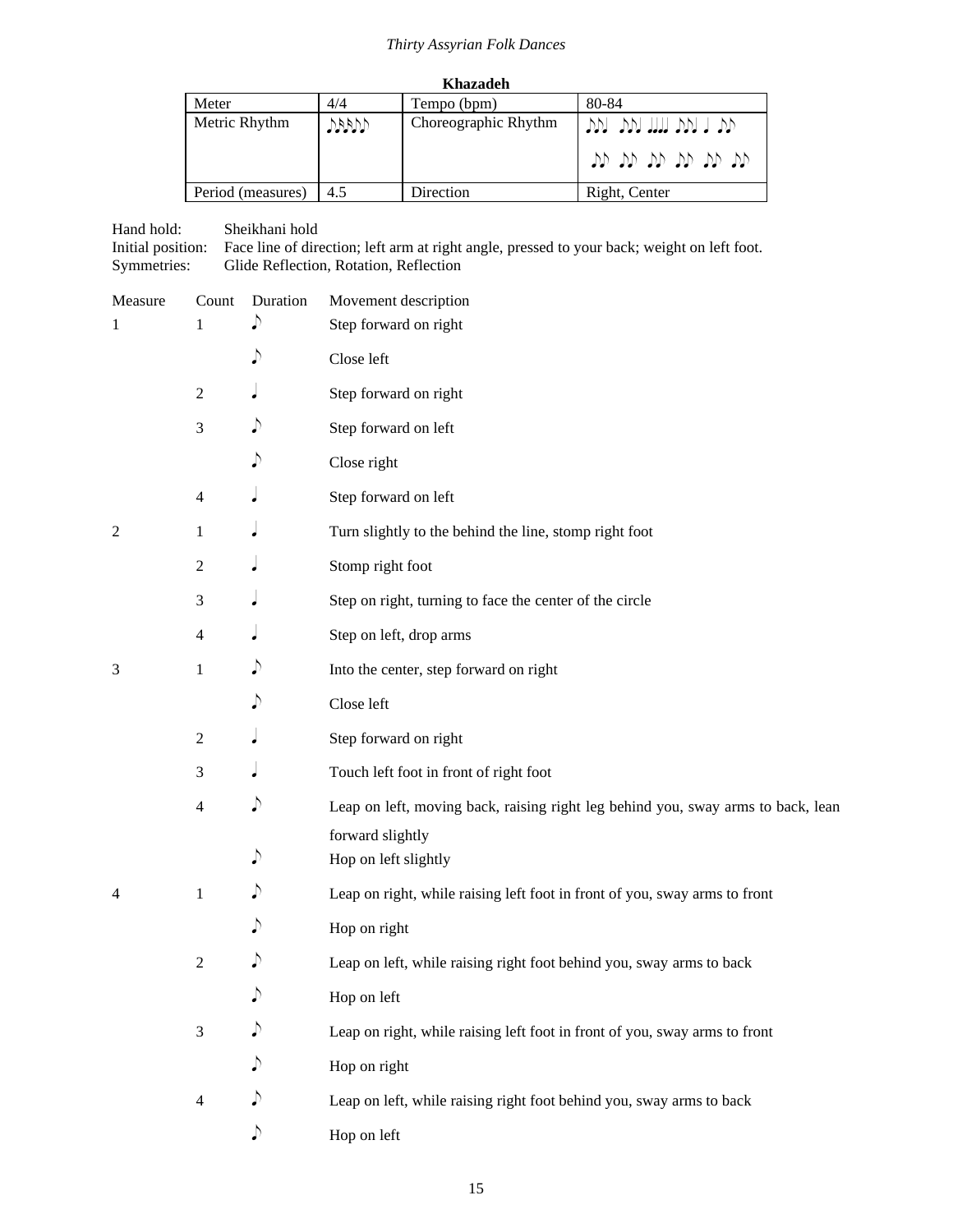| $5^{\circ}$ |  | Leap on right, while raising left foot in front of you, sway arms to front         |
|-------------|--|------------------------------------------------------------------------------------|
|             |  | $\log$ Hop on right                                                                |
|             |  | $\mathcal{D}$ Leap on left, while raising right foot behind you, sway arms to back |

 $\Diamond$  Hop on left, turning to face line of direction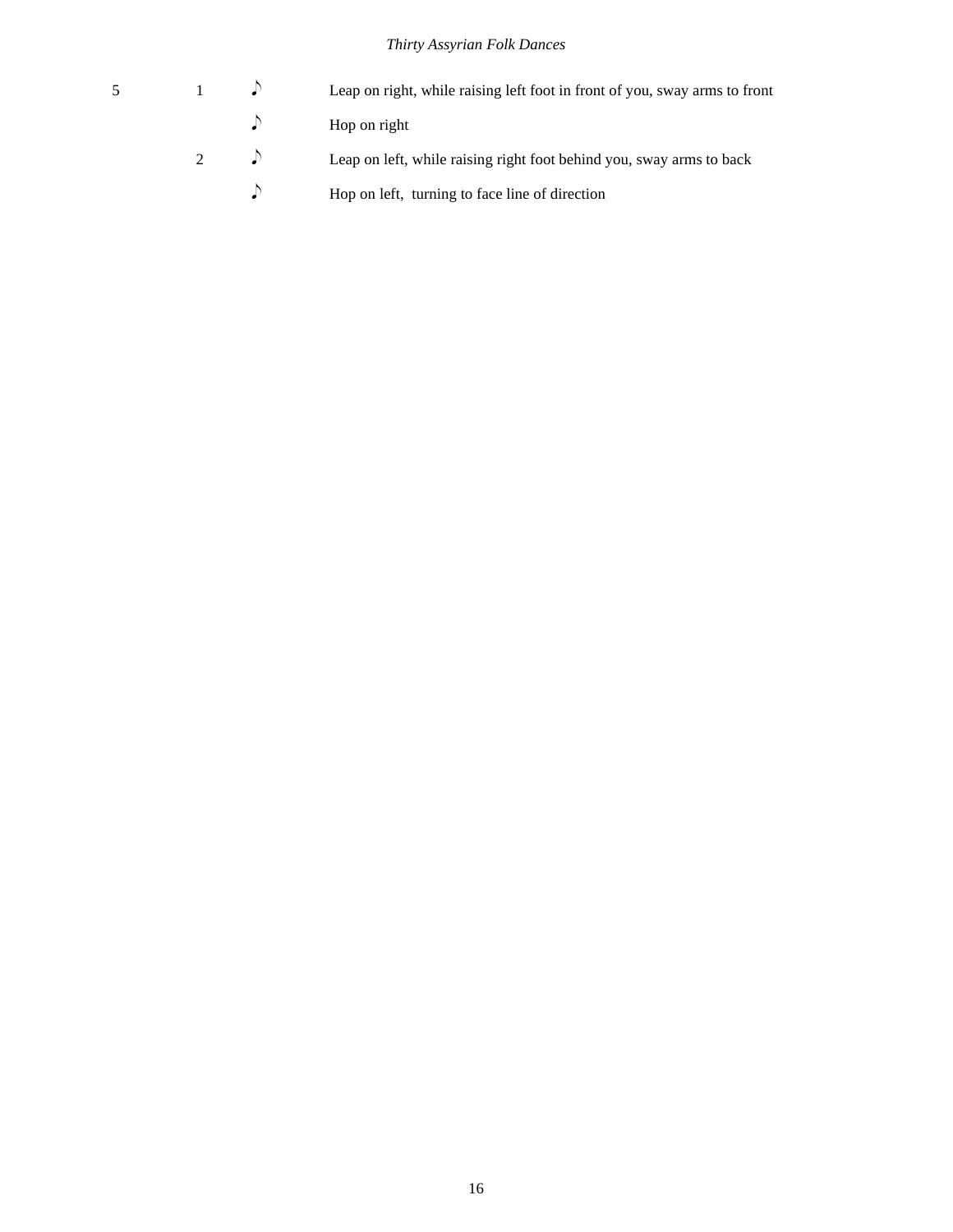| <b>Belatee</b>      |        |                                                         |                                                  |  |  |
|---------------------|--------|---------------------------------------------------------|--------------------------------------------------|--|--|
| Meter               | 4/4    | Tempo (bpm)                                             | 120-130                                          |  |  |
| Metric Rhythm       | VI) II | Choreographic<br>variation 1: dodd ddd ddd dd<br>Rhythm |                                                  |  |  |
|                     |        |                                                         | variation 2: Jo de de de de de de de de de de de |  |  |
| Period (measures) 6 |        | Direction                                               | Center                                           |  |  |

Hand hold: "V" position Initial position: Face center, weight on left, shoulder to shoulder. Symmetries: None

| Belatee variation 1: no hopping |                |          |                                        |
|---------------------------------|----------------|----------|----------------------------------------|
| Measure                         | Count          | Duration | Movement description                   |
| 1                               | 1              |          | Step forward on right                  |
|                                 | $\overline{c}$ |          | Hold                                   |
|                                 | 3              |          | Step on left (in place), lifting right |
|                                 | 4              |          | Hold                                   |
| 2                               | $\mathbf{1}$   |          | Step on right, lifting left            |
|                                 | $\mathfrak{2}$ |          | Hold                                   |
|                                 | 3              |          | Touch left heal                        |
|                                 | 4              |          | Hold                                   |
| 3                               | $\mathbf{1}$   |          | Step forward on left                   |
|                                 | $\mathfrak{2}$ |          | Hold                                   |
|                                 | 3              |          | Step on right (in place), lifting left |
|                                 | $\overline{4}$ |          | Hold                                   |
| 4                               | $\mathbf{1}$   |          | Step on left heal                      |
|                                 | $\overline{c}$ |          | Hold                                   |
|                                 | 3              |          | Step forward on left                   |
|                                 | 4              |          | Hold                                   |
| 5                               | $\mathbf{1}$   |          | Step forward on right                  |
|                                 | 2              |          | Hold                                   |
|                                 | 3              |          | Touch forward with left heal           |
|                                 | 4              |          | Hold                                   |
| 6                               | $\mathbf{1}$   |          | Step back on left                      |
|                                 | $\overline{c}$ |          | Hold                                   |
|                                 | 3              |          | Touch right heal                       |
|                                 | $\overline{4}$ |          | Hold                                   |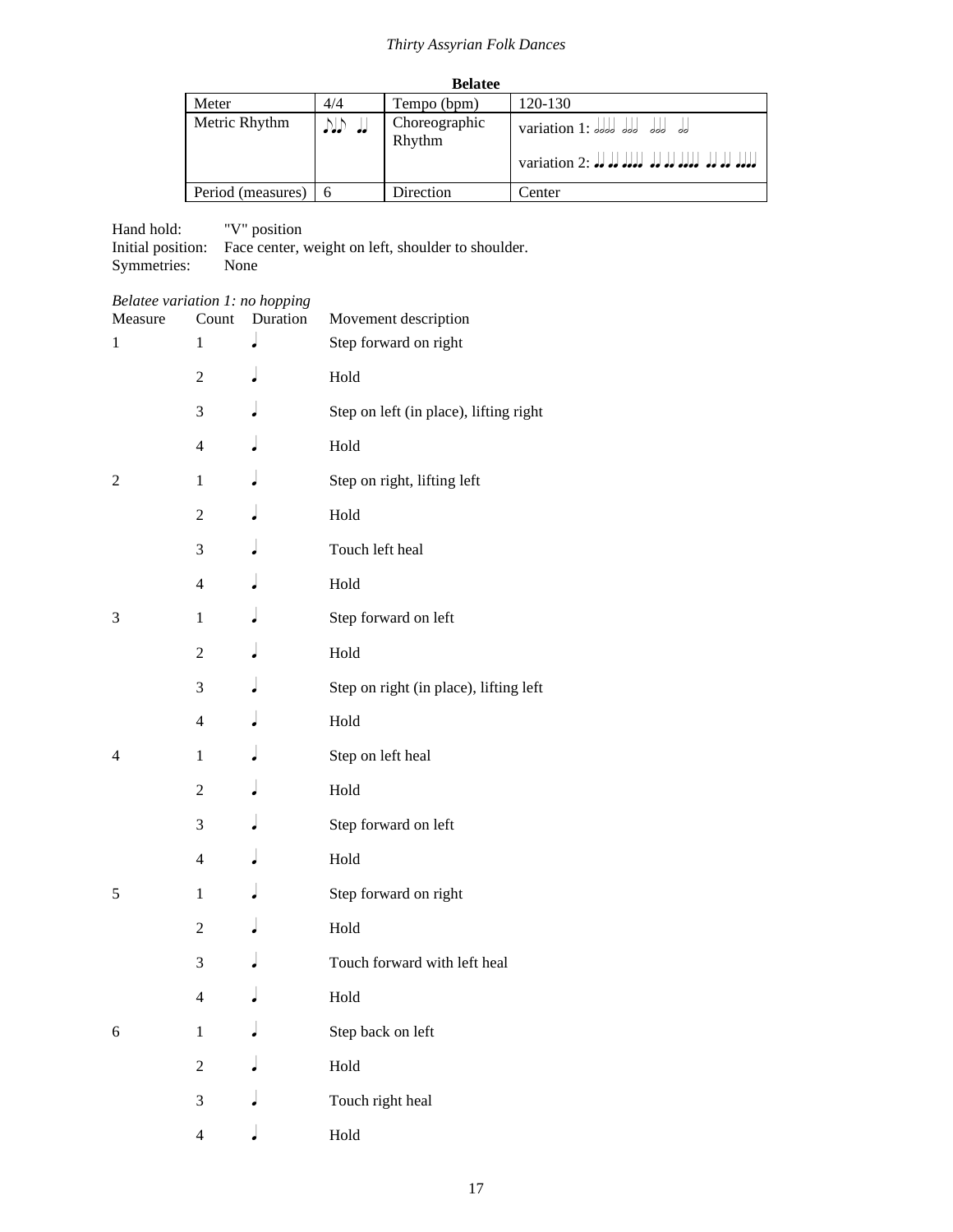| <b>Belatee variation 2: hopping</b><br>Measure | Count                    | Duration | Movement description                                                        |
|------------------------------------------------|--------------------------|----------|-----------------------------------------------------------------------------|
| 1                                              | 1                        |          | Leap forward on right                                                       |
|                                                | $\mathfrak{2}$           |          | Hop on right                                                                |
|                                                | 3                        |          | Leap back on left                                                           |
|                                                | 4                        |          | Hop on left, lifting right                                                  |
| 2                                              | 1                        |          | Leap on right, kick down with left foot in the air, crossed over right      |
|                                                | $\overline{c}$           |          | Hop on right, kick down with left foot in the air, crossed over right       |
|                                                | 3                        |          | Hop on right, kick down with left foot in the air, crossed over right       |
|                                                | $\overline{4}$           |          | Hop on right, kick down with left foot in the air, crossed over right       |
| 3                                              | 1                        |          | Leap on left                                                                |
|                                                | $\overline{c}$           |          | Hop on left, lifting right foot                                             |
|                                                | 3                        |          | Leap back on right, kick down with left foot in the air, crossed over right |
|                                                | $\overline{4}$           |          | Hop on right, kick down with left foot in the air, crossed over right       |
| 4                                              | 1                        |          | Hop on right, kick down with left foot in the air, crossed over right       |
|                                                | $\overline{c}$           |          | Hop on right, kick down with left foot in the air, crossed over right       |
|                                                | 3                        |          | Leap forward left                                                           |
|                                                | $\overline{4}$           |          | Hop on left, lifting right foot                                             |
| 5                                              | 1                        |          | Leap forward on right foot                                                  |
|                                                | $\mathfrak{2}$           |          | Hop on right, kick down with left foot in the air, crossed over right       |
|                                                | 3                        |          | Hop on right, cross left foot over right                                    |
|                                                | 4                        |          | Hop on right                                                                |
| 6                                              | $\mathbf{1}$             |          | Leap back on left, kick down with right foot in the air, crossed over left  |
|                                                | $\overline{2}$           |          | Hop on left, kick down with right foot in the air, crossed over left        |
|                                                | 3                        |          | Hop on left, kick down with right foot in the air, crossed over left        |
|                                                | $\overline{\mathcal{L}}$ |          | Hop on left, kick down with right foot in the air, crossed over left        |

Variations 1 and 2 can be done simultaneously by different dancers in the same line.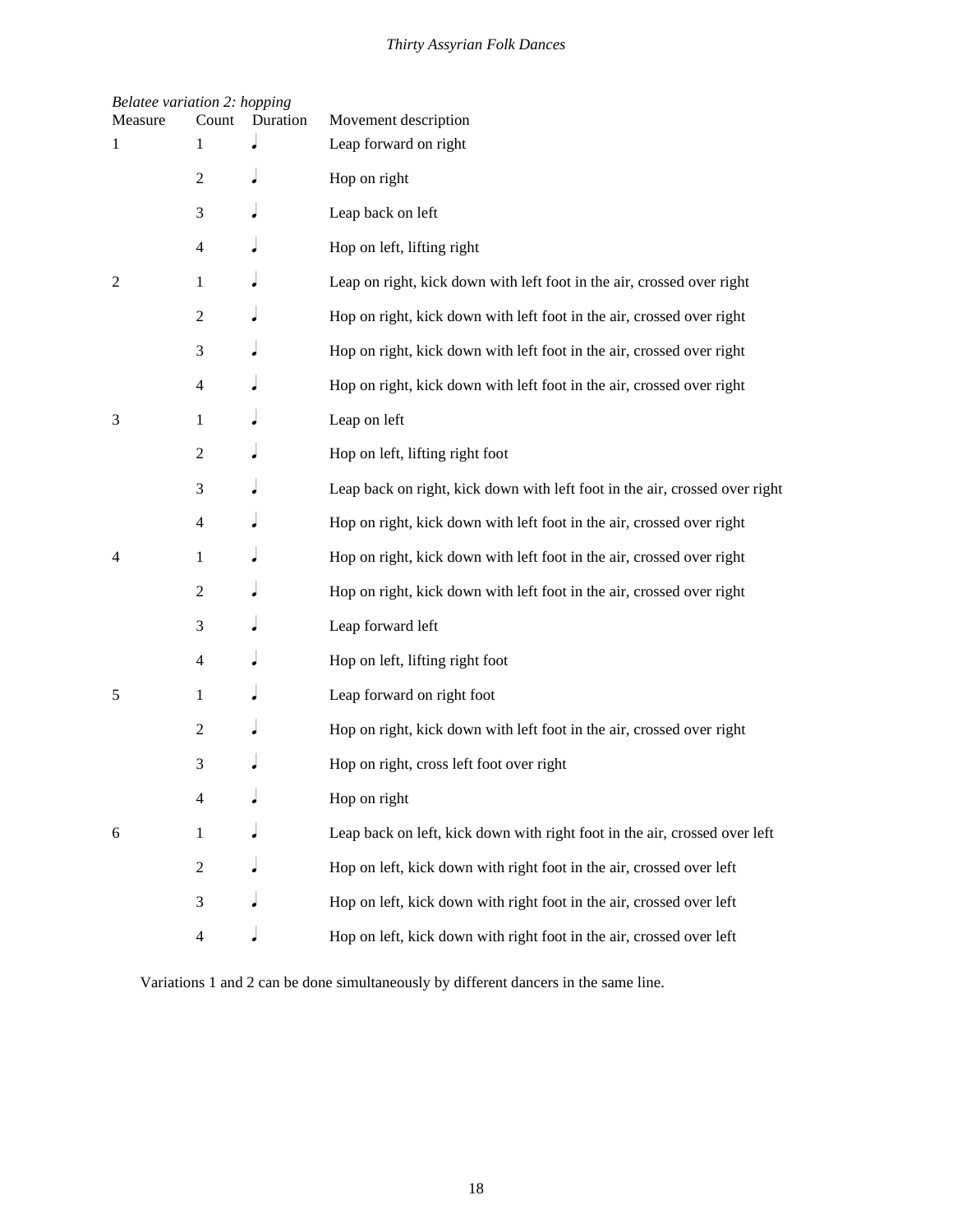| Mamyana 1         |       |                      |         |  |
|-------------------|-------|----------------------|---------|--|
| Meter             | 2/4   | Tempo (bpm)          | 68-74   |  |
| Metric Rhythm     | VU PU | Choreographic Rhythm | المامام |  |
| Period (measures) |       | Direction            | Left    |  |

| Hand hold:        | "W" position                  |
|-------------------|-------------------------------|
| Initial position: | Face center; weight on right. |
| Symmetries:       | Translation                   |

| Measure | Count          | Duration | Movement description                         |
|---------|----------------|----------|----------------------------------------------|
| 1       |                |          | Walk back with left                          |
|         | $\mathfrak{D}$ |          | Walk back with right                         |
| 2       |                |          | Walk back with left                          |
|         | 2              |          | Point right heel forward, beside left toe    |
| 3       | 1              |          | Face slightly right, walk forward with right |
|         | $\mathcal{L}$  |          | Walk forward with left                       |
| 4       |                |          | Close and step on right                      |

Mamyana 1 and Mamyana 2 move to the left, although the dancers face to the right.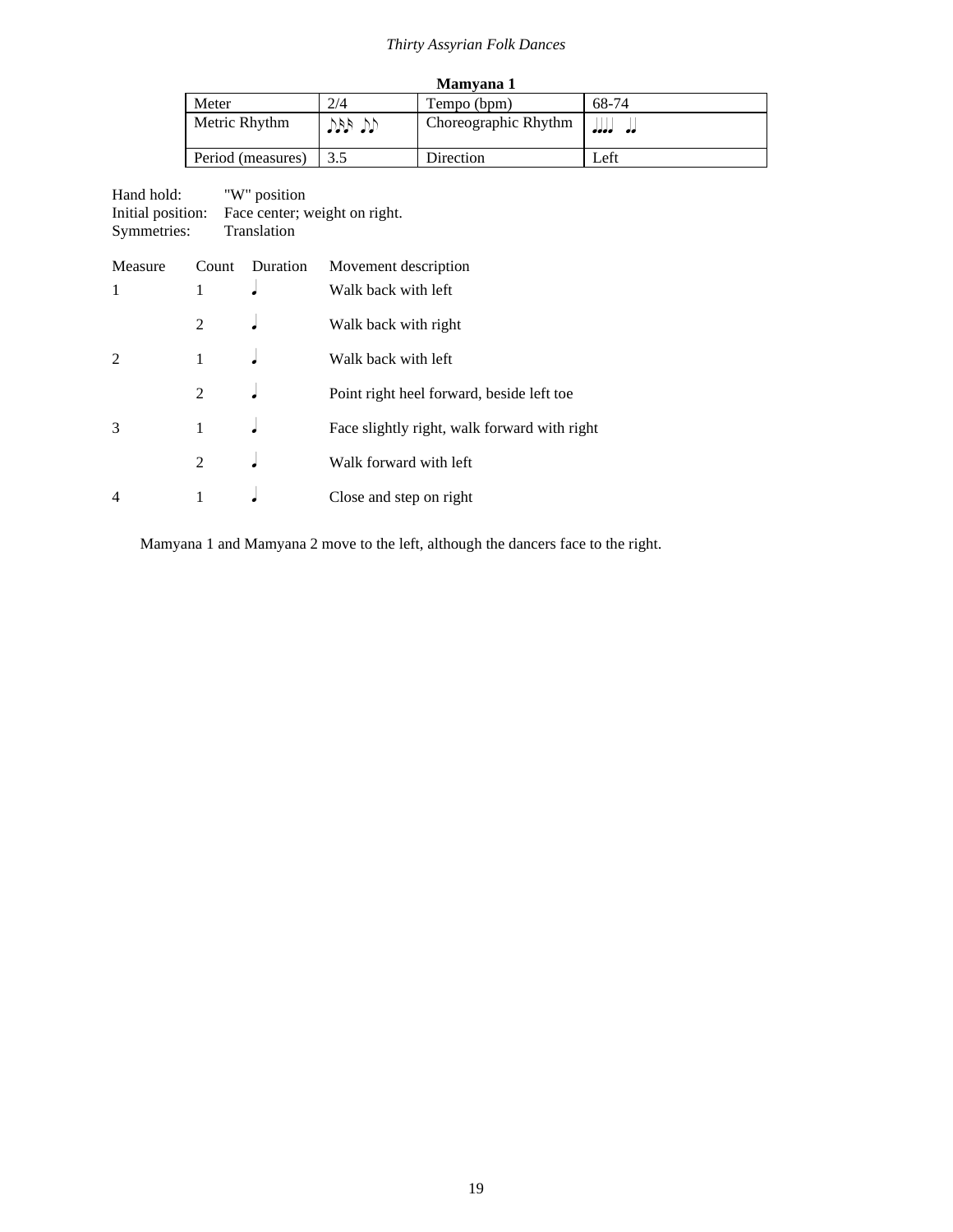| Kochari           |      |                      |         |  |
|-------------------|------|----------------------|---------|--|
| Meter             | 2/4  | Tempo (bpm)          | 126-132 |  |
| Metric Rhythm     | VI V | Choreographic Rhythm | ممد<br> |  |
| Period (measures) |      | Direction            | Right   |  |

| Hand hold:        | "V" position                                                  |
|-------------------|---------------------------------------------------------------|
| Initial position: | Face center, weight on right, arms down, shoulder to shoulder |
| Symmetries:       | Translation                                                   |

| Measure        | Count          | Duration | Movement description                     |
|----------------|----------------|----------|------------------------------------------|
| 1              | 1              |          | Hop on right, bringing left foot back    |
|                | 2              |          | Hop on right, bringing left foot forward |
| $\overline{2}$ | 1              |          | Leap to left, bringing right foot back   |
|                | $\mathfrak{D}$ |          | Hop on left, keeping right foot back     |
| 3              | 1              |          | Hop on left, bringing right foot forward |
|                | 2              |          | Leap to right                            |
| 4              | 1              |          | Leaping, cross left over right           |
|                | 2              |          | Hop on left, landing on both feet        |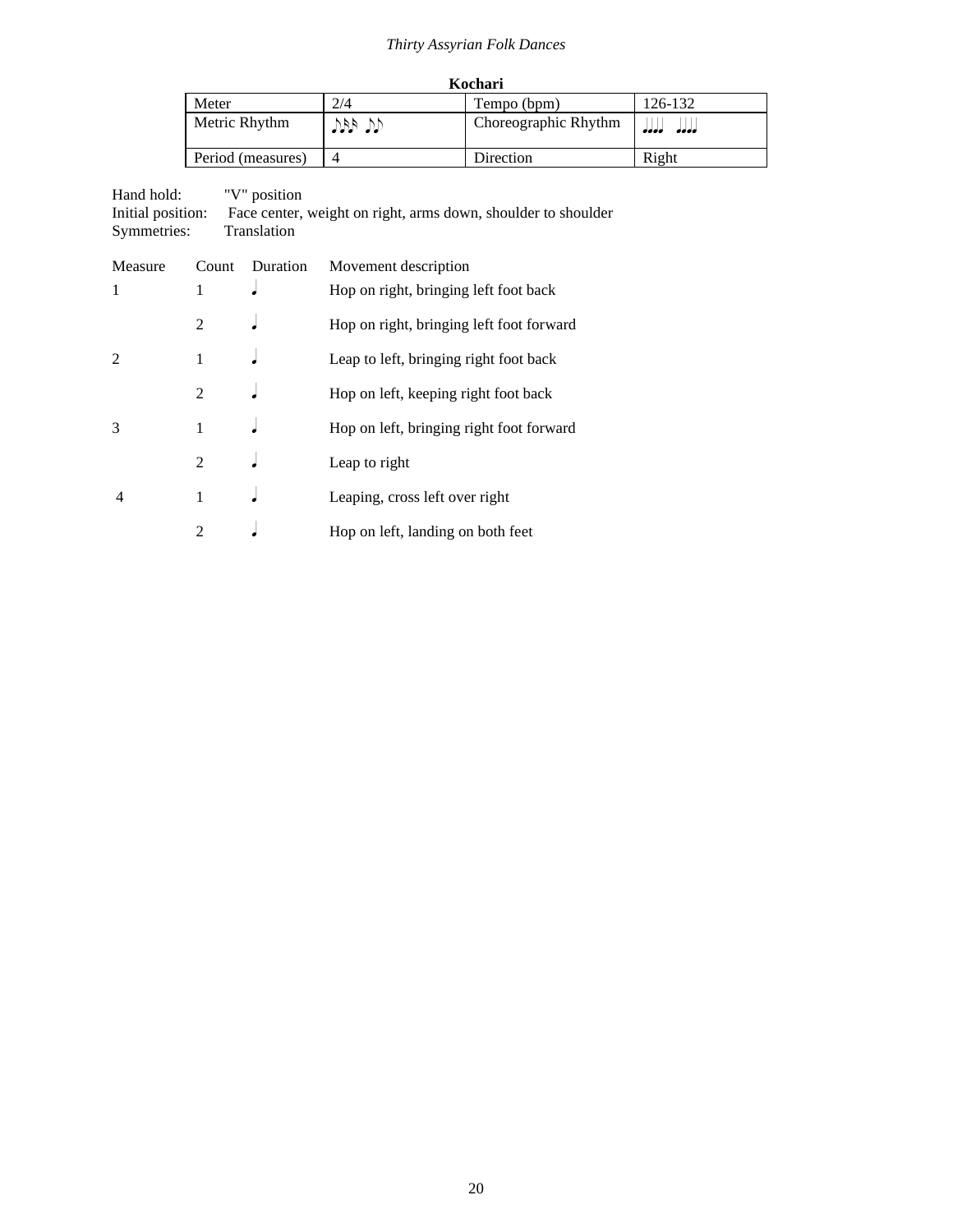| Tanzara 2a        |      |                      |         |  |
|-------------------|------|----------------------|---------|--|
| Meter             | 2/4  | Tempo (bpm)          | 118-124 |  |
| Metric Rhythm     | VI V | Choreographic Rhythm | ممد<br> |  |
| Period (measures) |      | Direction            | Right   |  |

Hand hold: "V" position Initial position: Face center; left arm at right angle; weight on right foot. Symmetries: Translation

| Measure        | Count          | Duration | Movement description                          |
|----------------|----------------|----------|-----------------------------------------------|
| 1              | 1              |          | Rock forward on left, bending both knees      |
|                | $\mathfrak{D}$ |          | Rock back on right foot, in place             |
| 2              | 1              |          | Rock forward on left, bending both knees      |
|                | 2              |          | Rock back on right foot, in place             |
| 3              | 1              |          | Rock forward on left                          |
|                | $\mathfrak{D}$ |          | Touch right forward                           |
| $\overline{4}$ | 1              |          | Turn and face right, step right forward       |
|                | 2              |          | Step on left, close and step on right         |
| 5              | 1              |          | Step left forward                             |
|                | $\mathfrak{D}$ |          | Turn and face center, close and step on right |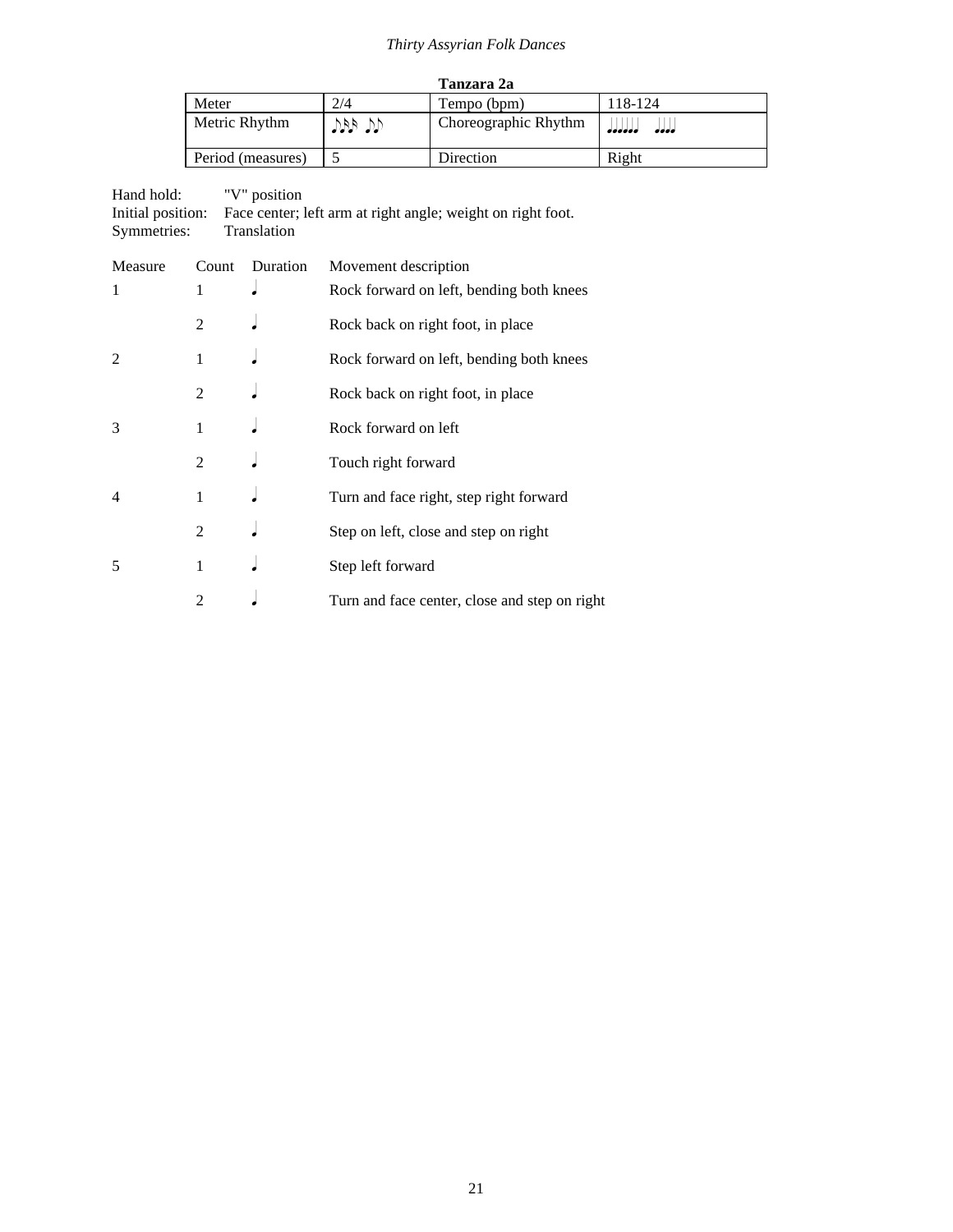|                   |           | <b>Mamyana 2</b>     |                  |
|-------------------|-----------|----------------------|------------------|
| Meter             | 2/4       | Tempo (bpm)          | 68-74            |
| Metric Rhythm     | رازا طورا | Choreographic Rhythm | aaaa aaaa<br>ممم |
| Period (measures) |           | Direction            | Left             |

| Hand hold:        | "W" position                  |
|-------------------|-------------------------------|
| Initial position: | Face center; weight on right. |
| Symmetries:       | Translation                   |

| Measure        | Count | Duration | Movement description                                    |
|----------------|-------|----------|---------------------------------------------------------|
| 1              | 1     |          | Walk back with left                                     |
|                | 2     |          | Walk back with right                                    |
| $\mathfrak{D}$ | 1     |          | Walk back with left                                     |
|                | 2     |          | Point right heel forward, beside left toe               |
| 3              | 1     |          | Face slightly right, walk forward with right            |
|                | 2     |          | Walk forward with left                                  |
| 4              | 1     |          | Walk forward with right                                 |
|                | 2     |          | Touch left foot forward                                 |
| 5              | 1     |          | Release hands, walk left with left, turning one quarter |
|                | 2     |          | Walk left with right, turning one quarter               |
| 6              | 1     |          | Walk left with left, turning one quarter                |
|                | 2     |          | Walk left with right, turning one quarter, join hands   |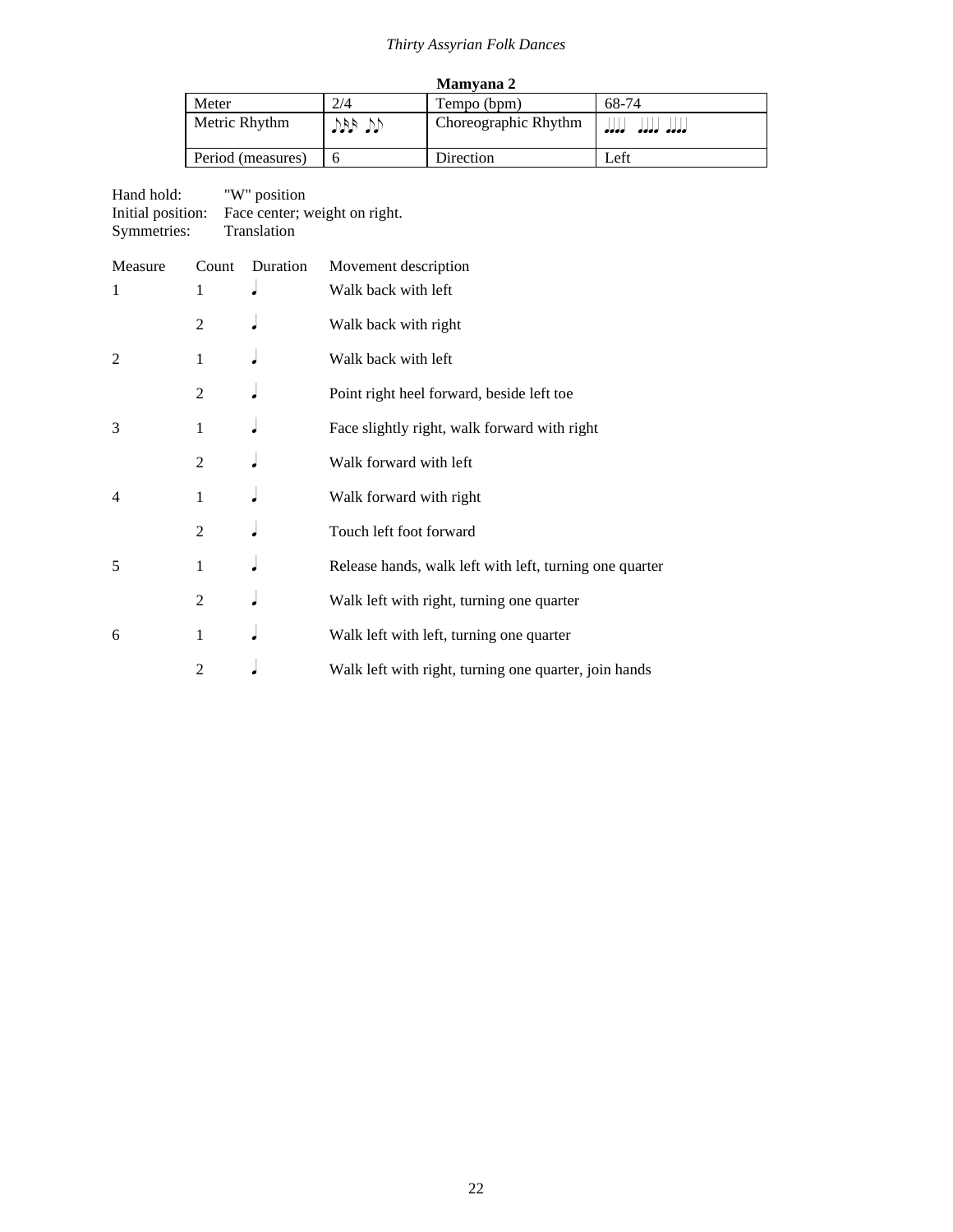|                   |       | <b>Toulama</b>       |                       |
|-------------------|-------|----------------------|-----------------------|
| Meter             | 2/4   | Tempo (bpm)          | 120-150               |
| Metric Rhythm     | VB VV | Choreographic Rhythm | الملابات الملابات<br> |
| Period (measures) |       | Direction            | Right, Left           |

Hand hold: "W" position Initial position: Face center, slightly turned to the right, weight on left, right foot crossed over left Symmetries: Translation, Glide Reflection

| Measure | Count          | Duration | Movement description                                                |
|---------|----------------|----------|---------------------------------------------------------------------|
| 1       | 1              |          | Leap to right                                                       |
|         | $\overline{2}$ |          | Hop on right                                                        |
| 2       | 1              |          | Leap to left                                                        |
|         | $\mathfrak{2}$ |          | Hop on left                                                         |
| 3       | $\mathbf{1}$   |          | Leap on right, bring left leg to back                               |
|         | $\overline{2}$ |          | Hop on right, moving to the left (back), and sway left leg to front |
| 4       | 1              |          | Hop on right, moving to the left (back), and sway left leg to back  |
|         | $\mathfrak{2}$ |          | Hop on right, moving to the left (back), and sway left leg to front |
| 5       | 1              |          | Hop on right, moving to the left (back), and sway left leg to back  |
|         | $\overline{2}$ |          | Hop on right, moving to the left (back), and sway left leg to front |
| 6       | 1              |          | Leap on left, bringing right leg to the back                        |
|         | $\overline{2}$ |          | Hop on left, swaying right leg to front                             |
| 7       | 1              |          | Hope on left, crossing right foot over left                         |
|         | $\overline{2}$ |          | Hop on left                                                         |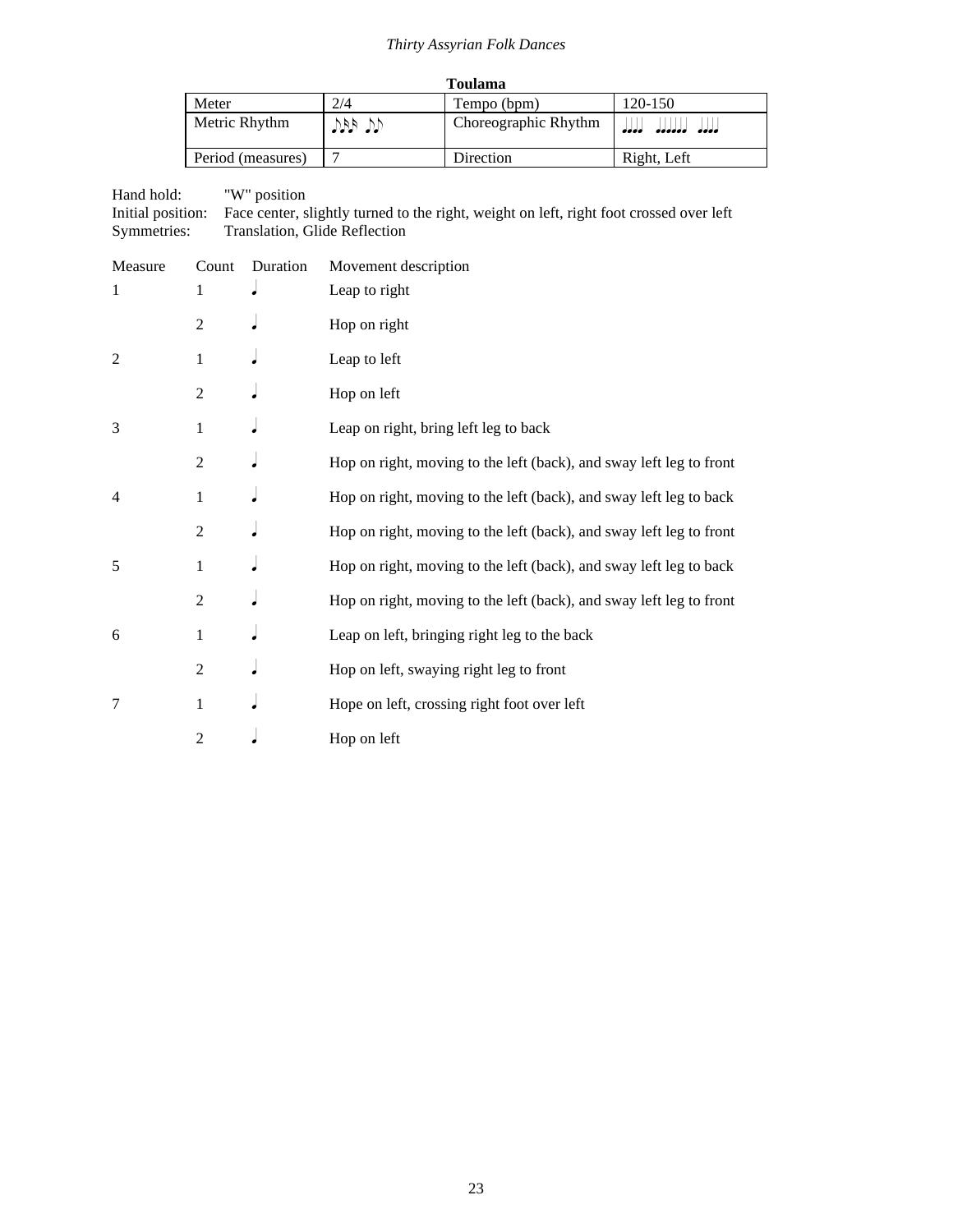| Azia Tamma        |         |                      |                                |
|-------------------|---------|----------------------|--------------------------------|
| Meter             | 2/4     | Tempo (bpm)          | 82-88                          |
| Metric Rhythm     | $40$ dy | Choreographic Rhythm | VVI VVVVVVI VVV<br>www myn www |
| Period (measures) | 9.5     | Direction            | Right, Center                  |

| Hand hold:<br>Initial position:<br>Symmetries:<br>Translation, Glide Reflection, Rotation |                  | Sheikhani hold | Face line of direction; left arm at right angle, pressed to your back; weight on left foot. |
|-------------------------------------------------------------------------------------------|------------------|----------------|---------------------------------------------------------------------------------------------|
| Measure                                                                                   | Count            | Duration       | Movement description                                                                        |
| 1                                                                                         | $\mathbf{1}$     | ♪              | Step forward on right                                                                       |
|                                                                                           |                  | ♪              | Close left                                                                                  |
|                                                                                           | $\overline{c}$   |                | Step forward on right                                                                       |
| $\overline{2}$                                                                            | $\mathbf{1}$     | ♪              | Step forward on left                                                                        |
|                                                                                           |                  | ♪              | Close right                                                                                 |
|                                                                                           | $\overline{c}$   | ♪              | Leap to left                                                                                |
|                                                                                           |                  | ♪              | Hop on left                                                                                 |
| 3                                                                                         | $\,1$            | ♪              | Leap to right                                                                               |
|                                                                                           |                  | ♪              | Hop on right                                                                                |
|                                                                                           | $\boldsymbol{2}$ |                | Leap to left, closing feet simultaneously; keep weight on left, pause                       |
| $\overline{4}$                                                                            | $\mathbf{1}$     |                | Pause                                                                                       |
|                                                                                           | $\boldsymbol{2}$ | ♪              | Leap to right                                                                               |
|                                                                                           |                  | ♪              | Hop on right, facing slightly outward                                                       |
| 5                                                                                         | $\mathbf{1}$     | ♪              | Touch behind with left toe                                                                  |
|                                                                                           |                  | ♪              | Touch behind with left toe                                                                  |
|                                                                                           | $\mathfrak{2}$   | ♪              | Leap to left                                                                                |
|                                                                                           |                  | ♪              | Hop on left                                                                                 |
| 6                                                                                         | 1                | ♪              | Leap to right                                                                               |
|                                                                                           |                  |                | Hop on right, turning to face the center of the circle                                      |
|                                                                                           | $\overline{2}$   |                | Step on left, drop arms                                                                     |
| 7                                                                                         | $\mathbf{1}$     |                | Step forward on right                                                                       |
|                                                                                           |                  |                | Close left                                                                                  |
|                                                                                           | $\mathfrak{2}$   |                | Step forward on right                                                                       |
| $\,8\,$                                                                                   | 1                |                | Touch left foot in front of right foot                                                      |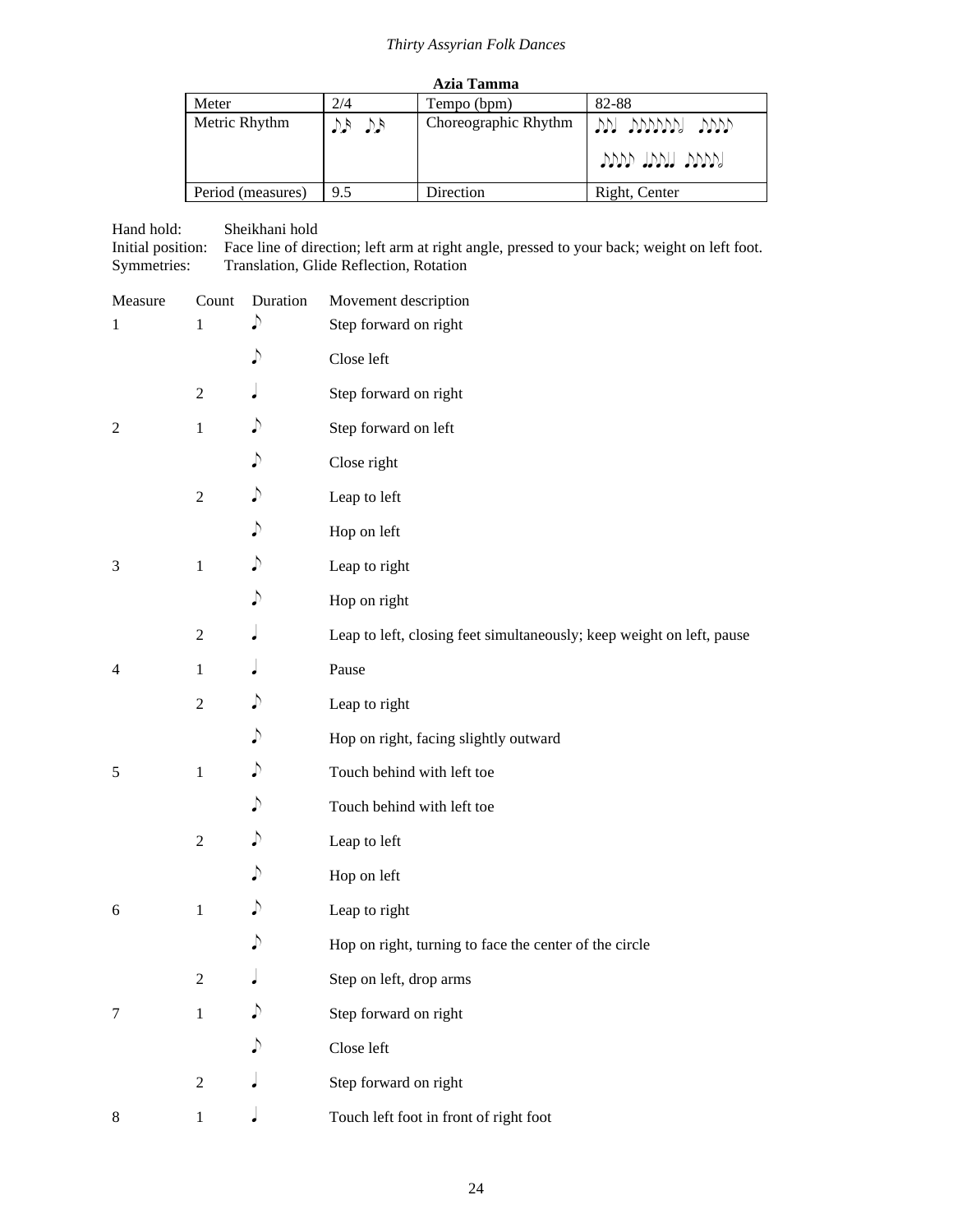|    |   | Step back on left                                                          |
|----|---|----------------------------------------------------------------------------|
|    |   | Hop on left slightly                                                       |
| 9  |   | Step back on right                                                         |
|    |   | Hop on right slightly, turning to face line of direction                   |
|    | 2 | Close left foot, keep weight on left, raise left arm to right angle, pause |
| 10 |   | Pause                                                                      |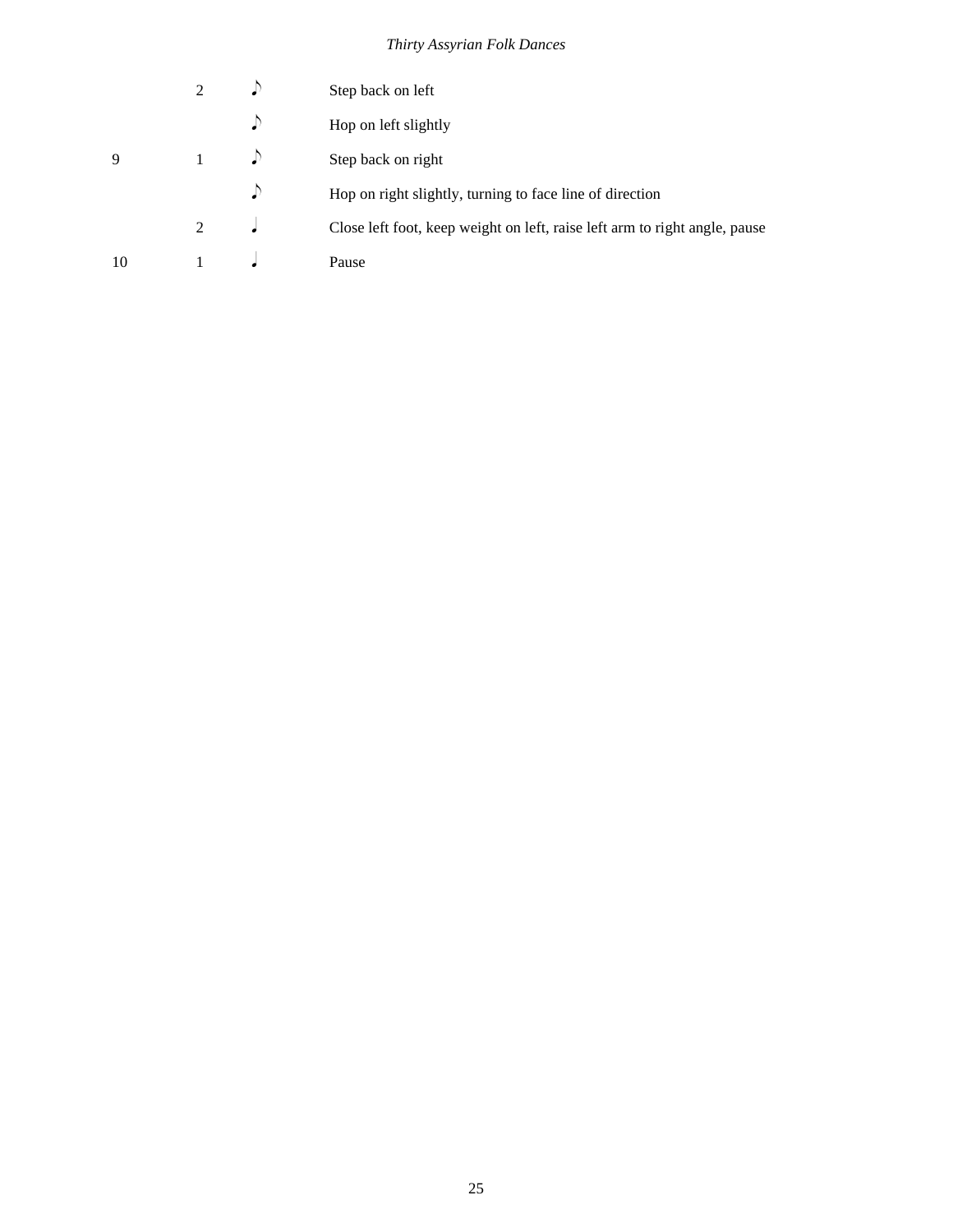| <b>Zingirta</b>   |       |                      |                                     |  |
|-------------------|-------|----------------------|-------------------------------------|--|
| Meter             | 2/4   | Tempo (bpm)          | $120 - 150$                         |  |
| Metric Rhythm     | VB VV | Choreographic Rhythm | المتحامات لمتعامل المتعاملين<br>ممد |  |
| Period (measures) | 10    | Direction            | Forward                             |  |

Hand hold: "V" position Initial position: Face line of direction; left arm at right angle, pressed to your back; weight on left foot. Symmetries: Mirror Repetition, Translation, Reflection

| Measure | Count          | Duration | Movement description                                                  |
|---------|----------------|----------|-----------------------------------------------------------------------|
| 1       | 1              |          | Leap to right, facing slightly to center, bring left foot back        |
|         | $\overline{2}$ |          | Hop on right, kick left foot forward                                  |
| 2       | 1              |          | Leap to left, facing slightly away from center, bring right foot back |
|         | $\overline{c}$ |          | Hop on left, kick right foot forward                                  |
| 3       | 1              |          | Leap to right, bring left foot back                                   |
|         | $\overline{2}$ |          | Hop on right, kick left foot forward                                  |
| 4       | $\mathbf{1}$   |          | Hop on right, bring left foot back                                    |
|         | $\mathfrak{2}$ |          | Hop on right, kick left foot forward                                  |
| 5       | 1              |          | Hop on right, bring left foot back                                    |
|         | $\mathfrak{2}$ |          | Hop on right, kick left foot forward                                  |
| 6       | 1              |          | Leap to left, facing slight to center, bring right foot back          |
|         | $\overline{2}$ |          | Hop on left, kick right foot forward                                  |
| $\tau$  | $\mathbf{1}$   |          | Leap to right, facing slightly away from center, bring left foot back |
|         | $\overline{2}$ |          | Hop on right, kick left foot forward                                  |
| 8       | 1              |          | Leap to left, bring right foot back                                   |
|         | $\overline{2}$ |          | Hop on left, kick right foot forward                                  |
| 9       | $\mathbf{1}$   |          | Hop on left, bring right foot back                                    |
|         | $\overline{c}$ |          | Hop on left, kick right foot forward                                  |
| 10      | 1              |          | Hop on left, bring right foot back                                    |
|         | $\overline{2}$ |          | Hop on left, kick right foot forward                                  |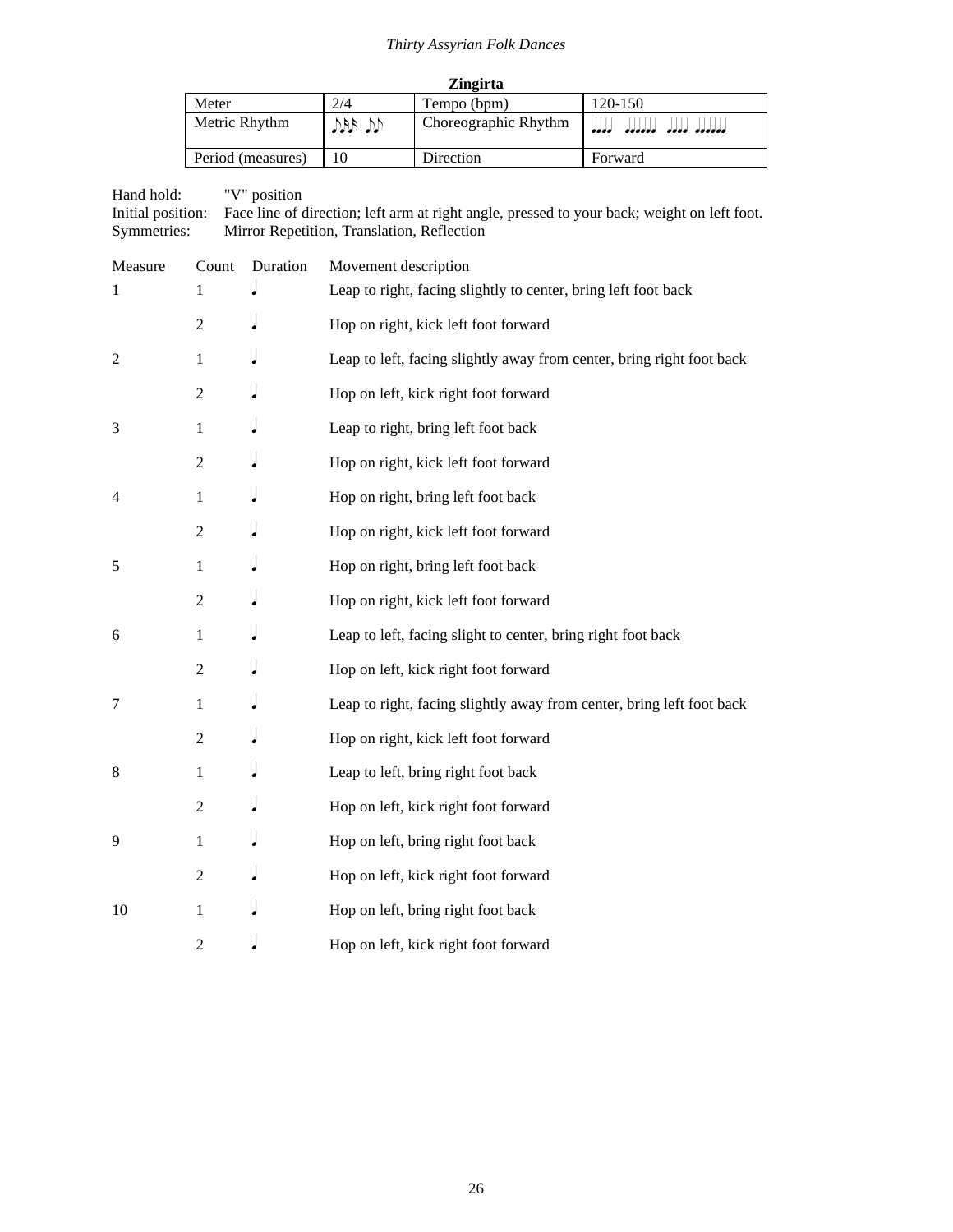| <b>Mamer</b>      |       |                      |                                        |  |  |
|-------------------|-------|----------------------|----------------------------------------|--|--|
| Meter             | 2/4   | Tempo (bpm)          | 122-130                                |  |  |
| Metric Rhythm     | VB VV | Choreographic Rhythm | لملململم<br>المامامام الماماماماما<br> |  |  |
| Period (measures) |       | Direction            | Left, Right                            |  |  |

### Hand hold: "V" position Initial position: Face center; left arm at right angle; weight on right foot. Symmetries: Mirror Repetition

| Measure | Count               | Duration | Movement description                                                                                                                 |
|---------|---------------------|----------|--------------------------------------------------------------------------------------------------------------------------------------|
| 1       | 1                   |          | Moving slightly to left, hop on right, swing left foot forward                                                                       |
|         | $\boldsymbol{2}$    |          | Moving slightly to left, hop on right, swing left foot back                                                                          |
| 2       | 1                   |          | Moving slightly to left, hop on right, swing left foot forward                                                                       |
|         | $\boldsymbol{2}$    |          | Moving slightly to left, hop on right, swing left foot back                                                                          |
| 3       | 1                   |          | Hop on right, swing left foot forward                                                                                                |
|         | $\overline{2}$      |          | Close and step on left foot                                                                                                          |
| 4       | 1                   |          | Swing right foot forward                                                                                                             |
|         | $\&$<br>2           |          | Bending right knee, swing right foot across in front of left leg<br>Straighten right knee, swing right foot diagonally forward-right |
| 5       | 1                   |          | Release hands, step on right, turning to right                                                                                       |
|         | $\overline{c}$      |          | Hop on right, completing a quarter turn to right                                                                                     |
| 6       | 1                   |          | Step on left, turning to right                                                                                                       |
|         | $\mathfrak{2}$      |          | Hop on left, completing a quarter turn to right                                                                                      |
| 7       | 1                   |          | Moving slightly to right, hop on left, swing right foot forward, clap hands                                                          |
|         | $\overline{c}$      |          | Moving slightly to right, hop on left, swing right foot back                                                                         |
| 8       | 1                   |          | Moving slightly to right, hop on left, swing right foot forward, clap hands                                                          |
|         | $\mathfrak{2}$      |          | Moving slightly to right, hop on left, swing right foot back                                                                         |
| 9       | 1                   |          | Hop on left, swing right foot forward, clap hands                                                                                    |
|         | $\overline{c}$      |          | Close and step on right foot                                                                                                         |
| 10      | 1                   |          | Swing left foot forward                                                                                                              |
|         | &<br>$\overline{c}$ |          | Bending left knee, swing left foot across in front of right leg<br>Straighten left knee, swing left foot diagonally forward-left     |
| 11      | 1                   |          | Release hands, step on left, turning to left                                                                                         |
|         | $\overline{c}$      |          | Hop on left, completing a quarter turn to left                                                                                       |
| 12      | $\mathbf{1}$        |          | Step on right, turning to left                                                                                                       |
|         | $\mathbf{2}$        |          | Hop on right, completing a quarter turn to left                                                                                      |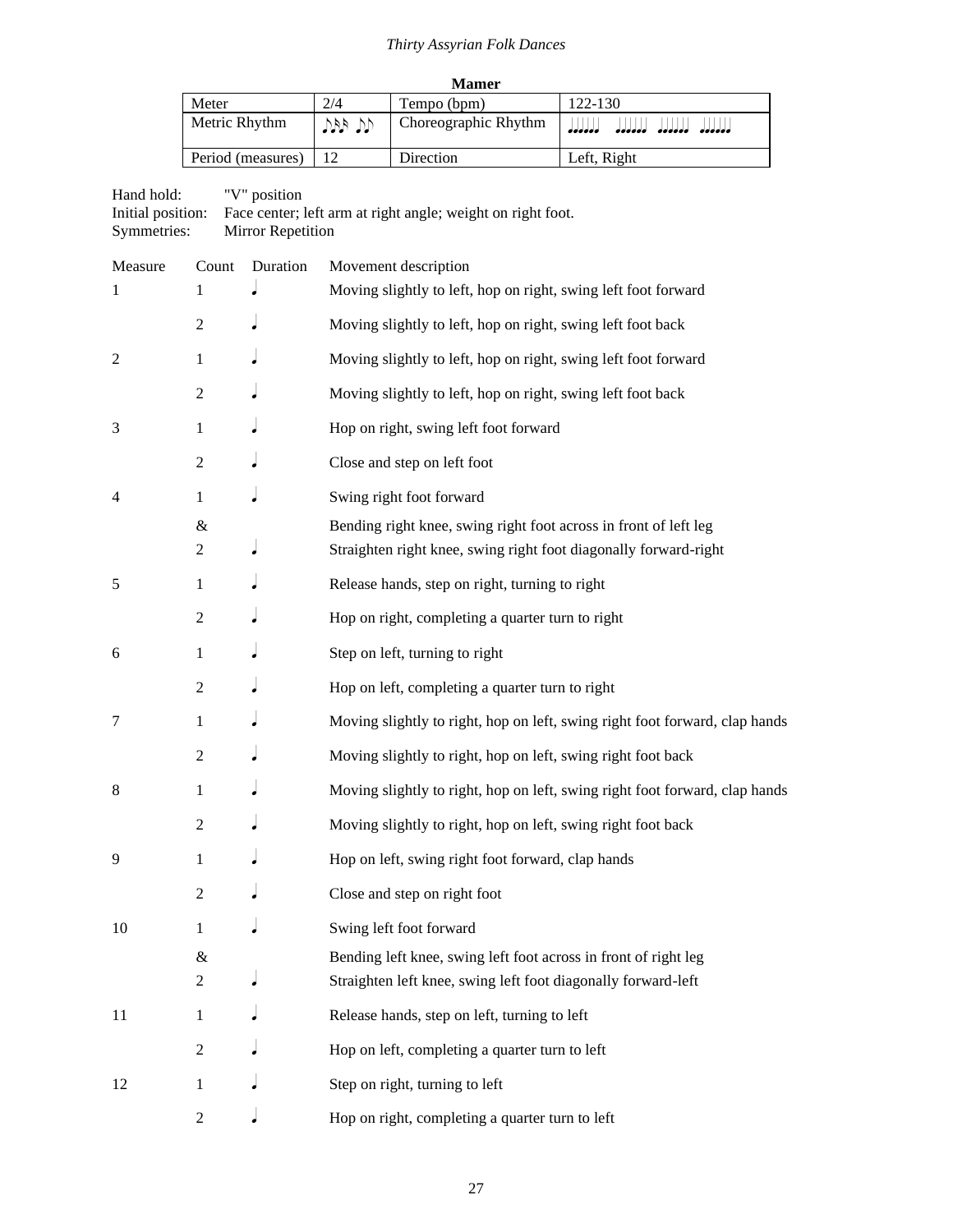| Tanzara 2b        |            |                      |                         |  |
|-------------------|------------|----------------------|-------------------------|--|
| Meter             | 2/4        | Tempo (bpm)          | 118-124                 |  |
| Metric Rhythm     | $789$ $72$ | Choreographic Rhythm | <br>aaad aaaad<br>----- |  |
| Period (measures) |            | Direction            | Right                   |  |

Hand hold: "V" position

Initial position: Face center; left arm at right angle; weight on right foot. Symmetries: None

| Measure        | Count            | Duration | Movement description                                                     |
|----------------|------------------|----------|--------------------------------------------------------------------------|
| 1              | 1                |          | Step forward on right                                                    |
|                | $\overline{c}$   |          | Hop on right                                                             |
| 2              | 1                |          | Step forward left                                                        |
|                | $\overline{c}$   |          | Close right foot and touch (without taking weight)                       |
| 3              | 1                |          | Pause                                                                    |
|                | $\overline{2}$   |          | Step backward on right                                                   |
| $\overline{4}$ | $\mathbf{1}$     |          | Hop on right                                                             |
|                | $\boldsymbol{2}$ |          | Jump down on both feet, moving slightly backward (jump may be way down,  |
|                |                  |          | bending knees deeply)                                                    |
| 5              | 1                |          | Jump up to land on right foot in place, place left heel forward          |
|                | $\overline{2}$   |          | Pause                                                                    |
| 6              | 1                |          | Leap onto left foot, in place, swing right foot diagonally forward right |
|                | $\overline{2}$   |          | Hop on left in place, swing right foot across in front of left           |
| 7              | 1                |          | Hop on left in place, swing right foot diagonally forward right          |
|                | $\overline{c}$   |          | Hop on left in place, swing right foot across in front of left           |
| 8              | 1                |          | Jump in place lightly on both feet                                       |
|                | $\overline{c}$   |          | Pause, free right foot                                                   |
| 9              | 1                |          | Release hands, Step right, turning to right one quarter                  |
|                | $\overline{2}$   |          | Hop on right, turning to right one quarter                               |
| 10             | $\mathbf{1}$     |          | Step left, turning to right one quarter                                  |
|                | 2                |          | Hop on left, turning to right one quarter                                |
| 11             | $\mathbf{1}$     |          | Step right                                                               |
|                | $\overline{2}$   |          | Hop on right, join hands                                                 |
| 12             | $\mathbf{1}$     |          | Leap onto left foot, in place, swing right foot diagonally forward right |
|                | $\overline{c}$   |          | Hop on left in place, swing right foot across in front of left           |
| 13             | $\mathbf{1}$     |          | Hop on left in place, swing right foot diagonally forward right          |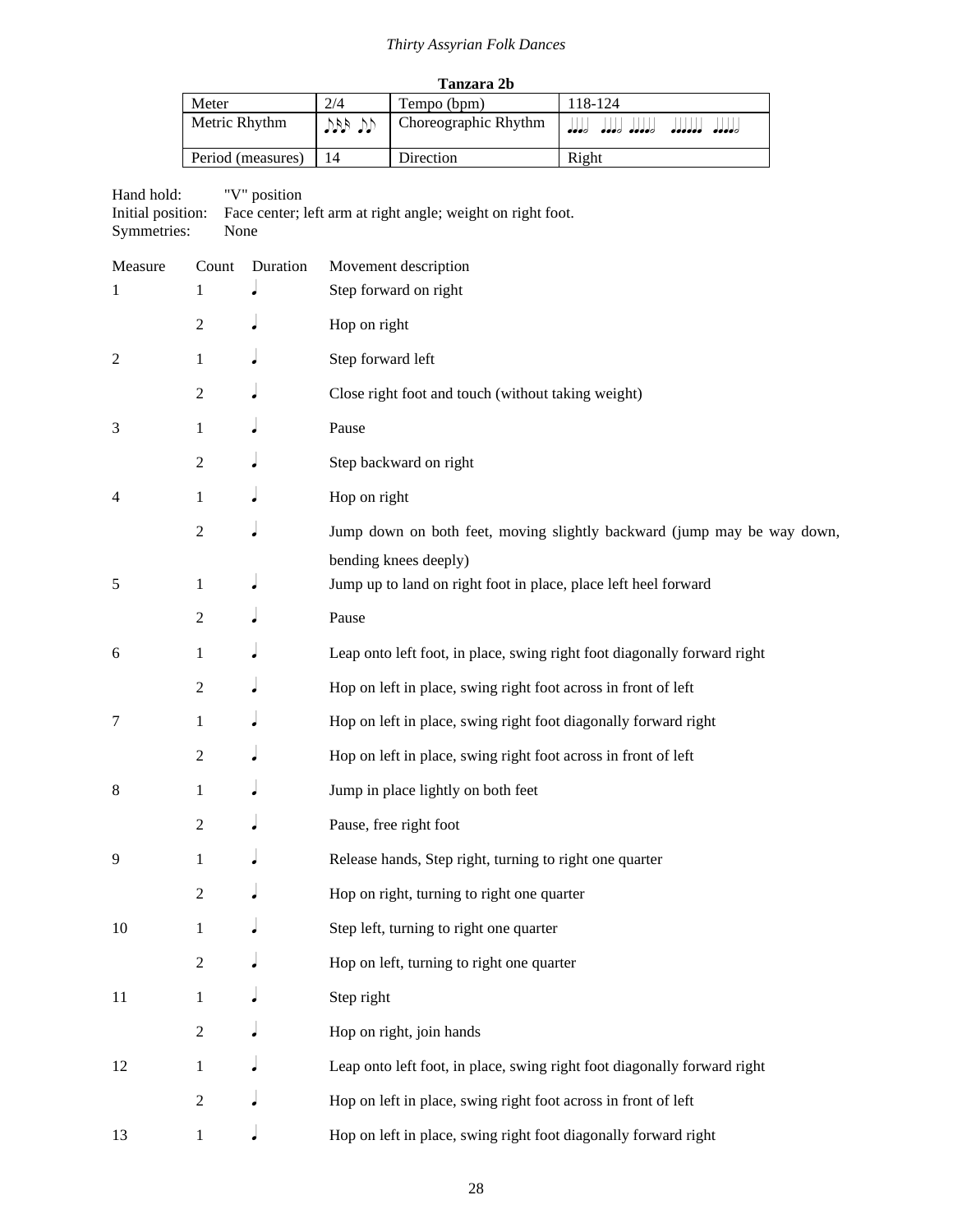|     |  | Hop on left in place, swing right foot across in front of left |
|-----|--|----------------------------------------------------------------|
| -14 |  | Jump in place lightly on both feet                             |
|     |  | Pause, free right foot                                         |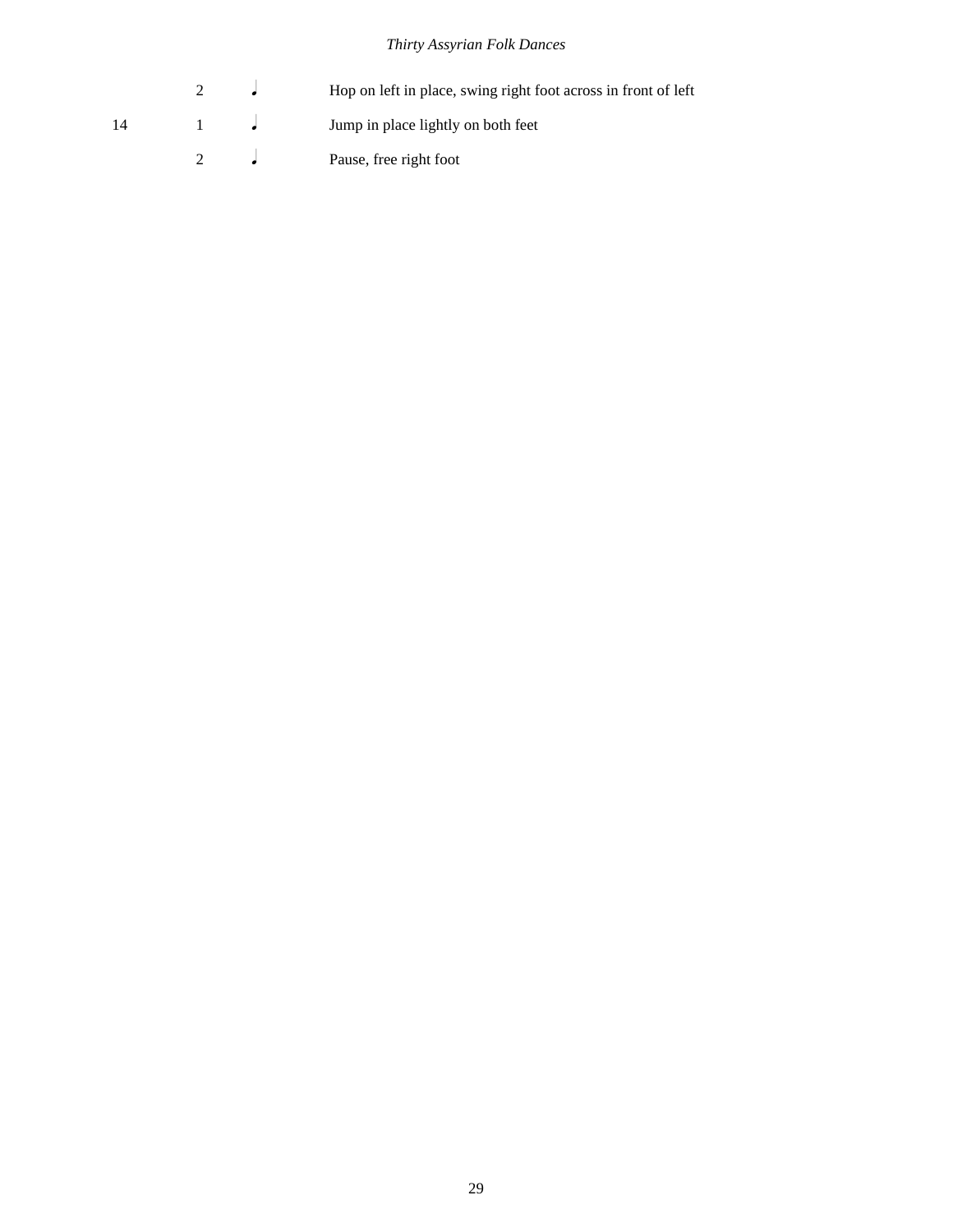| Dimdimma          |                                    |                      |                            |  |
|-------------------|------------------------------------|----------------------|----------------------------|--|
| Meter             | 2/4, 6/8                           | Tempo (bpm)          | $72-76(2/4), 118-122(6/8)$ |  |
| Metric Rhythm     | $2/4$ : $\mathcal{N}(\mathcal{N})$ | Choreographic Rhythm | $2/4$ : $\frac{1}{2}$      |  |
|                   | $6/8$ : $J\mathcal{N}$             |                      | $6/8$ : J.M                |  |
| Period (measures) | None                               | Direction            | Single file                |  |

Hand hold: None Initial position: Single file line of at least five dancers; each dancer places his hands on the waist of the dancer in front of him.

Symmetries: None

*Dimdimma* symbolizes a battle between a shepherd and his flock and a wolf. A single file of dancers represents the shepherd (the first dancer in the line) and his sheep (the remaining dancers). Standing opposite the shepherd is a lone dancer representing the wolf.

Each dancer in the line (except the first) places his hands on the back (hip level) of the dancer in front of him. To make the dance effective, there should be at least five dancers in the line (one shepherd, four sheep).

#### **Part 1: The Stalk (2/4)**

In the Stalk, the wolf stalks the shepherd by moving forward towards him; as the wolf moves forward the shepherd retreats, causing the sheep also to move back. The number of steps taken backward and forward is determined by the interplay between the shepherd and the wolf, and is typically determined by the music. The shepherd and the wolf must match each other step for step, moving backward and forward as a pair. The flock must match the shepherd's movement. This backward and forward motion by the shepherd causes the line to contract and expand, much like an accordion. It is important that the followers complete their steps; if the shepherd takes four steps back, the sheep must also take four steps back. If there are many sheep in line, then it is possible for parts of the line to move in opposite directions, as the motion makes its way down and up the line, much like a wave.

The shepherd holds two daggers in his hands, as does the wolf, and they both make stabbing motions at each other. These stabbing motions should be varied and timed to the music.

#### **Part 2: The Hunt (6/8)**

The hunt begins when the music changes to 6/8. The wolf attempts to kill the last sheep in line by circling around the shepherd and lunging toward the last dancer; if he is able to "stab" him (a touch with the butt of the dagger is considered a stab), that dancer leaves the line (he has been "killed" and he can no longer dance); if the wolf successfully kills a sheep, he must return to the front, facing the shepherd, before he can make another attempt. When the wolf attacks, the shepherd protects his flock by rotating the line away from the direction of the wolf's approach; if the wolf comes from the shepherd's left side, the shepherd turns to his left, while standing in place; this is an important point: the shepherd turns (or rotates) on the same spot. As the shepherd turns, his flock also matches his movement. It is important that the flock not anticipate the shepherd's movement. Each sheep must move only when the dancer in front of him his moved. If there are many sheep in line, the end of the line will not be able to rotate fast enough to evade the wolf. The wolf can only circle 180 degrees in his attempt to reach the last dancer; if the wolf cannot reach the last dancer before that, the battle is then considered a draw, since the shepherd and his flock are able to evade the wolf.

The music may alternate between the Stalk and the Hunt several times. Extreme care should be exercised when dancing with daggers.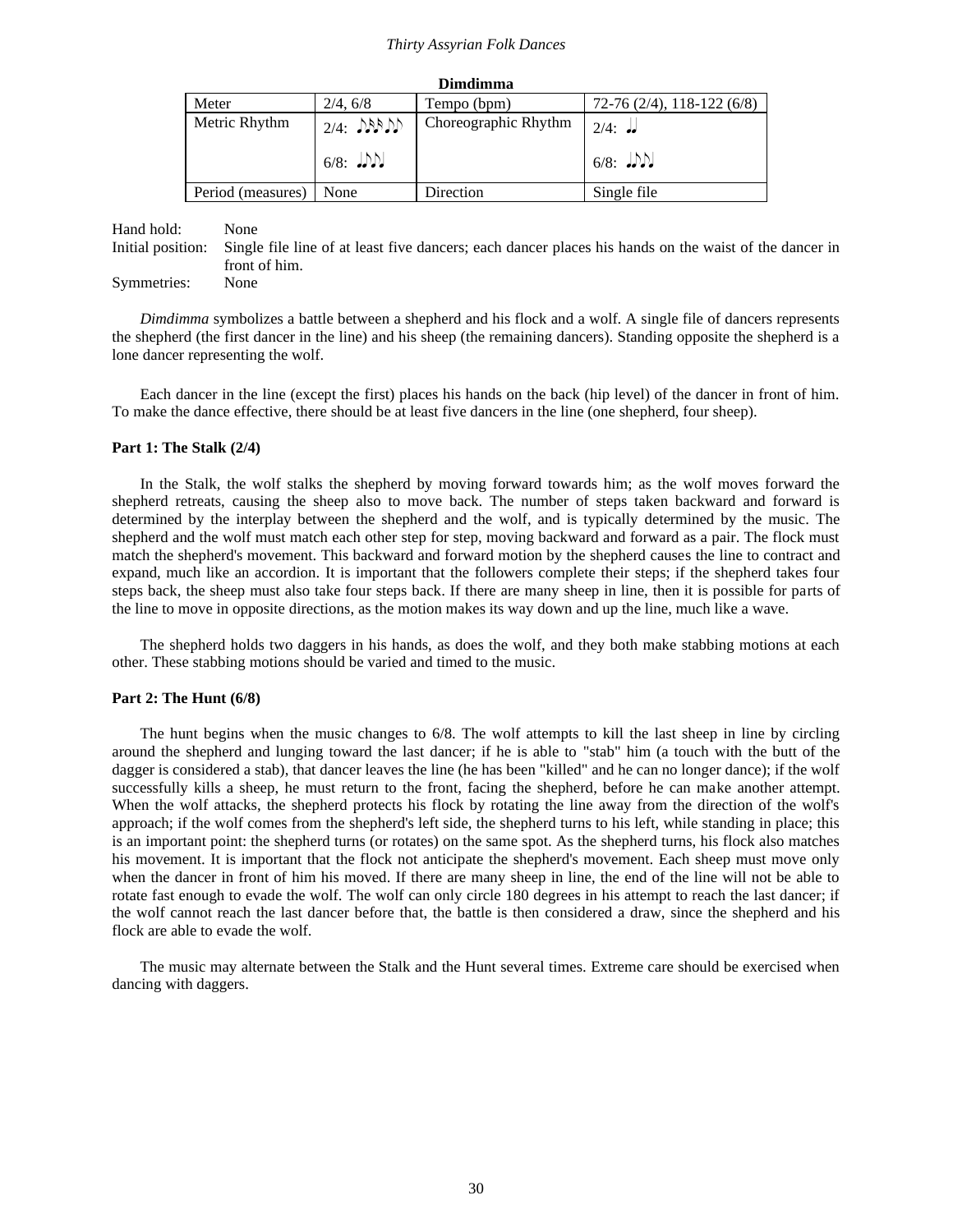| <b>Sabre Dance</b> |           |                      |           |  |  |
|--------------------|-----------|----------------------|-----------|--|--|
| Meter              | 6/8       | Tempo (bpm)          | 84-92     |  |  |
| Metric Rhythm      | ی ہے ۔ اس | Choreographic Rhythm | .         |  |  |
| Period (measures)  | None      | Direction            | Free form |  |  |

Hand hold: None Initial position: See below. Symmetries: None

The Sabre Dance (also called Sword and Shield) is performed at weddings, although it is occasionally performed at social functions. The dance represents the symbolic surrender of the bride to the groom and his family. The dance is performed by the closest male relatives of the happy couple (in order of preference: brother, father, uncle, first cousin...). The outcome of the dance is predetermined: the bride's side always loses, symbolizing the surrender of the bride.

The Sabre Dance is a mock sword duel, and this greatly influences the dance motions. As the dance starts, each dancer dances by himself, posturing, waving his sword and holding his shield (a shield is optional, but it greatly adds to the flavor of the dance), taking steps in and around his initial position, and presenting himself to the audience. The rhythm is a pulsating 6/8 duple meter, and this gives a bouncy feeling to the dance; the rhythm is also syncopated, with an accent following the second beat (  $J$ .). Lunging toward the other dancer and striking swords is timed to coincide with the syncopated beat (the eighth note).

The Sabre Dance is a free form dance, and as such it has no predefined sequence of figures. However, it does have a vocabulary of figures which the dancers execute in concert; a figure may be initiated by either dancer, and it is the responsibility of each dancer to follow a figure that is initiated by the other dancer. Experienced dancers will choose their figures in a way to make the story unfold; this is a sword fight, and as such, there should be a beginning, a middle and an end.

#### **Dance Vocabulary**

#### *Footwork*

The 6/8 meter is syncopated and divided into four beats ( $\langle \cdot \rangle$ ), the dancer's footwork follows the rhythmic division most of the time, as follows: Right  $(\cdot)$ , Left  $(\cdot)$ , Right  $(\cdot)$ , Left  $(\cdot)$ . Deviations from the basic footwork occur in lunging figures (described below).

#### *Initial Figures*

The purpose of the set of initial figures is to introduce the combatants and the dance. Note, the figures described below are commonly performed by Assyrian Sabre dancers; however, since this is a free form dance, each dancer is free to interpret the music and dance accordingly. In the initial phase of the dance, dancers are not synchronized in their movements. As the music begins, each dancer enters the dance floor, and quickly makes his way to the opposite side, where the opposing side's supporters are watching, and he boldly introduces himself to them, arms held high, sword in right hand, executing the above mentioned footwork to the right and to the left, and in circles (to the left and to the right; a full turn takes eight steps).

A dramatic entrance is achieved if both dancers enter from the outside of the dance circle, with the spectators clearing a path for them. The Sabre Dance is an open, expansive dance with aggressive movements; this requires the dancers to maintain a separation between them (ten to fifteen feet is typical).

After a suitable period of introduction (one minute is typical), the dancers face each other and begin the duel. At this point their movements become synchronized. The following figures are typically used in the duel.

#### *Standing in Place*

The dancers execute the basic foot pattern while standing in place, arms held high or to the side. This is usually a preparatory move for another figure.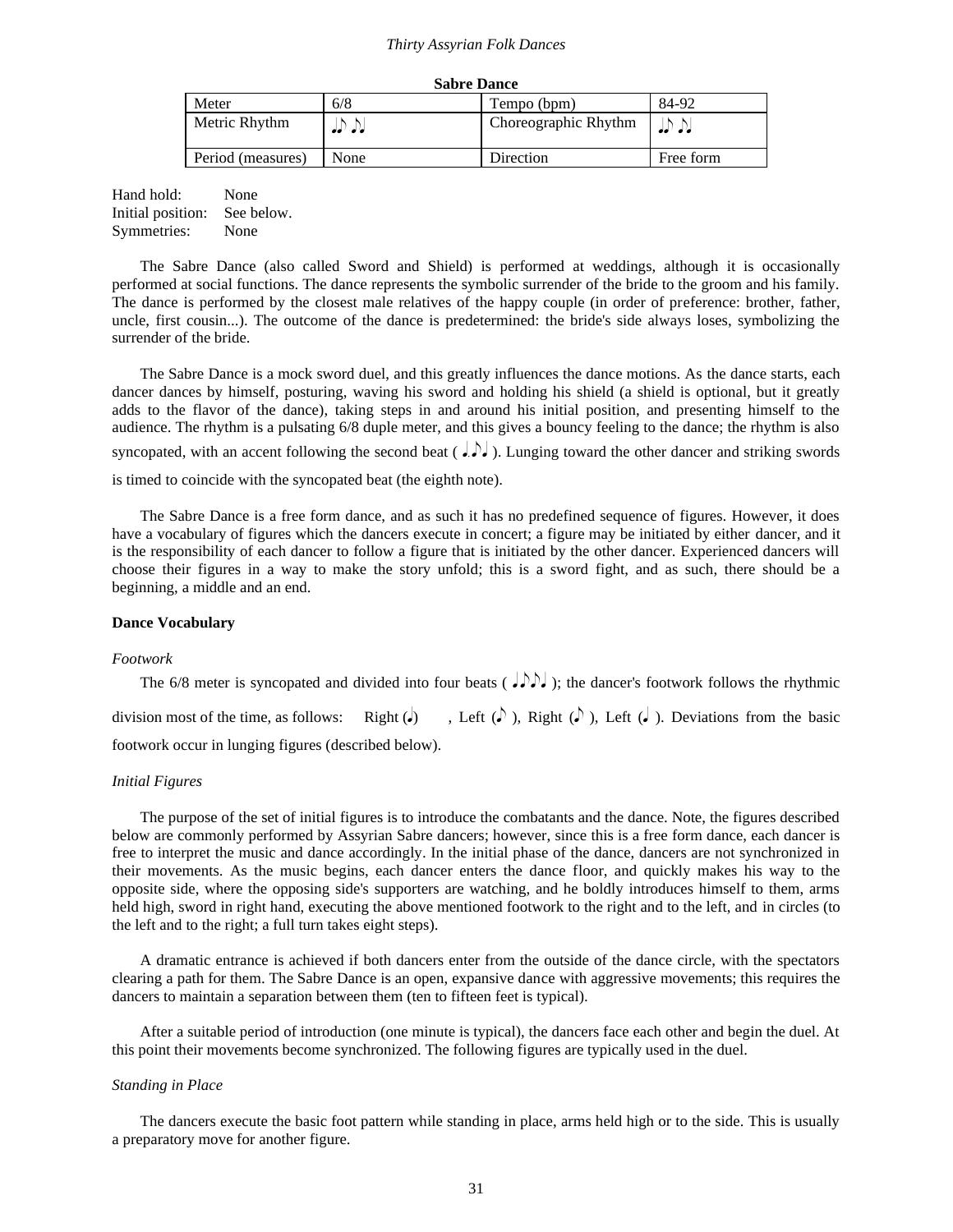#### *Circling*

Circling is done in the clockwise and counterclockwise directions; in the counterclockwise circle, the right arm (holding the sword) is raised above the head, and the left arm and shoulder is lowered, giving the appearance of leaning into the center. The basic foot pattern is maintained, with larger steps indicating greater aggressiveness. The dancer may complete one half to a full circle, after which it is typical to reverse direction and circle in the clockwise direction, with the right arm and shoulder leaning into the center, and left arm held above the head.

#### *Left Shoulder Pass*

The dancers approach each other and pass on the left side, exchanging positions in the process; this is typically followed by a Circle.

#### *Reverse Right Left Shoulder Pass*

The dancers approach each other and pass on the left side, half turn to the right and return to their original positions. Note, a half turn takes four steps, a full turn takes eight steps.

#### *Reverse Left Left Shoulder Pass with Sword Strike*

The dancers approach each other and pass on the left side, half turn to the left and return to their original positions, striking swords as they pass each other.

#### *Right Shoulder Pass with Sword Strike*

The dancers approach each other and pass on the right side, striking swords as they pass each other and exchanging positions in the process.

#### *Right Shoulder Pass with Reverse One and a Half Turn*

The dancers approach each other and pass on the right side, striking swords as they pass each other, then the dancers make a full turn to the left, striking swords again when they face each other; continuing, the dancers make a half turn to the left and return to their original positions.

#### *Posturing*

The dancers approach each other to within three to four feet and begin performing various figures; circling each other, turning, and waving swords are typical figures.

#### *Right Sword Strike*

This may occur at anytime when the dancers come together, but usually follows *Posturing*. Three sword strikes are executed, in the following rhythm:  $T_{\text{max}}$ . The sword strikes are synchronized with the right step of the basic foot pattern, as follows:

*Measure 1 Measure 2* Right ( $\downarrow$ ) Left ( $\downarrow$ ) Right ( $\downarrow$ ) Left ( $\downarrow$ ) Left ( $\downarrow$ ) Left ( $\downarrow$ ) Left ( $\downarrow$ ) Left ( $\downarrow$ )  $X$  X X

Where X represents a sword strike. Initially, the Right Sword Strike (i.e., the two measure pattern shown above) is executed once, usually after the various passing figures with sword strikes have been executed. The Right Sword Strike represents an escalation in the duel. As the dance progresses, the Right Sword Strike may be executed successively up to four times. The pattern always begins on the first beat of the measure, so if it is repeated, the dancers must wait until the end of the second measure before starting again.

*Left Sword Strike*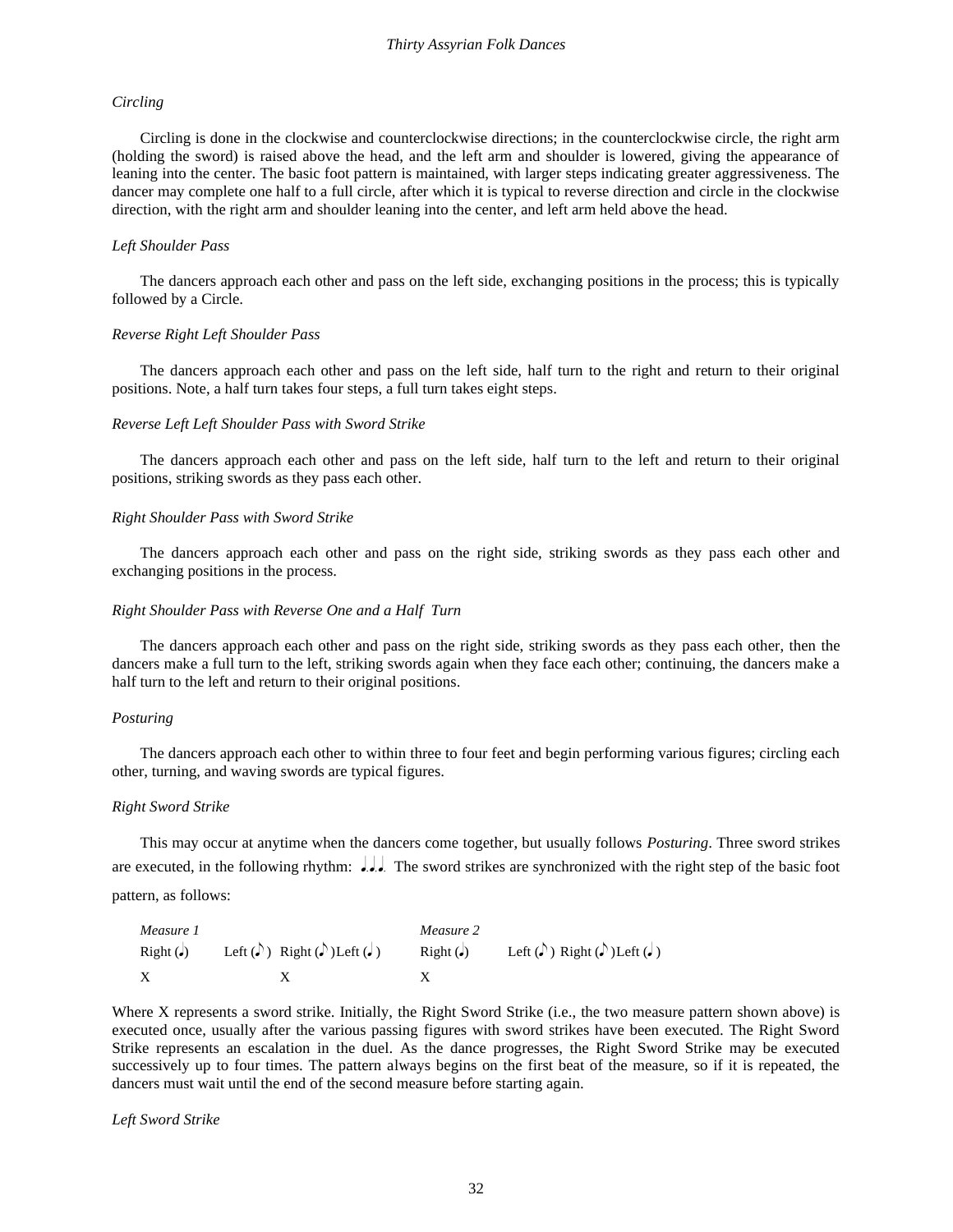This is equivalent to Right Sword Strike, except sword strikes are synchronized with the left step of the basic foot pattern.

*Measure 1* Right ( $\downarrow$ ) Left ( $\uparrow$ ) Right ( $\uparrow$ ) Left ( $\downarrow$ )  $X$   $X$ 

The Left Sword Strike is one measure long.

*Right-Left Sword Strike Combination*

This is a Right Sword Strike followed immediately by a Left Sword Strike, as follows:

| Measure 1      |                                               | Measure 2      |                                          |                                         |
|----------------|-----------------------------------------------|----------------|------------------------------------------|-----------------------------------------|
| $Right(\cdot)$ | Left $(\cdot)$ Right $(\cdot)$ Left $(\cdot)$ | $Right(\cdot)$ | Left ( $\bigcirc$ ) Right ( $\bigcirc$ ) | Left $\left(\frac{\ }{\epsilon}\right)$ |
|                |                                               |                |                                          |                                         |

The second measure of the Right Sword Strike becomes the first measure of the Left Sword Strike.

#### *Left-Right Sword Strike Combination*

This is a three measure combination:

| Measure 1             |                                                  |                      | Measure 2 |                                       |
|-----------------------|--------------------------------------------------|----------------------|-----------|---------------------------------------|
| $Right(\cdot)$        | Left ( $\bigcirc$ ) Right ( $\bigcirc$ )         | Left $\left(\right)$ |           | Right (.) Left (.) Right (.) Left (.) |
|                       |                                                  |                      |           |                                       |
| Measure 3<br>Right(J) | Left ( $\Box$ ) Right ( $\Box$ ) Left ( $\Box$ ) |                      |           |                                       |
|                       |                                                  |                      |           |                                       |
| X                     |                                                  |                      |           |                                       |

#### *Left-Right-Left Sword Strike Combination*

This is a three measure combination:

| Measure 1             |                                          |                      | Measure 2 |                                                           |
|-----------------------|------------------------------------------|----------------------|-----------|-----------------------------------------------------------|
| Right(J)              | Left $(\delta)$ Right $(\delta)$         | Left $(\bullet)$     | Right(J)  | Left ( $\bullet$ ) Right ( $\bullet$ ) Left ( $\bullet$ ) |
|                       |                                          |                      |           |                                                           |
| Measure 3<br>Right(J) | Left ( $\bigcirc$ ) Right ( $\bigcirc$ ) | Left $\left(\right)$ |           |                                                           |
| X                     |                                          |                      |           |                                                           |

#### *Right-Left-Right Sword Strike Combination*

This is a four measure combination:

| Measure 1      |  |                                                              | Measure 2      |                                                                    |  |
|----------------|--|--------------------------------------------------------------|----------------|--------------------------------------------------------------------|--|
| $Right(\cdot)$ |  | Left ( $\bigcirc$ ) Right ( $\bigcirc$ ) Left ( $\bigcirc$ ) | $Right(\cdot)$ | Left ( $\downarrow$ ) Right ( $\downarrow$ ) Left ( $\downarrow$ ) |  |
|                |  |                                                              |                |                                                                    |  |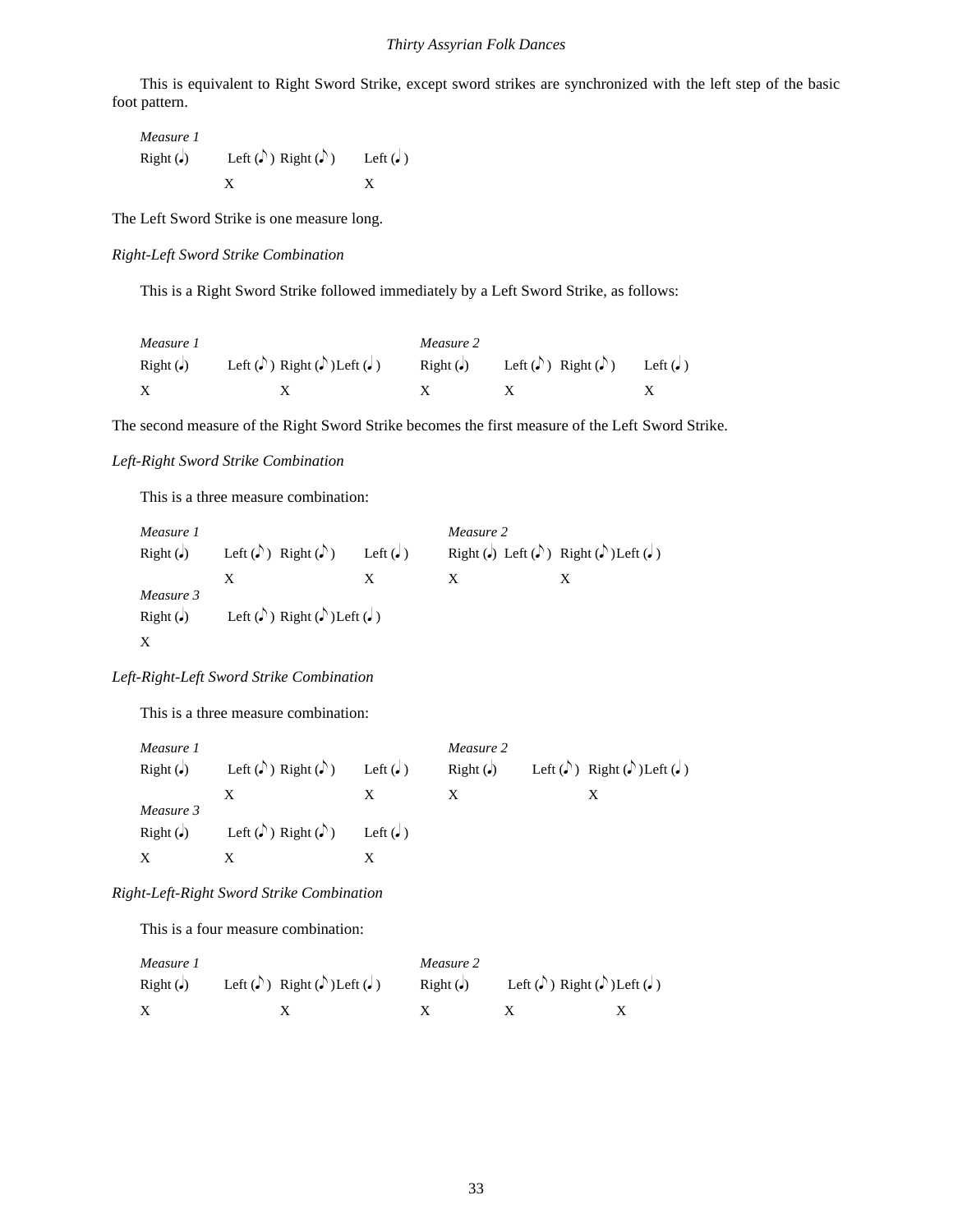| Measure 3      |                                                                    | Measure 4 |                                                  |
|----------------|--------------------------------------------------------------------|-----------|--------------------------------------------------|
| $Right(\cdot)$ | Left ( $\downarrow$ ) Right ( $\downarrow$ ) Left ( $\downarrow$ ) | Right(J)  | Left ( $\Box$ ) Right ( $\Box$ ) Left ( $\Box$ ) |
|                |                                                                    |           |                                                  |

#### *Sword Lock*

The dancers strike their swords and keep them together (locked) for one measure. The Sword Lock may occur at any time; if the lock does not coincide with the beginning of a measure, it will span across the next measure. For example, here is a Sword Lock that follows a Right Sword Strike:

| Measure 1      |                                                  | Measure 2      |                                                  |
|----------------|--------------------------------------------------|----------------|--------------------------------------------------|
| $Right(\cdot)$ | Left ( $\Box$ ) Right ( $\Box$ ) Left ( $\Box$ ) | $Right(\cdot)$ | Left ( $\Box$ ) Right ( $\Box$ ) Left ( $\Box$ ) |
|                |                                                  |                |                                                  |

Where the dashed line indicates locked swords. Here is a Sword Lock that follows a Left Sword Strike:

| Measure 1      |                                                  | Measure 2                             |
|----------------|--------------------------------------------------|---------------------------------------|
| $Right(\cdot)$ | Left ( $\Box$ ) Right ( $\Box$ ) Left ( $\Box$ ) | Right (a) Left (b) Right (b) Left (c) |
|                |                                                  |                                       |

In this case, the Sword Lock begins in measure one and ends before the end of measure two.

#### *Other Combinations*

The most typical combinations were listed above; the dancers can invent their own combinations.

#### *Free Dueling*

This is all out war! The only restriction is that sword strikes occur on one of the beats (i.e., they coincide with foot steps). To enhance its dramatic effect, free dueling should be done sparingly.

#### *Conclusion*

The Sabre Dance is usually three to five minutes in length. Although this is, ostensibly, a war dance, it is a happy one, and it does not, fortunately, end in anyone actually dying! The end of the dance is symbolic. Shortly after the dance has reached its climax, the mother of the bride (or the closest female relative) enters the dance circle, executing the basic foot pattern, and waving her babushka from side to side. She makes her way to the dancers and stands in between them, in effect blocking them from approaching each other. The mother then dances over to her son (or the representative of her family, if not her son) and leads him out of the dance circle. The groom's representative does a very brief victory dance in the circle and then exits to his side.

Extreme care should be exercised when dancing with swords.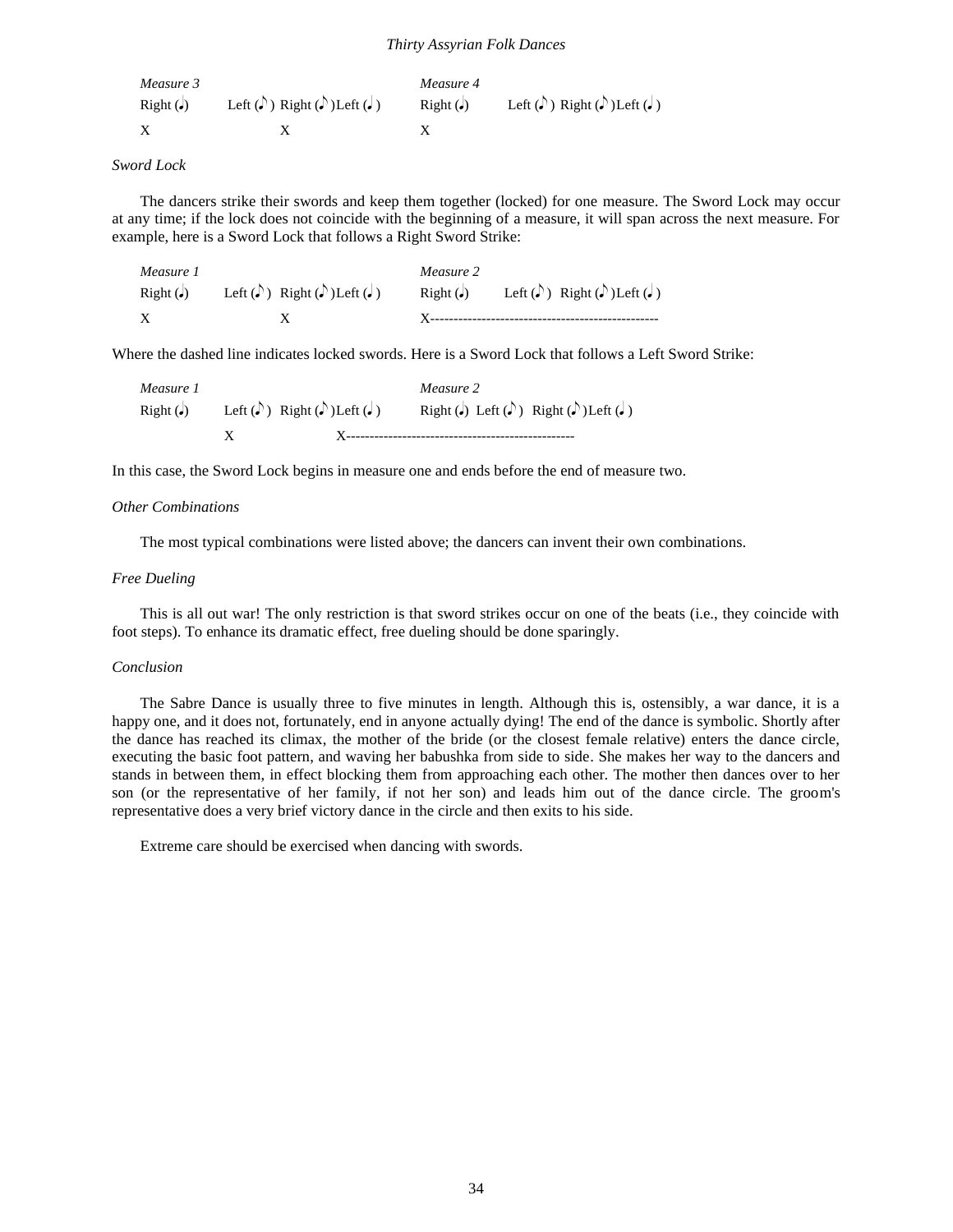| <b>Azrabukeh</b>                 |     |                      |         |
|----------------------------------|-----|----------------------|---------|
| Meter                            | 6/8 | Tempo (bpm)          | 116-126 |
| Metric Rhythm<br>R B<br>ا ما ماه |     | Choreographic Rhythm |         |
| Period (measures)                |     | Direction            | Right   |

| Hand hold:        | "W" position                 |
|-------------------|------------------------------|
| Initial position: | Face center, weight on right |
| Symmetries:       | Translation                  |

| Measure        | Count         | Duration | Movement description                            |
|----------------|---------------|----------|-------------------------------------------------|
| $\mathbf{1}$   |               |          | Hop on right, placing left heel forward         |
|                |               |          | Hop on right, placing left heel forward         |
| $\mathfrak{D}$ |               |          | Leaping, cross left over right, bring arms back |
|                | $\mathcal{L}$ |          | Side step with right, bring arms forward        |
| 3              |               |          | Leaping, cross left over right, bring arms back |
|                |               |          | Side step with right, bring arms forward        |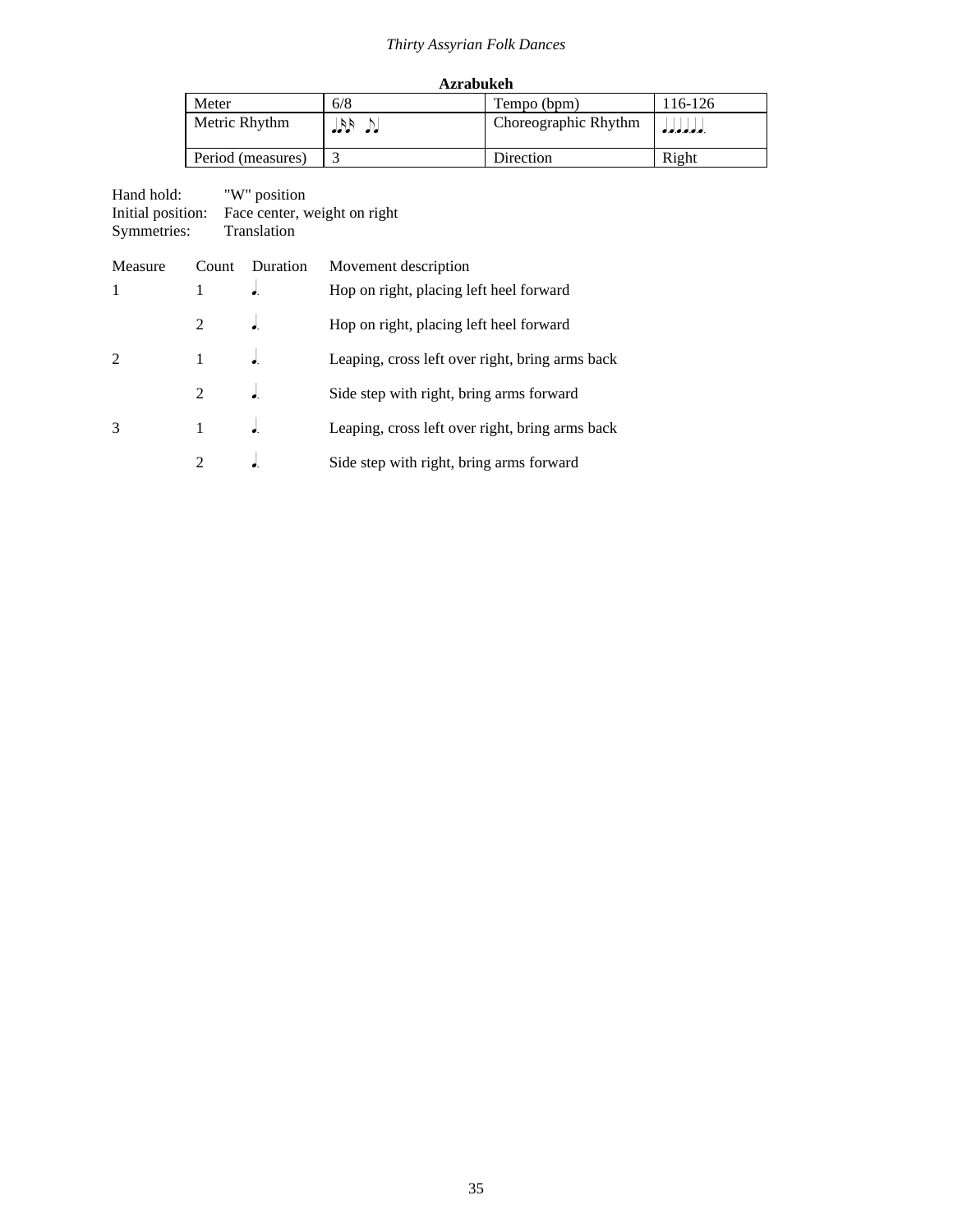| Hoberban |
|----------|
|          |

| Meter             | 6/8 | Tempo (bpm)          | 130-134                       |
|-------------------|-----|----------------------|-------------------------------|
| Metric Rhythm     | いい  | Choreographic Rhythm | Variations 1 and 2: $JJJJJ$ . |
|                   |     |                      | Variation 3: $J_{\alpha}$ ,   |
| Period (measures) |     | Direction            | Right                         |

| Hand hold:        | "T" position                           |
|-------------------|----------------------------------------|
| Initial position: | Face slightly to right, weight on left |
| Symmetries:       | Translation, Reflection                |

#### *Variation 1: Basic*

| Measure       | Count                       | Duration | Movement description                                         |
|---------------|-----------------------------|----------|--------------------------------------------------------------|
| 1             |                             | ۰.       | Moving right, running, step right                            |
|               | $2^{\circ}$                 | ۰.       | Moving right, running, step left                             |
| $\mathcal{D}$ |                             |          | Turn and face center, step right sideward                    |
|               | 2                           | ۰.       | In place, hop on right foot, swing left foot across in front |
| 3             |                             |          | Step sideward left on left                                   |
|               | $\mathcal{D}_{\mathcal{L}}$ |          | In place, hop on left foot, swing right foot across in front |

| Variation 2: Kick heel across |                |          |                                                                                      |
|-------------------------------|----------------|----------|--------------------------------------------------------------------------------------|
| Measure                       | Count          | Duration | Movement description                                                                 |
|                               |                |          | Moving right, running, step right                                                    |
|                               | 2              | ٠.       | Moving right, running, step left                                                     |
| 2                             |                |          | Turn and face center, step sideward right on right, kick left heel diagonally across |
|                               |                |          | in front of right leg                                                                |
|                               | 2              |          | In place, hop on right foot, kick left heel diagonally across in front of right leg  |
| 3                             |                |          | Step sideward left on left, kick right heel diagonally across in front of left leg   |
|                               | $\mathfrak{D}$ |          | In place, hop on left foot, kick right heel diagonally across in front of left leg   |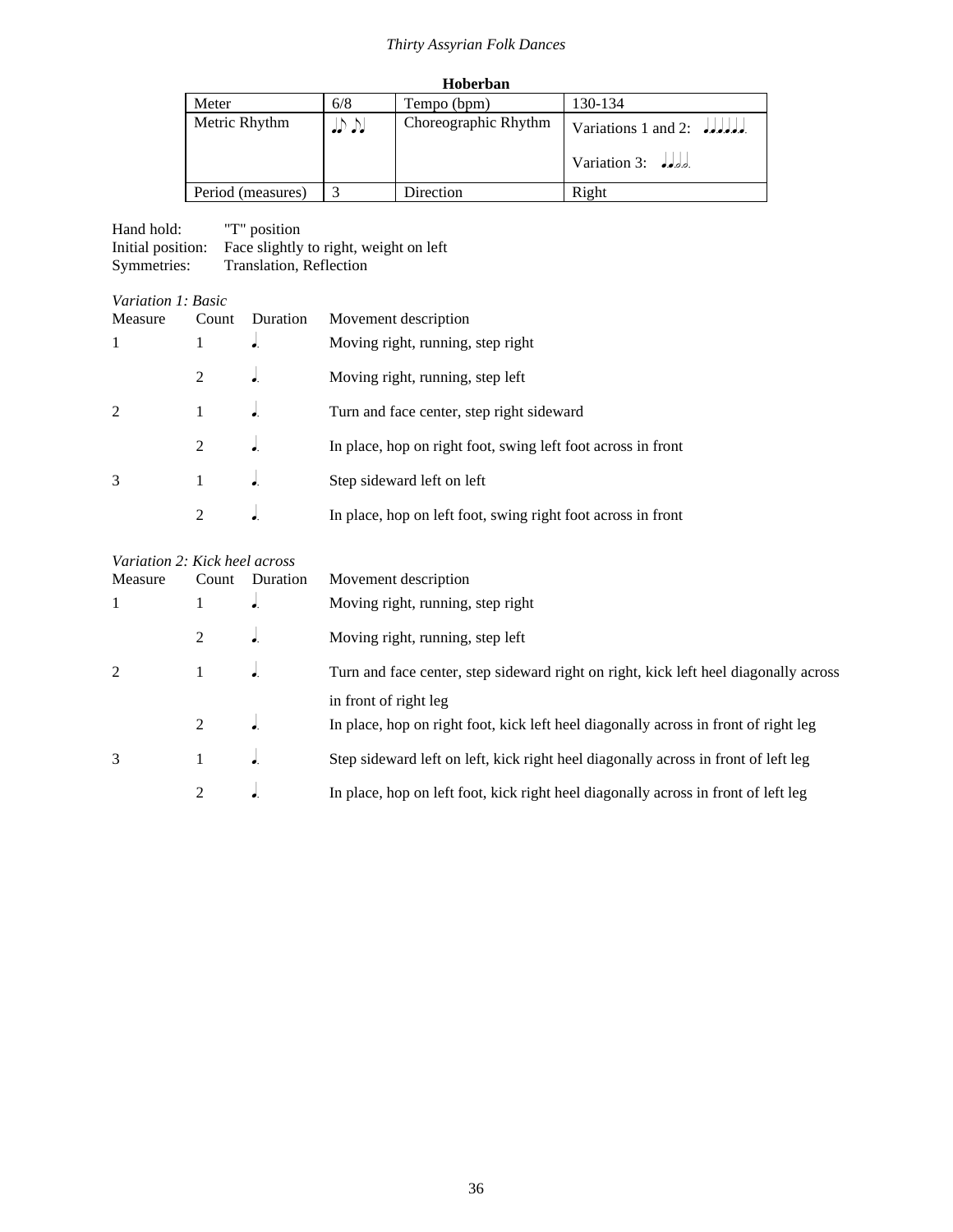| Variation 3: Leap and pause |                |                |                                                                                      |
|-----------------------------|----------------|----------------|--------------------------------------------------------------------------------------|
| Measure                     |                | Count Duration | Movement description                                                                 |
| 1                           |                | ٠.             | Moving right, running, step right                                                    |
|                             | 2              | $\bullet$      | Moving right, running, step left                                                     |
| $\mathfrak{D}$              |                |                | Turn and face center, leap sideward right on right foot, placing left heel           |
|                             |                |                | diagonally forward across right                                                      |
|                             | $\mathfrak{D}$ |                | Pause                                                                                |
| 3                           | 1              |                | Turn and face center, leap sideward left on left foot, placing right heel diagonally |
|                             |                |                | forward across left                                                                  |
|                             | $\mathfrak{D}$ |                | Pause                                                                                |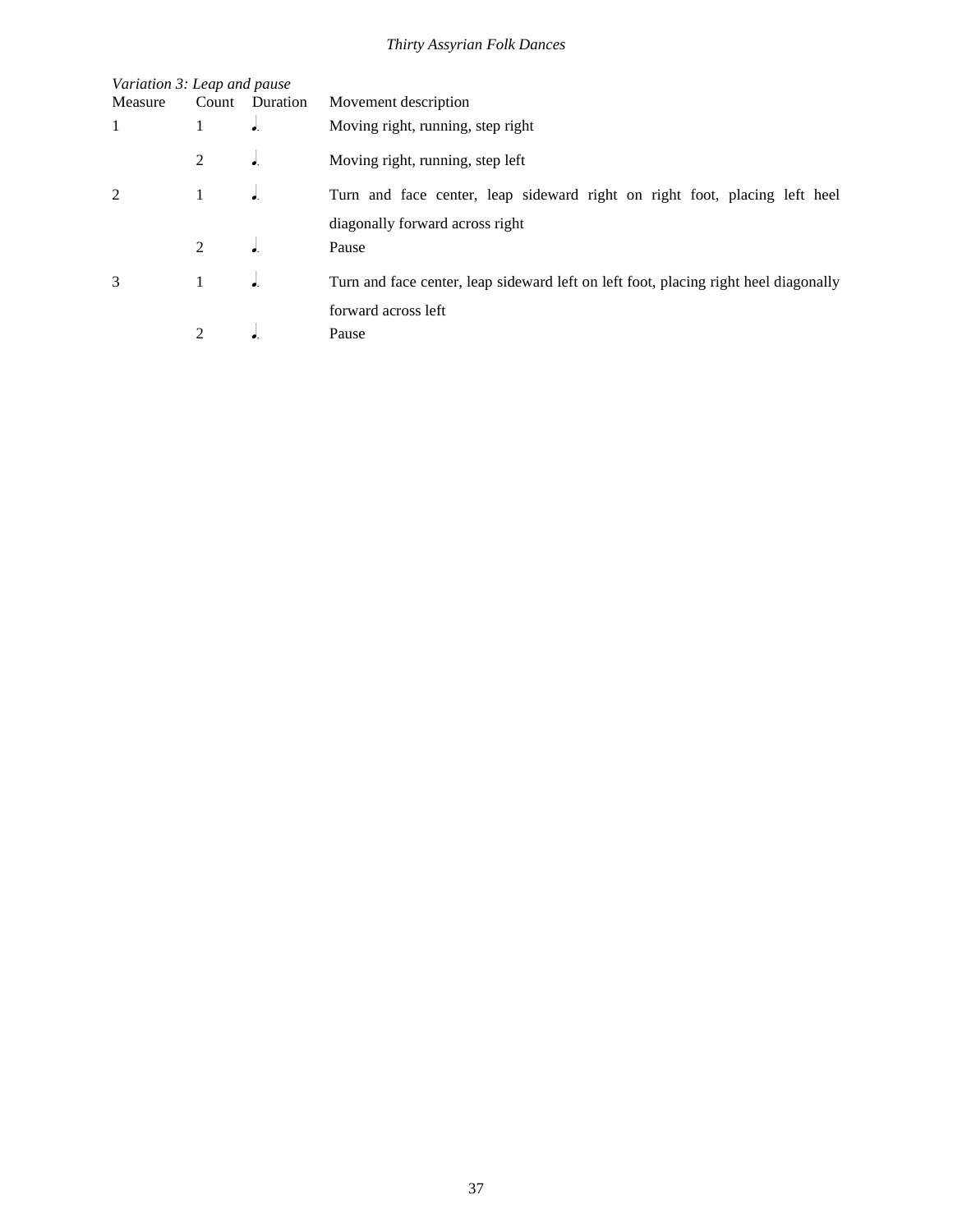| Khigga (light)    |       |                      |              |
|-------------------|-------|----------------------|--------------|
| Meter             | 6/8   | Tempo (bpm)          | 92-108       |
| Metric Rhythm     | נת תנ | Choreographic Rhythm | <b>00 00</b> |
| Period (measures) |       | Direction            | Right        |

| Hand hold:        | "V" position                |
|-------------------|-----------------------------|
| Initial position: | Face center, weight on left |
| Symmetries:       | Translation, Reflection     |

| Measure |                | Count Duration | Movement description |
|---------|----------------|----------------|----------------------|
| 1       | 1              |                | Side step with right |
|         | $\overline{c}$ |                | Hold                 |
|         |                |                | Cross with left      |
| 2       | 1              |                | Step on right        |
|         | 2              |                | Hold                 |
|         |                |                | Touch left           |
| 3       | 1              |                | Step on left         |
|         | $\overline{2}$ |                | Hold                 |
|         |                |                | Touch right          |
|         |                |                |                      |

The dancers body bounces down and up three times within each measure; this motion originates in the knees and travels up to the head; it is not a motion in the shoulders, it is the entire body from the knees and above moving.

1 Bounce.

2 Bounce.

3 Bounce.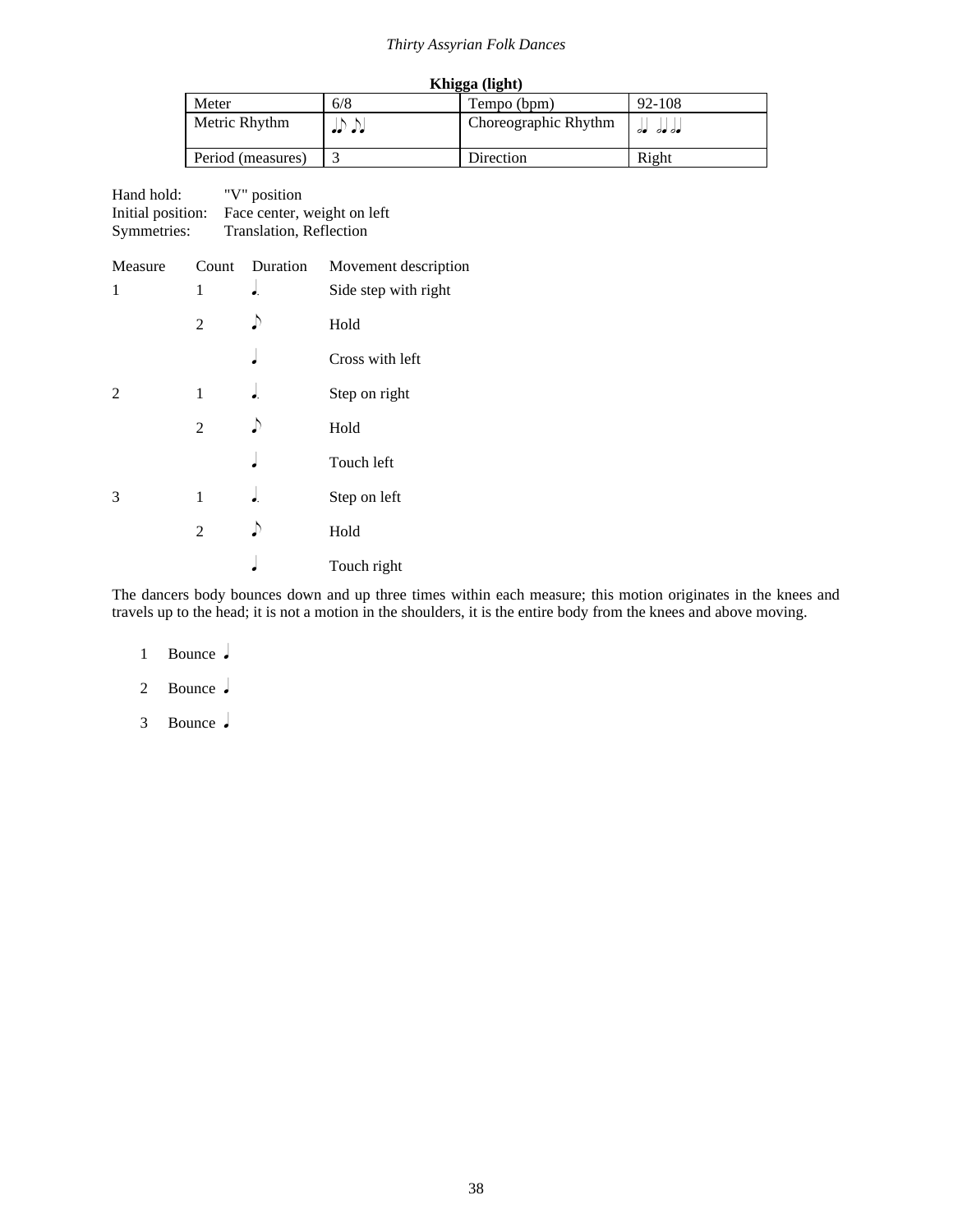| Assyrian Misirlou |  |
|-------------------|--|
|                   |  |

| Meter             | 6/8        | Tempo (bpm)          | 56-62           |
|-------------------|------------|----------------------|-----------------|
| Metric Rhythm     | الألوالولو | Choreographic Rhythm | ומן מין מין מין |
| Period (measures) |            | Direction            | Right, Left     |

| Hand hold:        | "W" position                 |
|-------------------|------------------------------|
| Initial position: | Face center, weight on right |
| Symmetries:       | Translation, Reflection      |

The Misirlou is not an Assyrian dance<sup>12</sup>; yet, as with so many other cultures, it has become very popular among Assyrians. The basic step, which is well known and has been documented elsewhere, is performed by Assyrian folk dancers; there are many variations unique to Assyrians, and it is these, in addition to the basic step, which I wish to document here.

The most significant difference between the Assyrian Misirlou and other Misirlous is that the Assyrian Misirlou is in 6/8, as opposed to 4/4, which is the meter of the original Misirlou song and that of most other ethnic versions. The 6/8 meter gives a pulsating, ebb and flow flavor to the dance, and it gives rise to variations that are best suited to a 6/8 meter. In addition, as with all 6/8 Assyrian music, the rhythm is syncopated, with the accent on beat 5 ( $J$ ,), which also defines the character of the Assyrian Misirlou and its variations.

| <b>Basic Step</b> |                |            |                                                                                                |
|-------------------|----------------|------------|------------------------------------------------------------------------------------------------|
| Measure           | Count          | Duration   | Movement description                                                                           |
| 1                 | 1              |            | Kick left forward and swing it in a circle, counterclockwise and away from the                 |
|                   |                |            | body, returning to slightly behind its original position (in preparation for the next<br>step) |
|                   | $\overline{2}$ | ♪          | Continuing the previous swinging motion, step left behind right                                |
|                   |                |            | Side step with right                                                                           |
|                   |                |            | Swing left leg clockwise, in preparation for the next step                                     |
| 2                 | 1              | ♪          | Cross left over right                                                                          |
|                   |                |            | Swing right leg counterclockwise, in preparation for the next step, turning                    |
|                   |                |            | slightly to the left                                                                           |
|                   | $\overline{2}$ | ♪          | Cross right over left                                                                          |
|                   |                |            | Step left, keep left behind right                                                              |
|                   |                |            | Pause                                                                                          |
| 3                 | $\mathbf{1}$   | $\sqrt{ }$ | Step on right, begin turning to right                                                          |
|                   |                |            | Swing left leg clockwise, in preparation for the next step                                     |
|                   | $\overline{2}$ |            | Cross left over right                                                                          |
|                   |                | ♪          | Step on right, keep right behind left                                                          |
|                   |                |            | Pause                                                                                          |
| 4                 | 1              |            | Step on left                                                                                   |

<sup>&</sup>lt;sup>12</sup> The Misirlou dance originated on the campus of Duquesne University in 1945; it was created by Professor Brunhilde Dorsch. See *The Greek American National Anthem*, Steve Frangos; Journal of the Hellenic Diaspora, Fall 1996.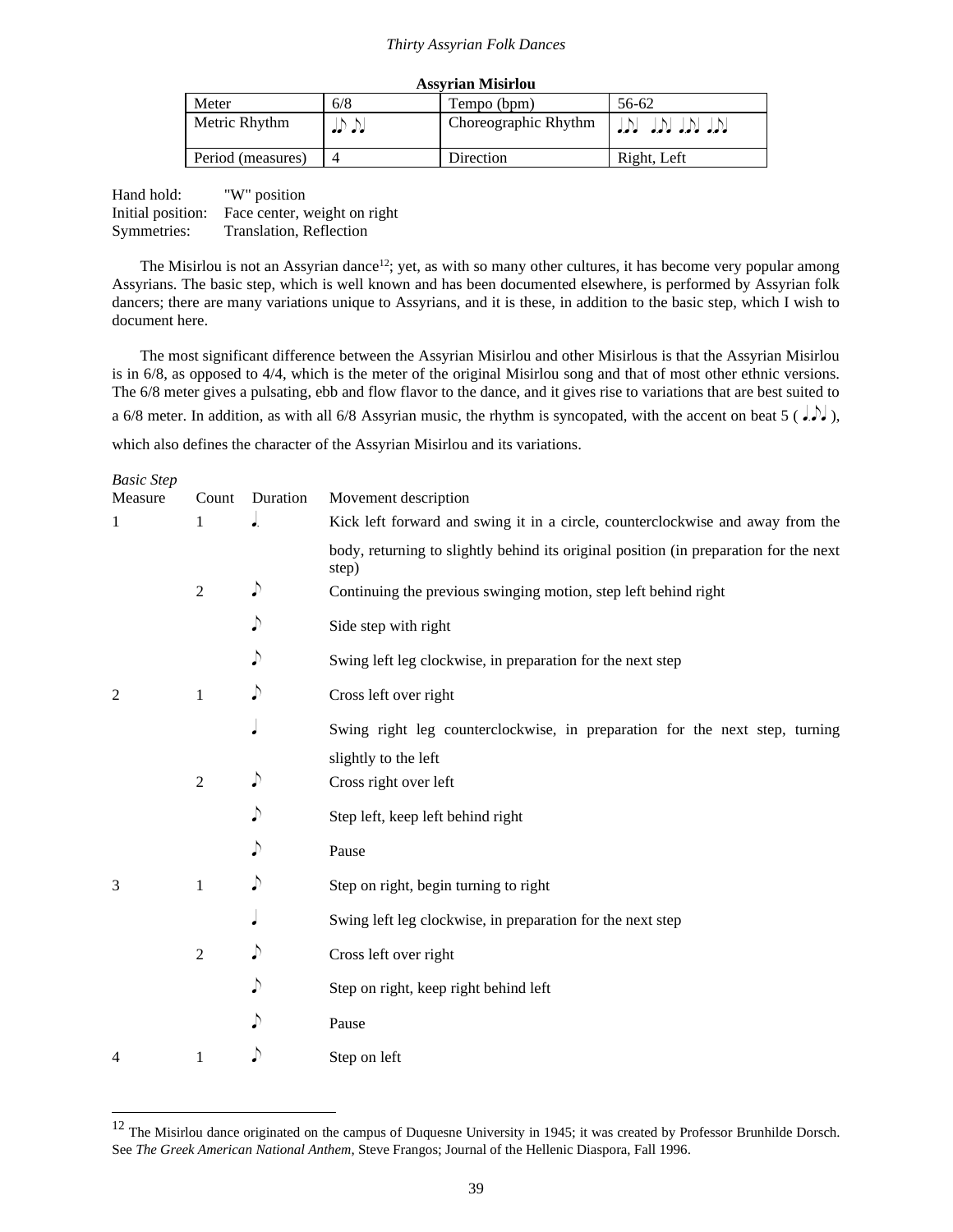|                | Turn to left and face center, swinging right foot counterclockwise |
|----------------|--------------------------------------------------------------------|
| $\overline{2}$ | Close right and step on right (feet together)                      |
|                | Pause                                                              |

|                                               | <b>Back-Forward Variation</b> |                                                                                |                                                                                                |  |  |
|-----------------------------------------------|-------------------------------|--------------------------------------------------------------------------------|------------------------------------------------------------------------------------------------|--|--|
| Measure                                       | Count                         | Duration                                                                       | Movement description                                                                           |  |  |
| $\mathbf{1}$<br>1<br>$\overline{\phantom{a}}$ |                               | Kick left forward and swing it in a circle, counterclockwise and away from the |                                                                                                |  |  |
|                                               |                               |                                                                                | body, returning to slightly behind its original position (in preparation for the next<br>step) |  |  |
|                                               | $\overline{2}$                | $\sqrt{ }$                                                                     | Continuing the previous swinging motion, step left behind right                                |  |  |
|                                               |                               | $\sqrt{ }$                                                                     | Side step with right                                                                           |  |  |
|                                               |                               | $\sqrt{ }$                                                                     | Turn right and face line of direction                                                          |  |  |
| 2                                             | $\mathbf{1}$                  |                                                                                | Step forward on left                                                                           |  |  |
|                                               | $\overline{2}$                | $\sqrt{ }$                                                                     | Moving back, step back on right                                                                |  |  |
|                                               |                               |                                                                                | Step back on left                                                                              |  |  |
| 3                                             | $\mathbf{1}$                  | d.                                                                             | Moving forward, step on right                                                                  |  |  |
|                                               | $\overline{2}$                | $\sqrt{ }$                                                                     | Step forward on left                                                                           |  |  |
|                                               |                               |                                                                                | Step forward on right                                                                          |  |  |
| 4                                             | $\mathbf{1}$                  | d.                                                                             | Step forward on left, turning left and facing center                                           |  |  |
|                                               | $\overline{2}$                | ٠.                                                                             | Close right and step on right (feet together)                                                  |  |  |

#### *Back-Forward with Turn Variation*

| Measure | Count          | Duration | Movement description                                                                           |
|---------|----------------|----------|------------------------------------------------------------------------------------------------|
| 1       | $\mathbf{1}$   | J.       | Kick left forward and swing it in a circle, counterclockwise and away from the                 |
|         |                |          | body, returning to slightly behind its original position (in preparation for the next<br>step) |
|         | $\mathfrak{D}$ | ♪        | Continuing the previous swinging motion, step left behind right                                |
|         |                |          | Side step with right                                                                           |
|         | 1              | J.       | Turn and face line of direction, step forward on left                                          |
|         | $\overline{2}$ | ♪        | Moving back, step back on right, begin a one half turn by turning to left                      |
|         |                |          | Step back on left, continuing the left turn (should be facing slightly to the left of          |
|         |                |          | center)                                                                                        |
| 3       | 1              |          | Complete the one half turn (should be facing the rear) by stepping forward on                  |
|         |                |          | right                                                                                          |
|         | 2              | ♪        | Step back on left, begin a half turn to the right                                              |
|         |                |          | Step back on right, continuing the right turn (should be facing slightly to the right          |
|         |                |          | of center)                                                                                     |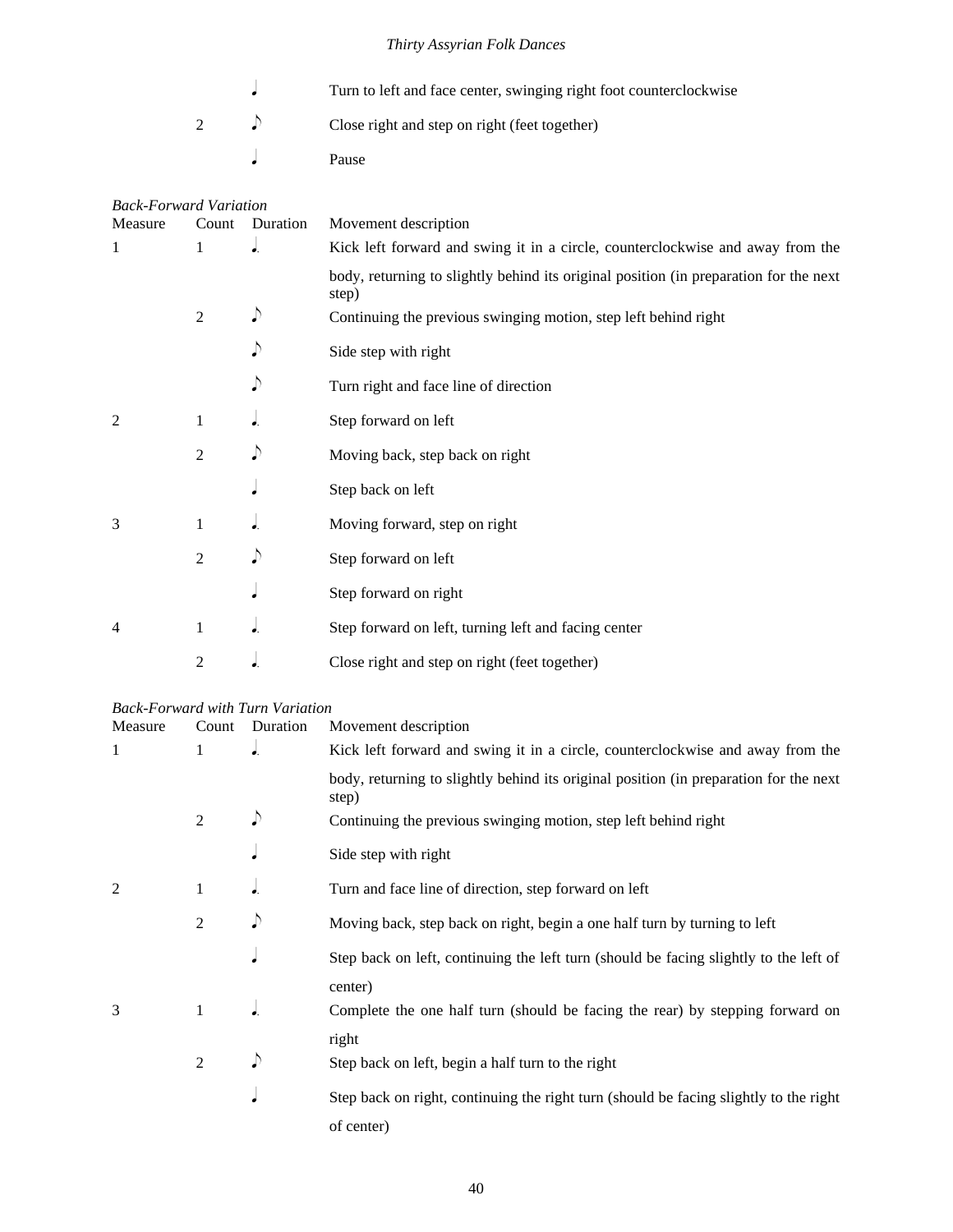| 4                             | 1              | J.          | Cross left over right, swing right foot counterclockwise                                       |  |
|-------------------------------|----------------|-------------|------------------------------------------------------------------------------------------------|--|
|                               | $\overline{2}$ | $\bullet$ . | Close right and step on right (feet together)                                                  |  |
| <b>Forward-Back Variation</b> |                |             |                                                                                                |  |
| Measure                       | Count          | Duration    | Movement description                                                                           |  |
| 1                             | $\mathbf{1}$   | $\bullet$ . | Kick left forward and swing it in a circle, counterclockwise and away from the                 |  |
|                               |                |             | body, returning to slightly behind its original position (in preparation for the next<br>step) |  |
|                               | $\overline{2}$ | $\sqrt{ }$  | Continuing the previous swinging motion, step left behind right                                |  |
|                               |                |             | Side step with right                                                                           |  |
| 2                             | 1              |             | Turn left and face rear of line, step forward on left                                          |  |
|                               | $\overline{2}$ | $\sqrt{ }$  | Moving forward, step on right                                                                  |  |
|                               |                |             | Step forward on left                                                                           |  |
| 3                             | 1              | $\bullet$ . | Moving back, step on right                                                                     |  |
|                               | $\overline{2}$ | $\sqrt{ }$  | Step back on left                                                                              |  |
|                               |                |             | Step back on right                                                                             |  |
| 4                             | 1              | J.          | Turning right and facing center, step on left                                                  |  |
|                               | $\overline{2}$ |             | Close right and step on right (feet together)                                                  |  |

*Rocking Step Variation*

The Rocking Step can be combined with any of the variations described above, as it can be substituted at any time for the final count of measure four and the first count of measure one.

| Measure<br>$1$ to $3$ | Count          | Duration | Movement description<br>Any of the variations                                   |
|-----------------------|----------------|----------|---------------------------------------------------------------------------------|
| 4                     |                |          | The first count figure of the executed variation, swing arms forward            |
|                       | $\mathfrak{D}$ |          | Step on right                                                                   |
|                       |                |          | Rock back on left, swing arms back                                              |
| $\mathbf{1}$          |                |          | Step forward on right, kick left leg forward                                    |
|                       |                |          | Swing left leg in a circle, counterclockwise and away from the body, swing arms |
|                       |                |          | forward                                                                         |
|                       |                |          | Continue with any desired variation                                             |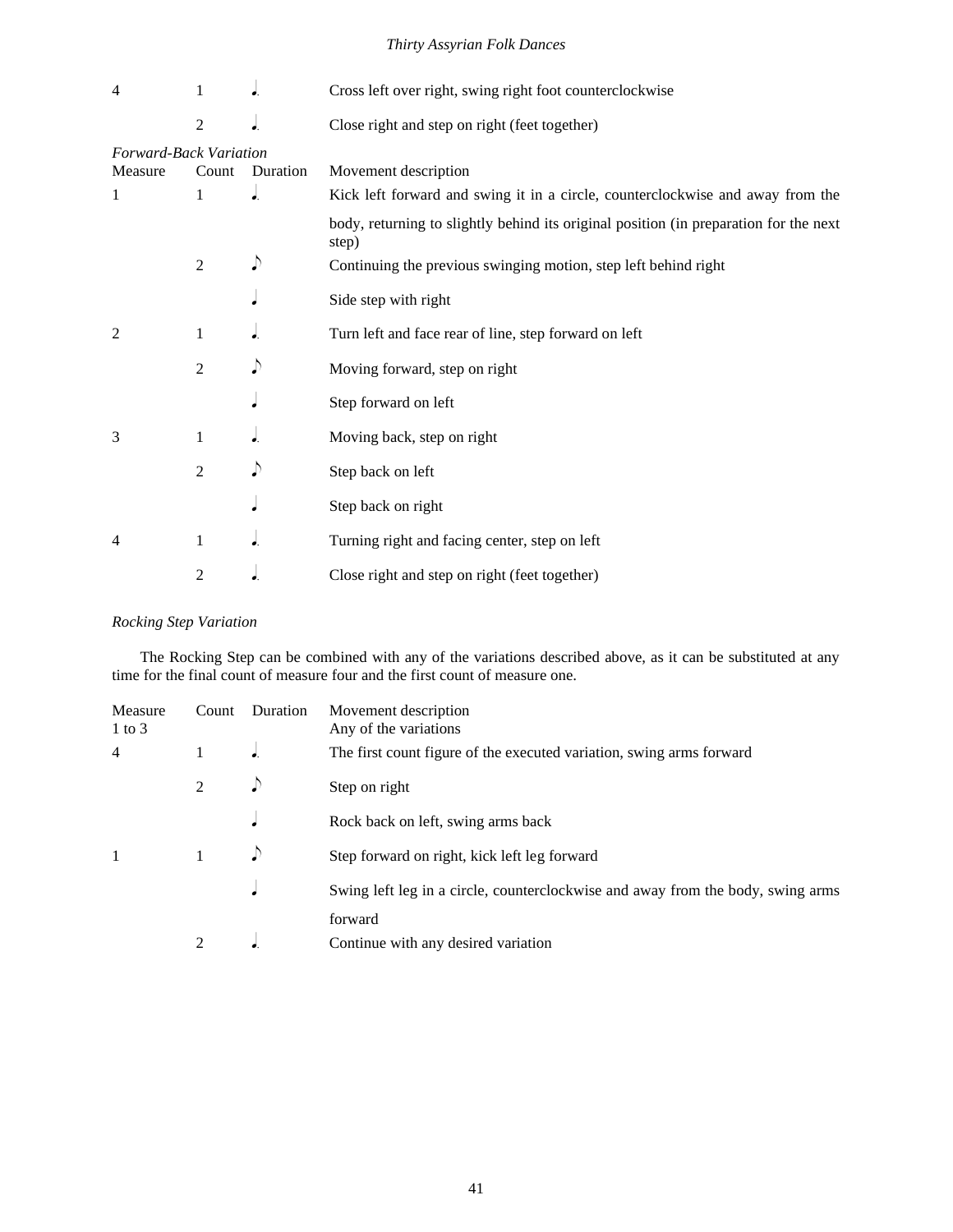| <b>Chalakhan</b> |
|------------------|
|------------------|

| Meter             | 6/8 | Tempo (bpm)          | 126-132                           |  |
|-------------------|-----|----------------------|-----------------------------------|--|
| Metric Rhythm     |     | Choreographic Rhythm | الحامل المام المام المام المام ال |  |
| Period (measures) |     | Direction            | Right                             |  |

| Hand hold:        | "T" position                           |
|-------------------|----------------------------------------|
| Initial position: | Face slightly to right, weight on left |
| Symmetries:       | Translation, Reflection                |

| Variation 1: Calm |  |  |
|-------------------|--|--|
|                   |  |  |

| Measure               | Count          | Duration | Movement description                                                                   |
|-----------------------|----------------|----------|----------------------------------------------------------------------------------------|
| $\mathbf{1}$          | $\mathbf{1}$   | J.       | Walk forward on right                                                                  |
|                       | $\overline{2}$ |          | Walk forward on left                                                                   |
| 2                     | 1              |          | Turn and face center, close right and step on right                                    |
|                       | $\overline{2}$ | J.       | Touch left heel forward                                                                |
| 3                     | $\mathbf{1}$   | J.       | Close left and step on left                                                            |
|                       | $\overline{2}$ |          | Touch right heel across and in front of left foot                                      |
| 4                     | 1              |          | Touch right heel diagonally forward right                                              |
|                       | $\overline{2}$ | ۰.       | Touch right heel across and in front of left foot                                      |
| 5                     | 1              | J.       | Close right and stamp lightly on right beside left                                     |
|                       | $\overline{2}$ |          | Pause, free right foot                                                                 |
| Variation 2: Vigorous |                |          |                                                                                        |
| Measure               | Count          | Duration | Movement description                                                                   |
| 1                     | 1              | J.       | Running, step right                                                                    |
|                       | $\overline{2}$ | J.       | Running, step left                                                                     |
| 2                     | $\mathbf{1}$   |          | Turn and face center, leap on right foot sideward to right, kick left heel             |
|                       |                |          | diagonally across in front of right foot                                               |
|                       | $\overline{2}$ | ۰.       | Hop in place on right, kick left heel diagonally across in front of right foot         |
| 3                     | 1              |          | Leap on left foot sideward to left, kick right heel diagonally across in front of left |
|                       |                |          | foot                                                                                   |
|                       | $\overline{c}$ | J.       | Hop in place on left, kick right heel diagonally across in front of left foot          |
| 4                     | $\mathbf{1}$   | J.       | Hop on left foot, kick right heel diagonally                                           |
|                       | $\overline{2}$ | J.       | Hop on left foot, kick right heel diagonally across in front of left foot              |
| 5                     | $\mathbf{1}$   | J.       | Close right and stamp lightly on right beside left                                     |
|                       | $\overline{2}$ | J.       | Pause, free right foot                                                                 |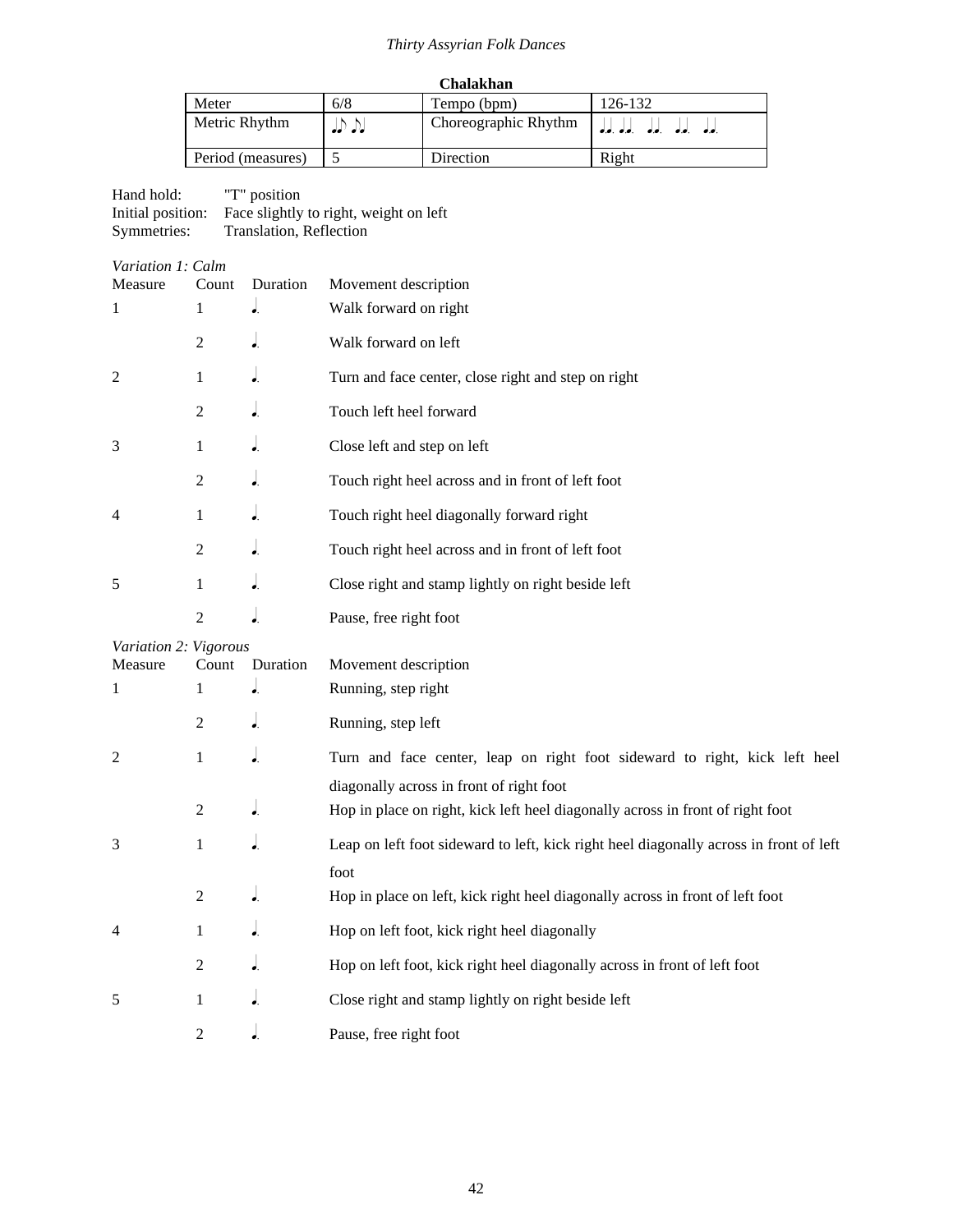| <b>Arabanoo</b>   |            |                      |                                 |
|-------------------|------------|----------------------|---------------------------------|
| Meter             | 6/8        | Tempo (bpm)          | 52-66                           |
| Metric Rhythm     | الألوالولو | Choreographic Rhythm | الجام الجام الجام الجام الجام ا |
| Period (measures) |            | Direction            | Right                           |

| Hand hold:        | "W" position                |
|-------------------|-----------------------------|
| Initial position: | Face center, weight on left |
| Symmetries:       | Translation, Reflection     |

| Measure        | Count          | Duration               | Movement description                                                      |
|----------------|----------------|------------------------|---------------------------------------------------------------------------|
| $\mathbf{1}$   | 1              | $\overline{\bullet}$ . | Side step with right                                                      |
|                | 2              | J.                     | Cross with left                                                           |
| $\overline{2}$ | 1              | ٠.                     | Side step with right                                                      |
|                | $\mathfrak{2}$ | J.                     | Behind with left, bending knees slightly, while maintaining erect posture |
| 3              | 1              | J.                     | Side step with right                                                      |
|                | 2              | J.                     | Cross with left                                                           |
| $\overline{4}$ | 1              | J.                     | Side step with right                                                      |
|                | $\overline{2}$ | J.                     | Touch left                                                                |
| 5              | $\mathbf{1}$   | J.                     | Step on left                                                              |
|                | 2              | d.                     | Touch right                                                               |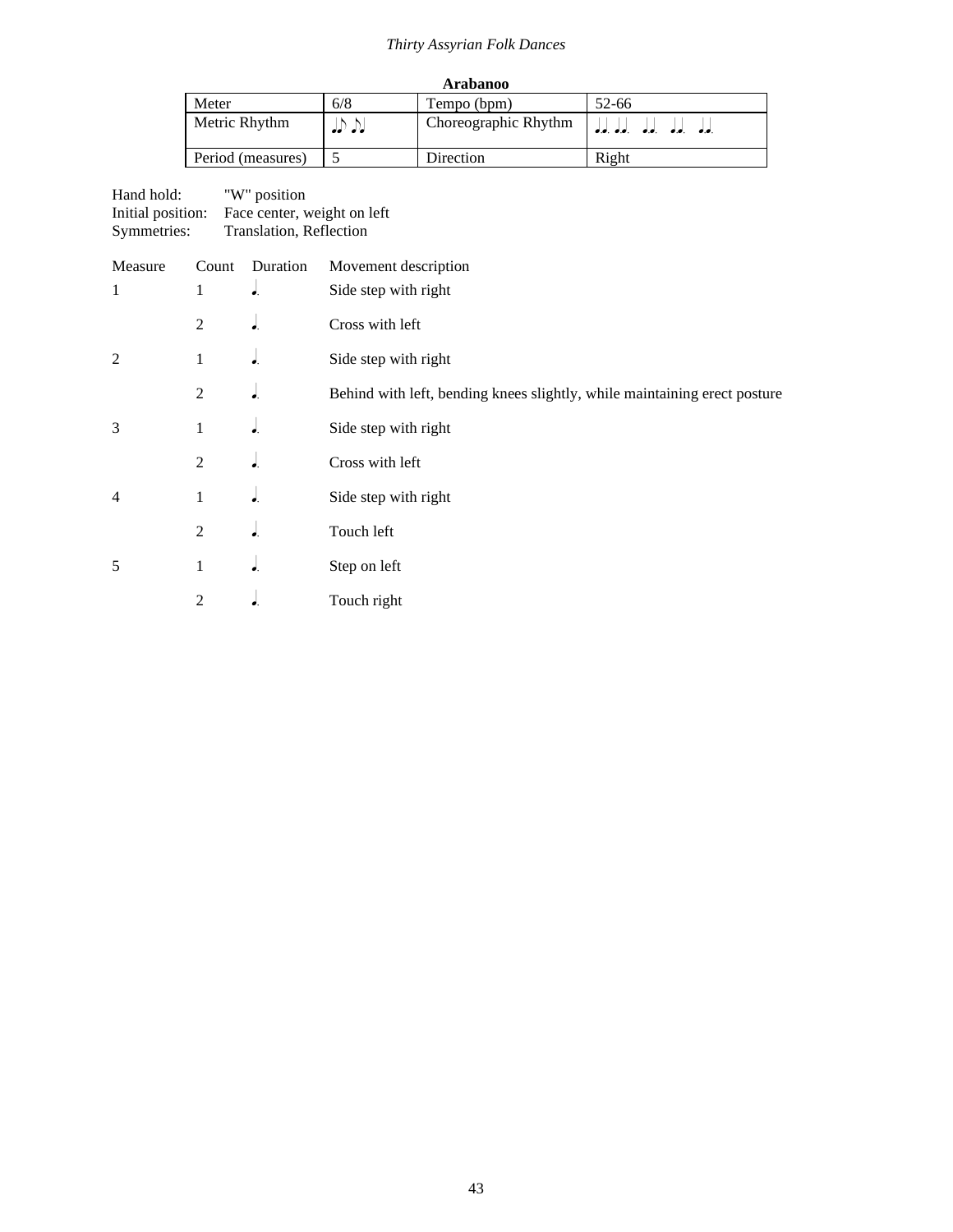| <b>Two Legged Toulama</b> |     |                      |                                  |
|---------------------------|-----|----------------------|----------------------------------|
| Meter                     | 6/8 | Tempo (bpm)          | 120-130                          |
| Metric Rhythm             | .   | Choreographic Rhythm | الجام الجام الجام الجام الجام ال |
| Period (measures)         |     | Direction            | Right                            |

# Hand hold: "W" position

Initial position: Face center, weight on left Symmetries: Translation

| Measure       | Count          | Duration | Movement description                                                |
|---------------|----------------|----------|---------------------------------------------------------------------|
| $\mathbf{1}$  | 1              | J.       | Side step with right                                                |
|               | 2              | J.       | Cross with left                                                     |
| $\mathcal{L}$ | 1              | ◢        | Jump on both feet, keeping weight on right                          |
|               | 2              | ◢        | Pause                                                               |
| 3             | 1              |          | Hop on right, moving to the left (back), and sway left leg to front |
|               | $\overline{2}$ | J.       | Hop on right, moving to the left (back), and sway left leg to back  |
| 4             | 1              | J.       | Hop on right, moving to the left (back), and sway left leg to front |
|               | $\overline{2}$ |          | Leap on left, bring right foot back                                 |
| 5             | 1              | J.       | Hop on left, kick right foot forward                                |
|               | $\overline{2}$ |          | Hop on left, cross right foot in the air over left foot             |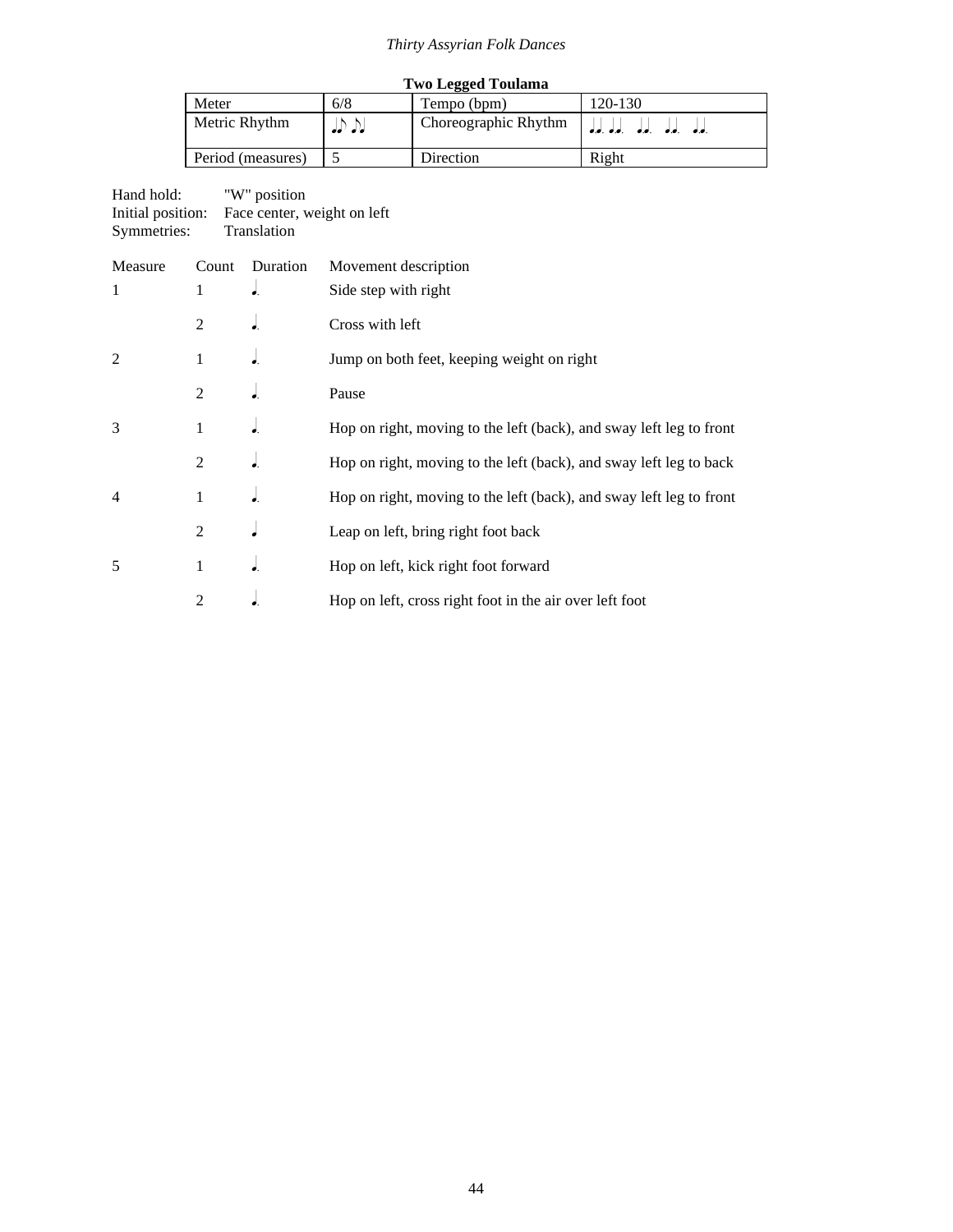| Goobareh          |     |                      |                                           |
|-------------------|-----|----------------------|-------------------------------------------|
| Meter             | 6/8 | Tempo (bpm)          | 116-126                                   |
| Metric Rhythm     | .   | Choreographic Rhythm | الجامل الجامل الجامل الجامل الجامل الجامل |
| Period (measures) |     | Direction            | Left. Center                              |

## Hand hold: "W" position. Initial position: Face center, weight on left. Symmetries: Translation, Reflection

| Measure        | Count          | Duration                 | Movement description                                                  |
|----------------|----------------|--------------------------|-----------------------------------------------------------------------|
| $\mathbf{1}$   | $\mathbf{1}$   | $\overline{\bullet}$ .   | Moving into the center, step forward on right, swing arms to right    |
|                | 2              | $\bullet$ .              | Step forward on left, swings arms to left                             |
| 2              | 1              | $\overline{\phantom{a}}$ | Step forward on right, bring arms to "W" position                     |
|                | $\overline{2}$ | $\overline{\bullet}$ .   | Hop on right, raising left knee, bob arms down and up                 |
| 3              | 1              | $\overline{\phantom{a}}$ | Step back on left, bob arms down and up                               |
|                | $\overline{2}$ | $\overline{\bullet}$ .   | Hop on left, raising right knee, bob arms down and up                 |
| $\overline{4}$ | 1              | $\overline{\phantom{a}}$ | Step back on right, bob arms down and up                              |
|                | $\overline{2}$ | $\overline{\bullet}$ .   | Hop on right, raising left knee, bob arms down and up                 |
| 5              | $\mathbf{1}$   | $\overline{\phantom{a}}$ | Side step with left, moving to the left, bring arms down to the sides |
|                | $\overline{2}$ | $\overline{\phantom{a}}$ | Behind with right, swing arms forward                                 |
| 6              | $\mathbf{1}$   | $\overline{\phantom{a}}$ | Step left, bring arms back up to "W" position                         |
|                | $\overline{2}$ |                          | Close right, bob arms down and up                                     |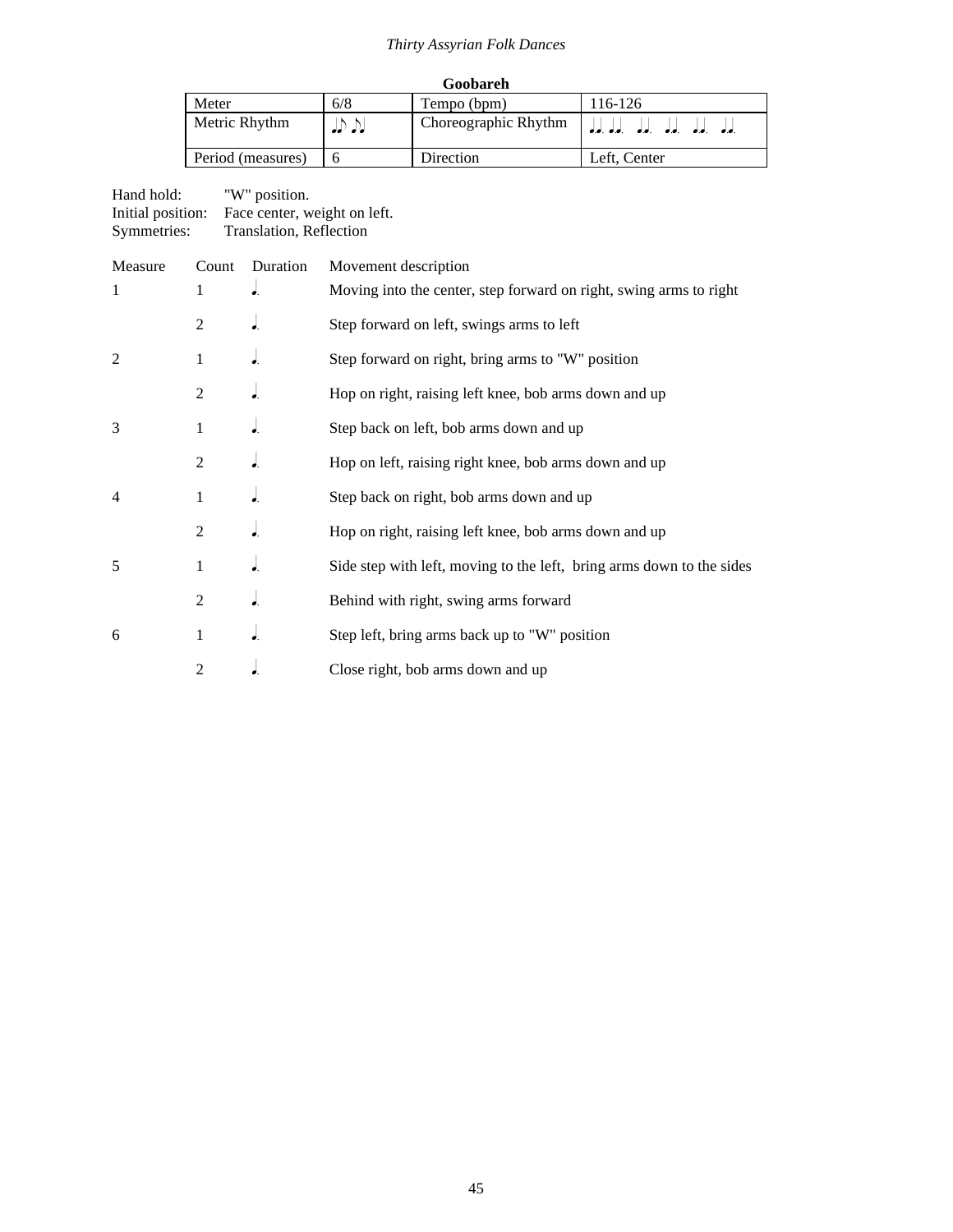| Karmaneh          |         |                      |                                        |  |
|-------------------|---------|----------------------|----------------------------------------|--|
| Meter             | 6/8     | Tempo (bpm)          | 120-130                                |  |
| Metric Rhythm     | لار (با | Choreographic Rhythm | بالمادلولولولي بالمادلول ولادلس ولاداد |  |
| Period (measures) |         | Direction            | Right, Left                            |  |

Hand hold: "W" position Initial position: Face center, slightly turned to the right, weight on left, right foot crossed over left Symmetries: Translation, Glide Reflection

| Measure        | Count          | Duration | Movement description                    |
|----------------|----------------|----------|-----------------------------------------|
| 1              | 1              |          | Step forward on right                   |
|                |                | ♪        | Close left                              |
|                | $\overline{2}$ | d.       | Step forward on right                   |
| $\overline{2}$ | $\mathbf{1}$   |          | Step forward on left                    |
|                |                | ♪        | Close right                             |
|                | $\overline{2}$ | ٠.       | Step forward on left                    |
| 3              | $\mathbf{1}$   | J.       | Side step with right                    |
|                | $\overline{2}$ | J        | Step behind with left                   |
| $\overline{4}$ | $\mathbf{1}$   | J.       | Side step with right                    |
|                | $\overline{2}$ | J.       | Touch left                              |
| 5              | $\mathbf{1}$   | J        | Side step with left, moving to the left |
|                | $\overline{2}$ | J        | Step behind with right                  |
| 6              | 1              | J.       | Side step with left                     |
|                | $\overline{2}$ | J.       | Step behind with right                  |
| 7              | 1              | ۰.       | Side step with left                     |
|                | $\overline{2}$ | J.       | Touch right                             |

For measures 1-4, arms bob down  $($ .) and up  $($ .) slightly, beginning with down, on the beat, in "W" position. For measures 5-7, arms move down  $(d)$  and up  $(d)$ , beginning with down, on the beat.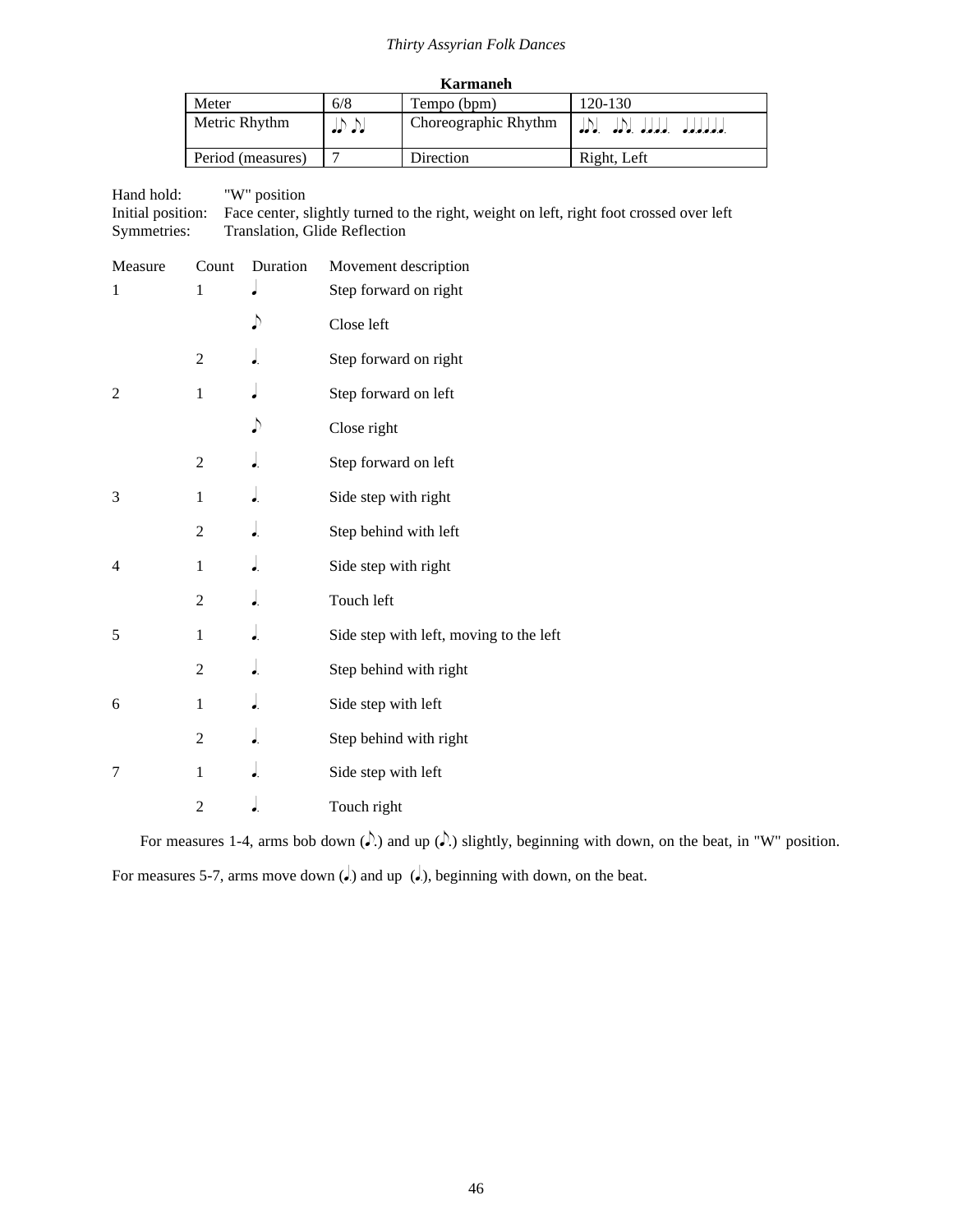| Shara             |     |                      |                                                                |  |
|-------------------|-----|----------------------|----------------------------------------------------------------|--|
| Meter             | 6/8 | Tempo (bpm)          | $92 - 100$                                                     |  |
| Metric Rhythm     | いい  | Choreographic Rhythm | الحاف الحاف <u>الحاف الحافي</u> العام العام العام العام المحاف |  |
| Period (measures) |     | Direction            | Left, Center                                                   |  |

#### Hand hold: "W" position

Initial position: All dancers are in one line. Each pair of dancers is grouped together, beginning with the first pair on the left. Remember your partner and your position in your pair (first or last). Symmetries: Translation, Glide Reflection

| Measure | Count          | Duration | Movement description                                                                                                                                                                                                     |
|---------|----------------|----------|--------------------------------------------------------------------------------------------------------------------------------------------------------------------------------------------------------------------------|
| 1       | 1              |          | Left                                                                                                                                                                                                                     |
|         |                | ♪        | Right                                                                                                                                                                                                                    |
|         | $\overline{2}$ |          | Left                                                                                                                                                                                                                     |
| 2       | 1              |          | Right                                                                                                                                                                                                                    |
|         |                | ♪        | Left                                                                                                                                                                                                                     |
|         | $\overline{2}$ | J.       | Right                                                                                                                                                                                                                    |
| 3       | 1              | J.       | Step back on left, turning to face center                                                                                                                                                                                |
|         | $\overline{2}$ | J.       | Step on right                                                                                                                                                                                                            |
| 4       | $\mathbf{1}$   |          | Rocking forward, left                                                                                                                                                                                                    |
|         |                |          | Rocking back, right                                                                                                                                                                                                      |
|         |                |          | Rocking forward, left                                                                                                                                                                                                    |
| 5       | $\mathbf{1}$   |          | Rocking forward, right                                                                                                                                                                                                   |
|         | $2 \, \&$      |          | Rocking back, left                                                                                                                                                                                                       |
|         |                |          | Close right and squat                                                                                                                                                                                                    |
| 6       | $1, 2 \&$      |          | Spring up from squat, and both members of each pair face each other closely, the                                                                                                                                         |
|         |                |          | first member turning back to face his partner, raising their hands above their<br>heads (the inner hands, or the hand holding the partner). The hand holding the<br>hand of the person in a different pair remains down. |
|         |                |          | Turn away from partner one quarter, bringing raised arms down to waist level                                                                                                                                             |
| 7       | $1, 2 \&$      |          | Face partner again, raising hands above head                                                                                                                                                                             |
|         |                |          | First partner, turn and face line of direction, both partners bring arms down                                                                                                                                            |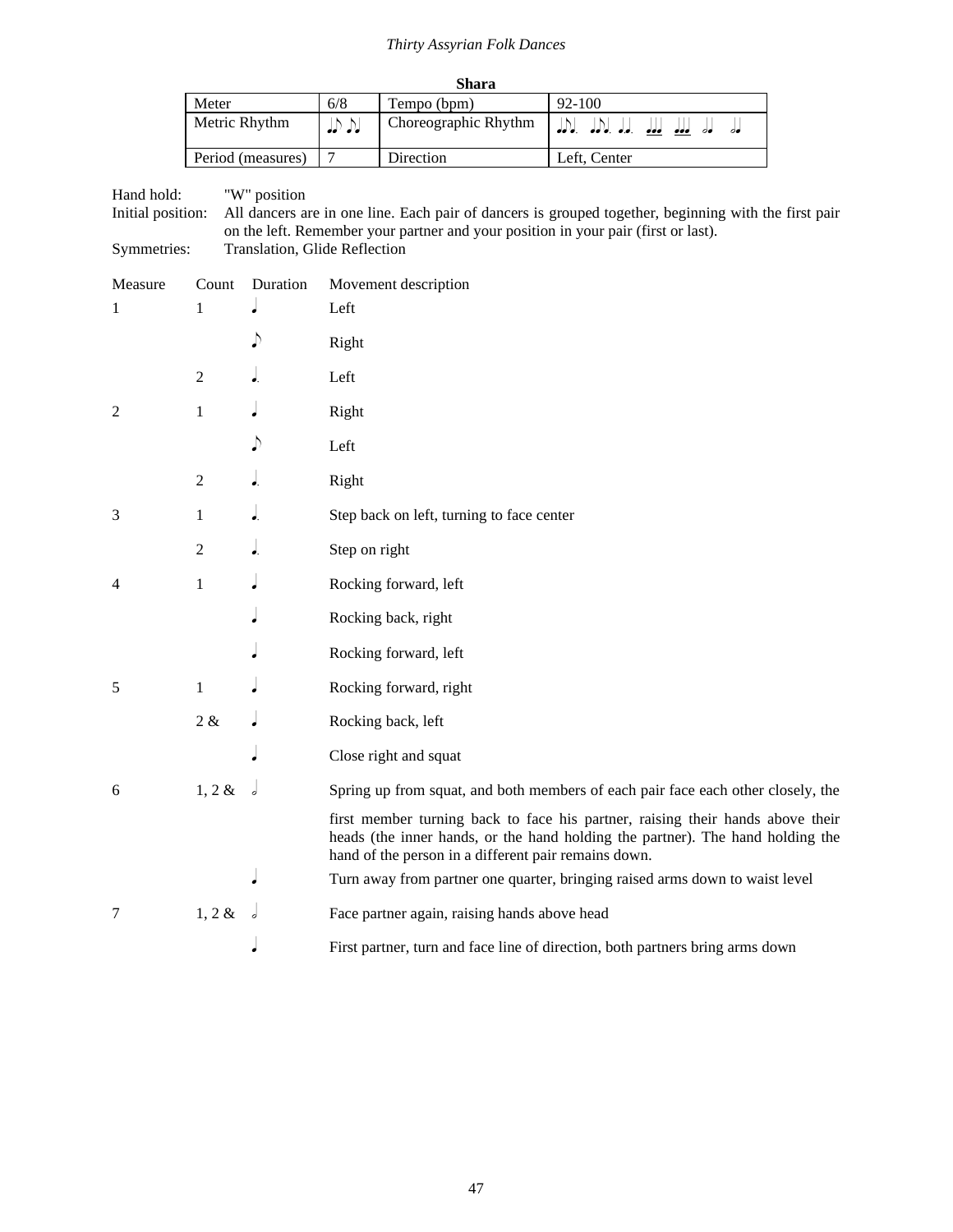| Hareigooleh           |                               |           |       |  |  |
|-----------------------|-------------------------------|-----------|-------|--|--|
| Meter                 | 6/8<br>116-124<br>Tempo (bpm) |           |       |  |  |
| Metric Rhythm         | いい                            |           |       |  |  |
| Period (measures)   8 |                               | Direction | Right |  |  |

### Hand hold: "W" position Initial position: Facing center, weight on left Symmetries: Translation, Reflection

| Measure        | Count          | Duration                   | Movement description                                                     |
|----------------|----------------|----------------------------|--------------------------------------------------------------------------|
| 1              | 1              | $\overline{\phantom{a}}$ . | Hop back on both legs, keep weight on right, brings arms down to sides   |
|                | $\overline{2}$ | $\cdot$                    | Cross with left, swings arms forward                                     |
| $\overline{2}$ | $\mathbf{1}$   | $\int$                     | Side step with right, swings arms back                                   |
|                | $\overline{2}$ | J                          | Touch left in front of right, swings arms forward                        |
| 3              | 1              | J.                         | Step on left, swings arms back                                           |
|                | $\mathfrak{2}$ | $\overline{\phantom{a}}$ . | Touch right in front of left, swings arms forward                        |
| $\overline{4}$ | 1              | J                          | Step on right, swings arms back                                          |
|                | $\mathfrak{2}$ | ۰.                         | Tough left in front of right, swings arms forward                        |
| 5              | 1              | J                          | Step on left, swings arms back                                           |
|                | $\overline{2}$ | $\int$                     | Hop on left, kicking with right in air, bringing arms up to "W" position |
| 6              | $\mathbf{1}$   | J                          | Hop on left, kicking with right in air                                   |
|                | $\overline{2}$ | $\overline{\phantom{a}}$   | Leap right while simultaneously touching left in front of right foot     |
| 7              | $\mathbf{1}$   | $\int$                     | Touch left to the left of right foot                                     |
|                | $\overline{c}$ | $\int$                     | Touch left in front of right foot                                        |
| 8              | $\mathbf{1}$   | J                          | Step on left                                                             |
|                | $\overline{2}$ | J.                         | Stomp right in front of left                                             |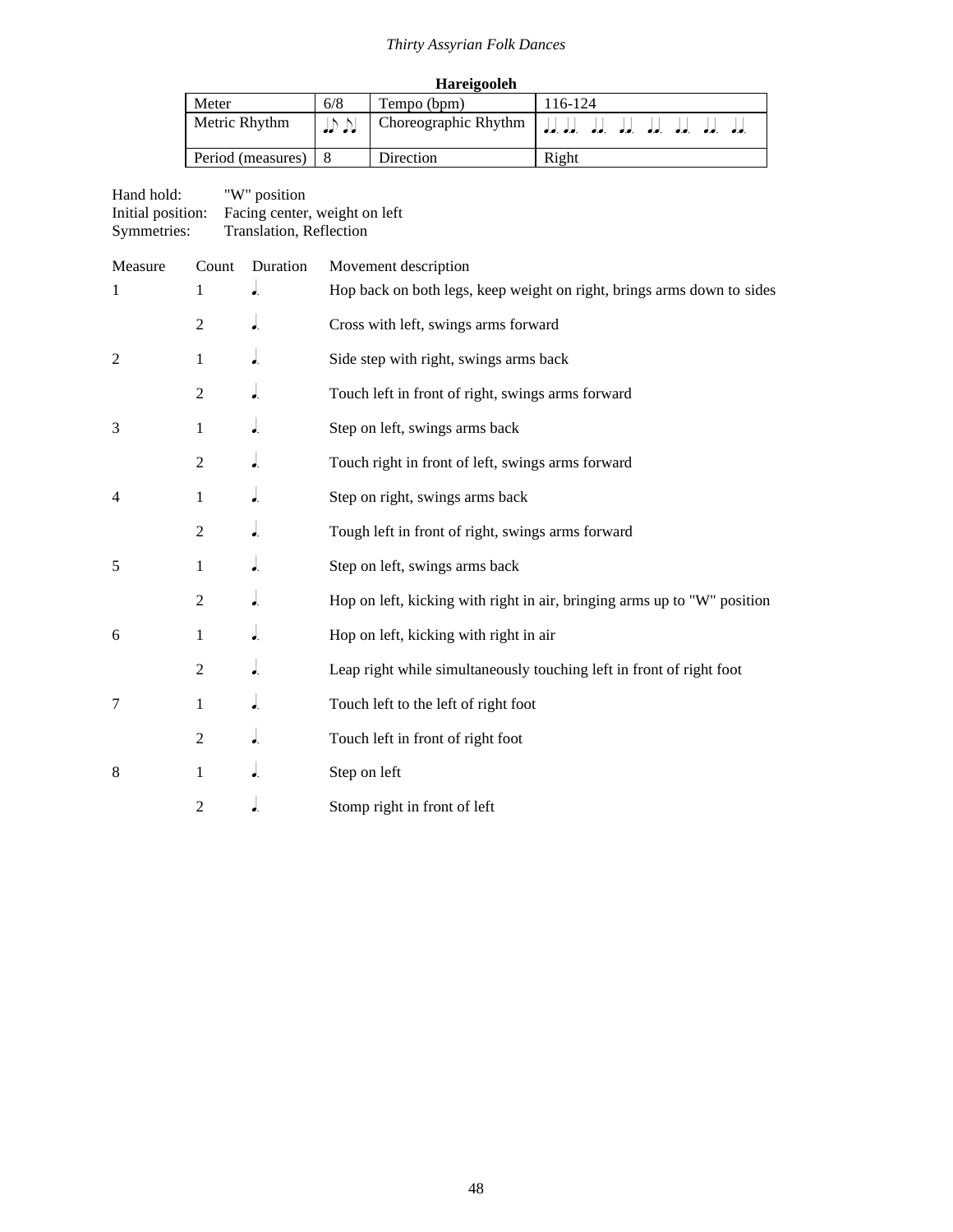| Tanzara           |                |  |  |                      |                        |
|-------------------|----------------|--|--|----------------------|------------------------|
| Meter             | 9/8            |  |  | Tempo (bpm)          | 88-96                  |
| Metric Rhythm     | UU 441 441 441 |  |  | Choreographic Rhythm | المالي<br>00.0<br>00.0 |
| Period (measures) |                |  |  | Direction            | Center                 |

Hand hold: "W" position. Initial position: Weight on left. Symmetries: None

| Measure        | Count          | Duration | Movement description                                            |
|----------------|----------------|----------|-----------------------------------------------------------------|
| 1              | 1              |          | Step-hop forward on right, bob arms down and up                 |
|                | $\overline{2}$ |          | Hold                                                            |
|                | 3              |          | Step forward on left                                            |
|                | $\overline{4}$ |          | Hold                                                            |
|                |                |          | Close with right                                                |
| $\overline{2}$ | $\mathbf{1}$   |          | Step-hop back on right, lifting left knee, bob arms down and up |
|                | $\overline{2}$ |          | Hold                                                            |
|                | 3              |          | Close with left, squatting deeply on both feet                  |
|                | $\overline{4}$ |          | Hold                                                            |
|                |                |          | Rise up from squat with weight on left                          |
| 3              | 1              |          | Touch left with right foot                                      |
|                | $\overline{2}$ |          | Touch right with right foot                                     |
|                | 3              |          | Touch left with right foot                                      |
|                | 4              |          | Touch right with right foot                                     |